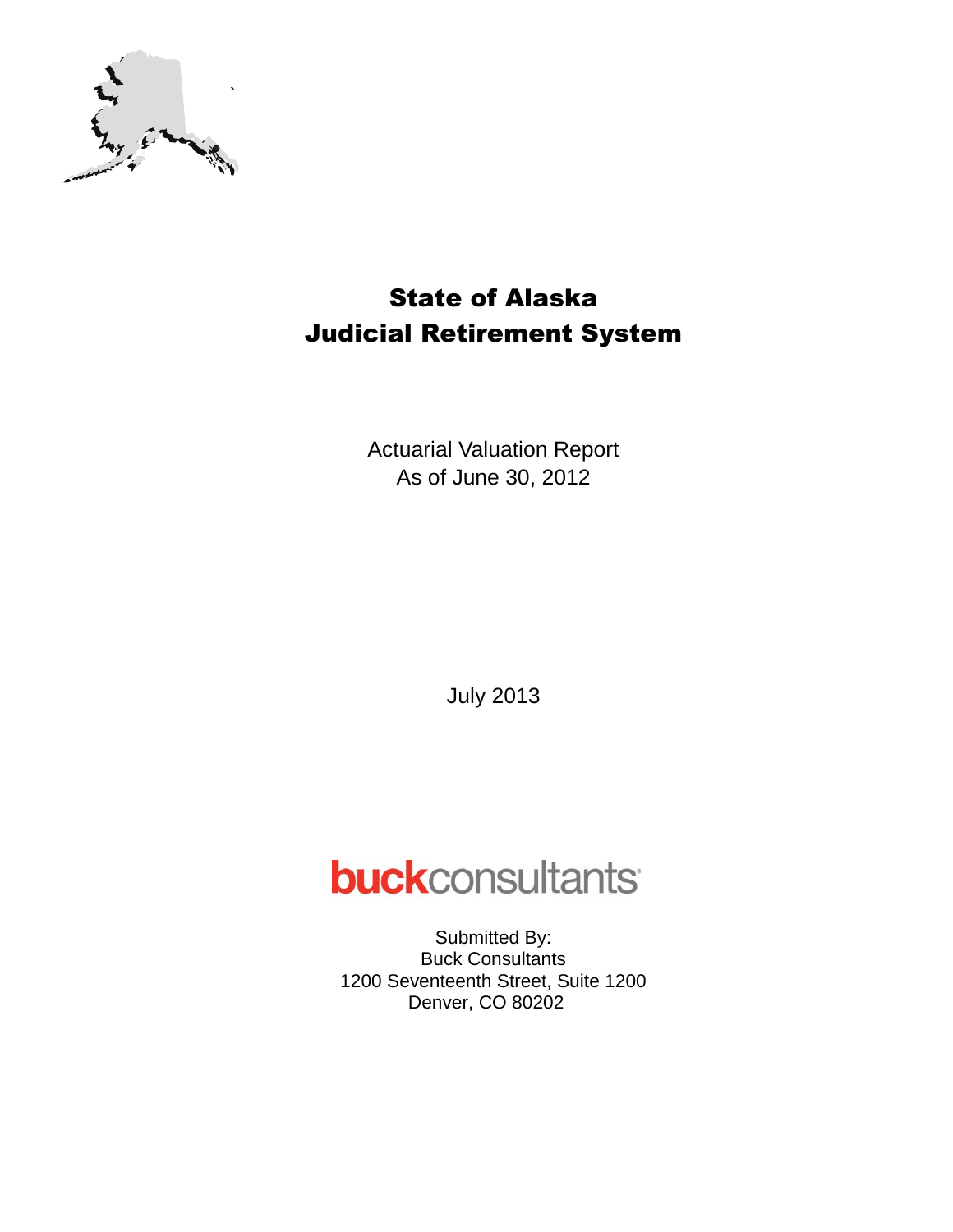## **Table of Contents**

|                   | <b>Letter of Certification</b>                               |  |
|-------------------|--------------------------------------------------------------|--|
|                   |                                                              |  |
|                   |                                                              |  |
| <b>Section 1:</b> |                                                              |  |
| 1.1               |                                                              |  |
| 1.2               |                                                              |  |
| 1.3               |                                                              |  |
| 1.4               |                                                              |  |
| 1.5               |                                                              |  |
| <b>Section 2:</b> |                                                              |  |
| 2.1               |                                                              |  |
| 2.2               |                                                              |  |
| 2.3               |                                                              |  |
| 2.4               |                                                              |  |
| 2.5               |                                                              |  |
| 2.6               |                                                              |  |
| <b>Section 3:</b> |                                                              |  |
| 3.1               |                                                              |  |
| 3.2               |                                                              |  |
| 3.3               |                                                              |  |
| <b>Section 4:</b> |                                                              |  |
| 4.1               |                                                              |  |
| 4.2               |                                                              |  |
| 4.3               |                                                              |  |
| <b>Section 5:</b> |                                                              |  |
| 5.1               | Summary of Plan Provisions and Changes in Benefits 33        |  |
| 5.2               | Description of Actuarial Methods and Valuation Procedures 36 |  |
| 5.3               |                                                              |  |
|                   |                                                              |  |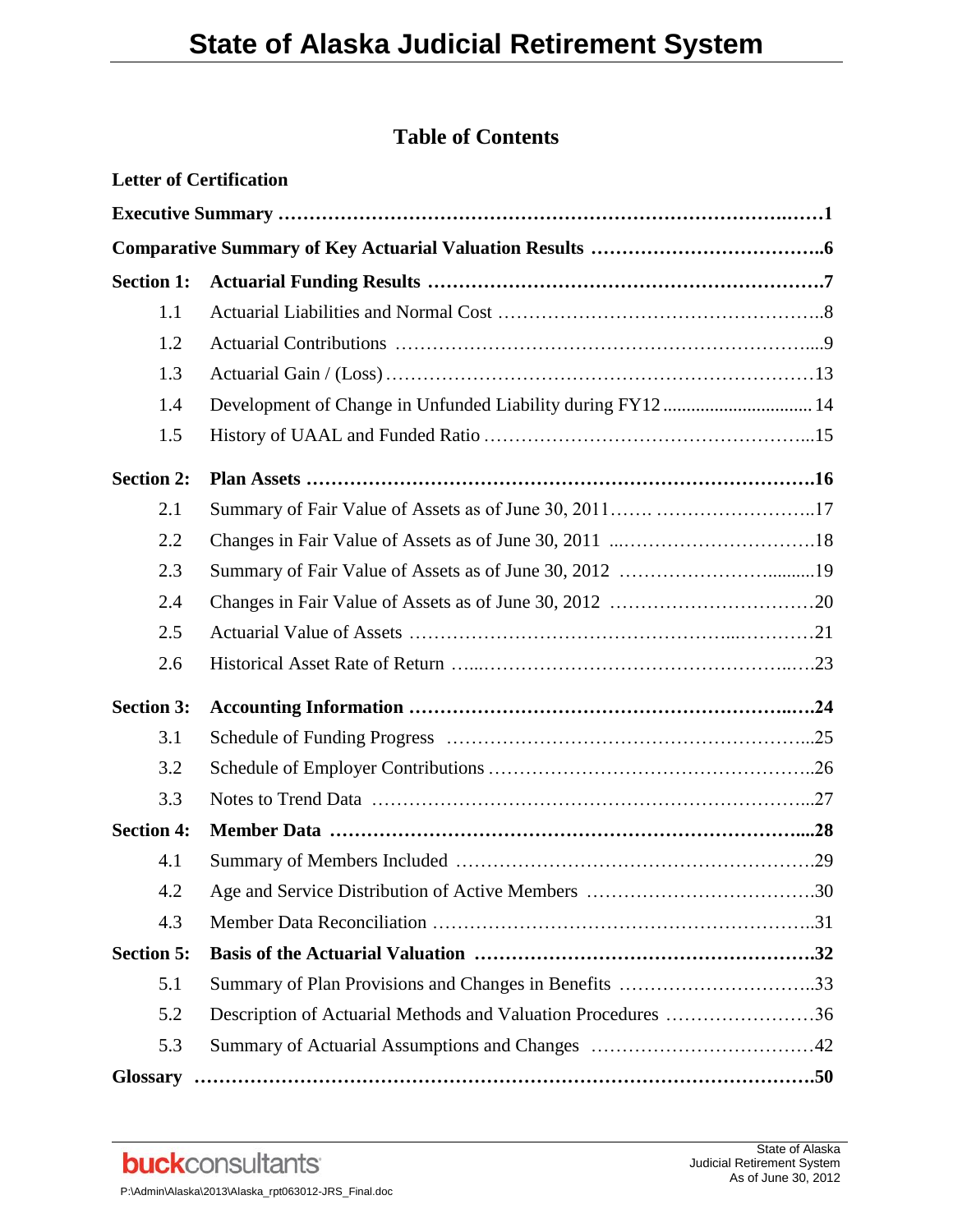# **buck**consultants

July 19, 2013

State of Alaska The Alaska Retirement Management Board The Department of Revenue, Treasury Division The Department of Administration, Division of Retirement and Benefits P.O. Box 110203 Juneau, AK 99811-0203

#### *Certification of Actuarial Valuation*

Dear Members of The Alaska Retirement Management Board, The Department of Revenue and The Department of Administration:

This report summarizes the annual actuarial valuation results of the State of Alaska Judicial Retirement System (JRS) as of June 30, 2012 performed by Buck Consultants, LLC.

The actuarial valuation is based on financial information provided in the financial statements audited by KPMG LLP and member data provided by the Division of Retirement and Benefits and summarized in this report. The benefits considered are those delineated in Alaska statutes effective June 30, 2012. The actuary did not verify the data submitted, but did perform tests for consistency and reasonableness.

All costs, liabilities and other factors under the System were determined in accordance with generally accepted actuarial principles and procedures. An actuarial cost method is used to measure the actuarial liabilities which we believe is reasonable. Buck Consultants, LLC is solely responsible for the actuarial data and actuarial results presented in this report. This report fully and fairly discloses the actuarial position of the System.

The State of Alaska Judicial Retirement System is funded by Employer, State, and Member Contributions in accordance with the funding policy adopted by the Alaska Retirement Management Board (Board). The funding objective for the State of Alaska Judicial Retirement System is to pay required contributions that remain level as a percent of total JRS Compensation. The Board has also established a funding policy objective that the required contributions be sufficient to pay the Normal Costs of active plan members, System expenses, and amortize the Unfunded Actuarial Accrued Liability as a level percentage of payroll over a closed 25-year period. The compensation used to determine required contributions is the total compensation of all active members in JRS. This objective is currently being met and is projected to continue to be met.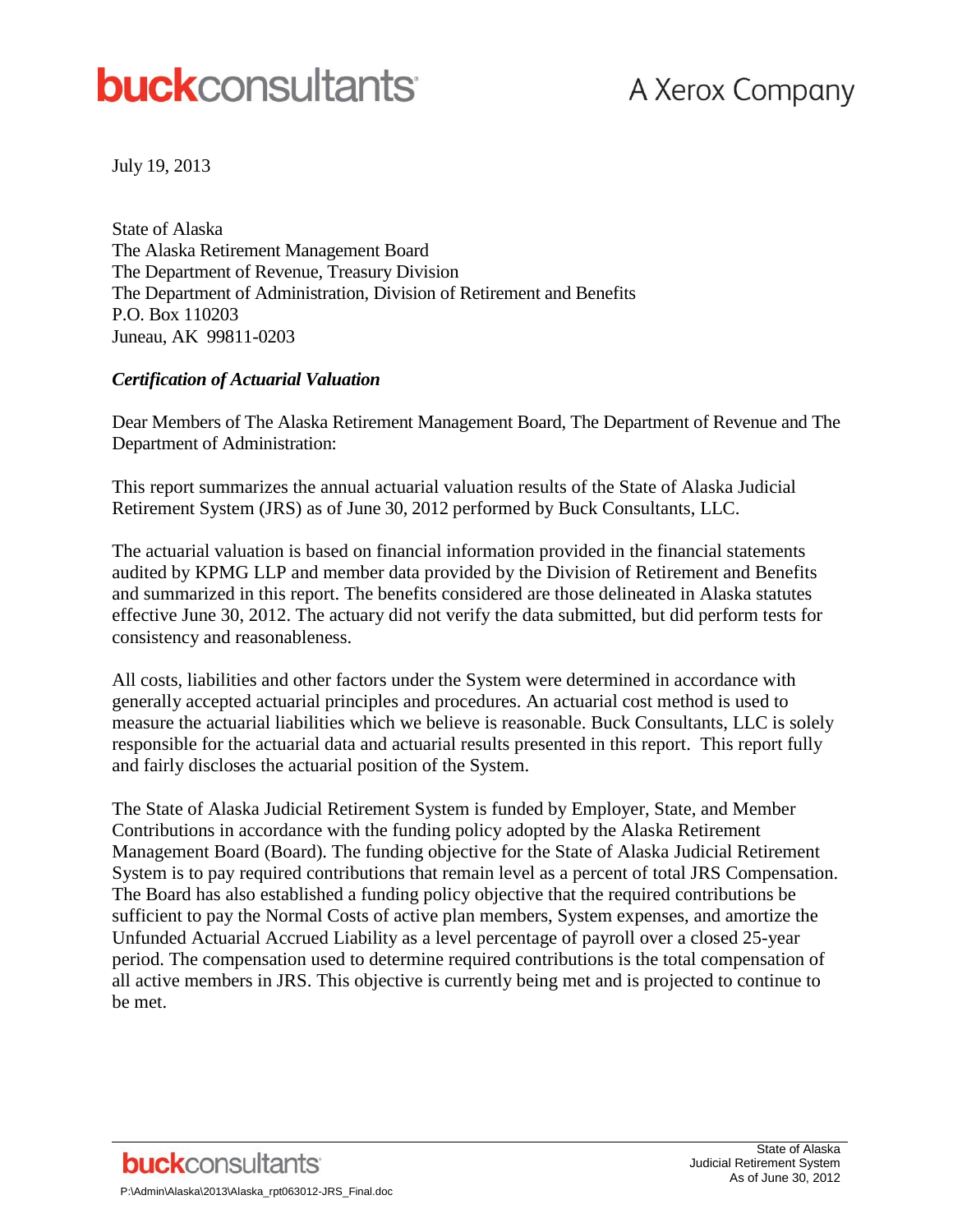The Alaska Retirement Management Board, The Department of Revenue and The Department of Administration July 19, 2013 Page 2

In our opinion, the actuarial assumptions used are reasonable, taking into account the experience of the System and reasonable long-term expectations, and represent our best estimate of the anticipated long-term experience under the System. The actuary performs an analysis of System experience periodically and recommends changes if, in the opinion of the actuary, assumption changes are needed to more accurately reflect expected future experience. The last full experience analysis was performed in 2010. A review of the healthcare assumptions was performed for this actuarial valuation and changes were made to the healthcare cost trend rates and the per capita claims cost rates, effective June 30, 2012, to better reflect expected future healthcare experience. In addition, members identified as being covered under PERS healthcare have been removed, reducing JRS healthcare liabilities. A summary of the actuarial assumptions and methods used in this actuarial valuation are shown in Section 5 beginning on page 29.

The assumptions and methods used to determine the Annual Required Contributions (ARC) of the Employers to the State of Alaska Judicial Retirement System as outlined in this report and all supporting schedules meet the parameters and requirements for disclosure of Governmental Accounting Standards Board (GASB) Statements No. 25, Financial Reporting for Defined Benefit Pension Plans and Note Disclosures for Defined Contribution Plans, and No. 43, Financial Reporting for Postemployment Benefit Plans Other Than Pension Plans. Based on member data and asset information provided by the Division of Retirement and Benefits, we have prepared the Schedule of Funding Progress, Schedule of Employer Contributions, and trend data schedules under GASB Nos. 25 and 43.

The undersigned are Enrolled Actuaries, a Fellow and an Associate of the Society of Actuaries and Members of the American Academy of Actuaries and meet the Qualification Standards of the American Academy of Actuaries to render the actuarial opinions contained in this report. This report has been prepared in accordance with all Applicable Actuarial Standards of Practice. We are available to answer any questions on the material contained in the report, or to provide explanations or further details as may be appropriate.

Respectfully submitted,

BUCK CONSULTANTS, LLC

David H. Alaskinsky

David H. Slishinsky, ASA, EA, MAAA, FCA Lee James, FSA, EA, MAAA, FCA Principal, Consulting Actuary Director, Consulting Actuary

Lee James

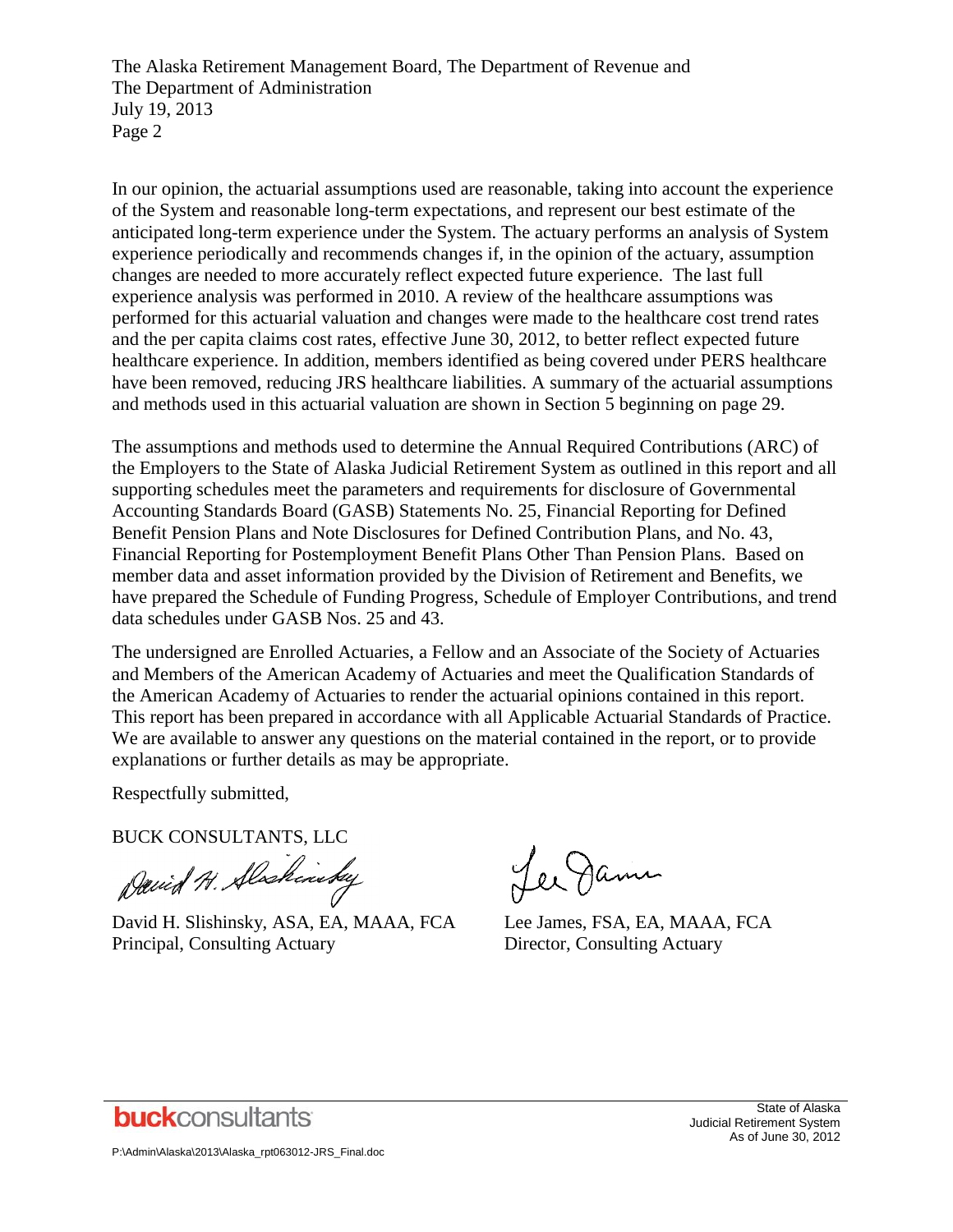The Alaska Retirement Management Board, The Department of Revenue and The Department of Administration July 19, 2013 Page 2

The undersigned actuary is responsible for all assumptions related to the average annual per capita health claims cost and the health care cost trend rates, and hereby affirms her qualification to render opinions in such matters, in accordance with the qualification standards of the American Academy of Actuaries.

Neliss A. Bist

Melissa Bissett, FSA, MAAA Senior Consultant, Health & Productivity



P:\Admin\Alaska\2013\Alaska\_rpt063012-JRS\_Final.doc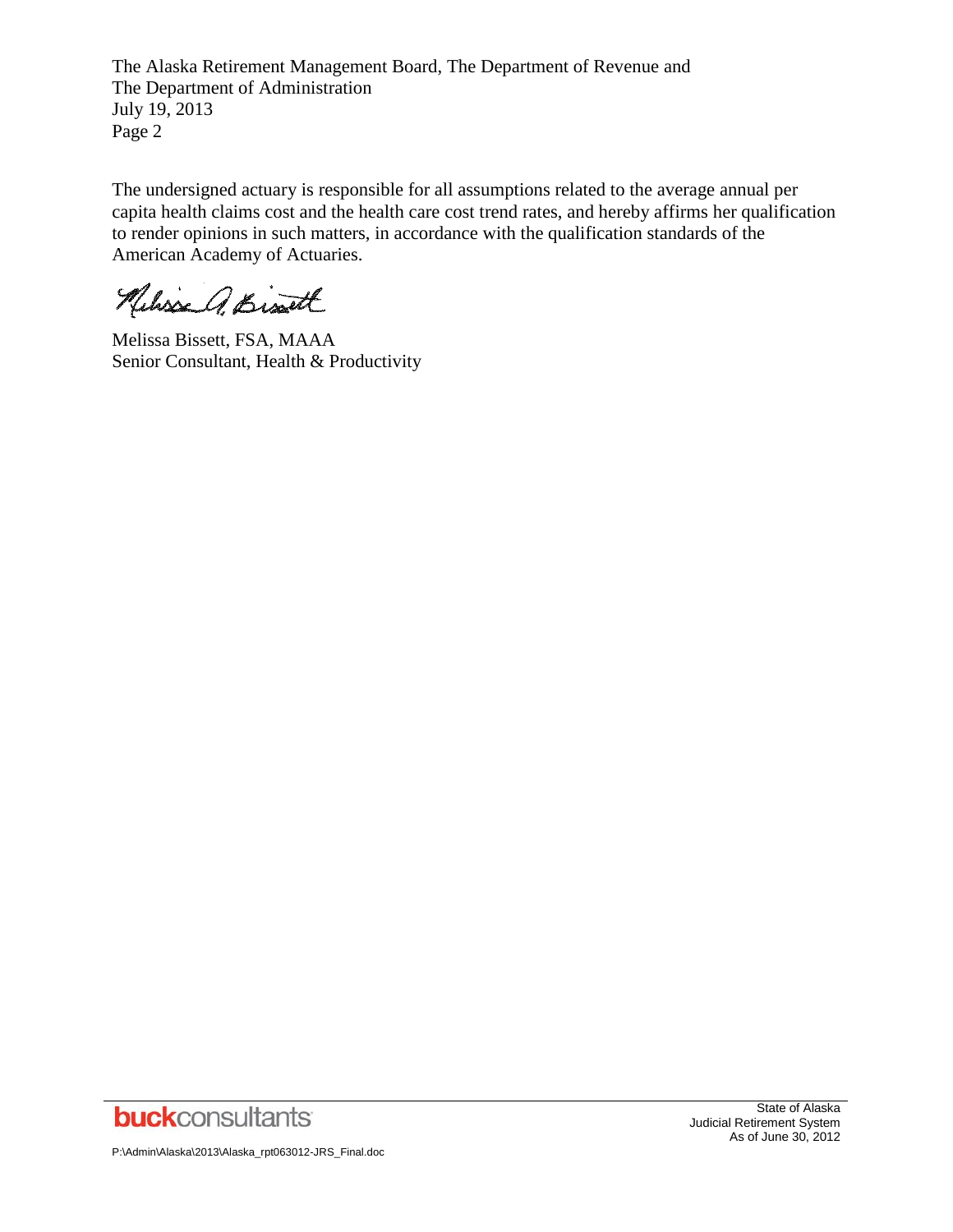## *Executive Summary*

#### **Overview**

The State of Alaska Judicial Retirement System provides pension and postemployment healthcare benefits to judicial and other eligible members. The Commissioner of the Department of Administration is responsible for administering the System. The Alaska Retirement Management Board has fiduciary responsibility over the assets of the System. This report presents the results of the actuarial valuation of the System benefits as of the valuation date of June 30, 2012.

#### **Purpose**

An actuarial valuation is performed on the retirement plan bi-annually as of the beginning of the fiscal year. The main purposes of the actuarial valuation detailed in this report are:

- 1. To determine the Employer contribution necessary to meet the Board's funding policy for the System;
- 2. To disclose the funding assets and liability measures as of the valuation date;
- 3. To disclose the accounting measures for the System required by GASB Nos. 25 and 43 as of the end of the last fiscal year;
- 4. To review the current funded status of the System;
- 5. To compare actual and expected experience under the System during the last fiscal year;
- 6. And to report trends in contributions, assets, liabilities, and funded status over the last several years.

The actuarial valuation provides a "snapshot" of the funded position of the JRS based on the plan provisions, membership, assets, and actuarial assumptions as of the valuation date.

#### **Funding Status**

The funding status is a measure of the progress that has been made in funding the plan as of the valuation date. It is determined as a ratio of the actuarial value of assets divided by the total actuarial accrued liability on the valuation date. A ratio of over 100% represents a plan that is ahead in funding, and a ratio of less than 100% represents a plan that is behind in funding on the valuation date. A comparative summary of the funding ratio from the prior and current actuarial valuations follows:

| Funding Status as of June 30 <sup>1</sup> |                                                             |   | 2010           | 2012 |             |  |
|-------------------------------------------|-------------------------------------------------------------|---|----------------|------|-------------|--|
| (a)                                       | <b>Accrued Liability</b>                                    | S | 184,828,106 \$ |      | 198,922,147 |  |
| (b)                                       | <b>Valuation Assets</b>                                     |   | 134,694,195    |      | 133,706,032 |  |
| (c)                                       | Unfunded Accrued Liability, $(a) - (b)$                     | S | 50,133,911 \$  |      | 65,216,115  |  |
| (d)                                       | Funding Ratio based on Valuation Assets, $(b) \div (a)$     |   | 72.9%          |      | 67.2%       |  |
| e)                                        | Fair Value of Assets                                        | S | 112,816,935 \$ |      | 127,378,702 |  |
| (f)                                       | Funding Ratio based on Fair Value of Assets, $(e) \div (a)$ |   | 61.0%          |      | 64.0%       |  |

l

*<sup>1</sup> Includes pension and healthcare benefits.*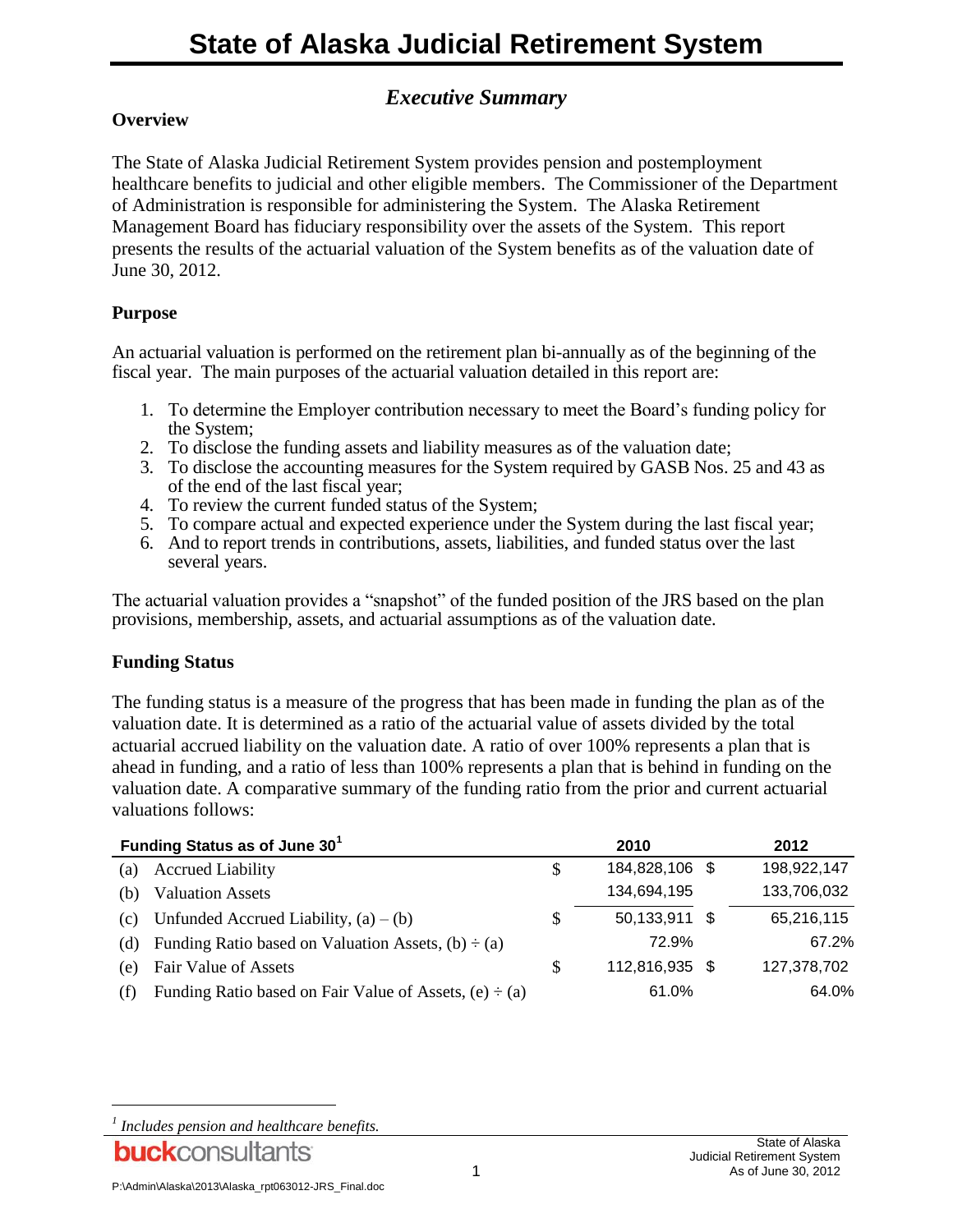## *Executive Summary (cont'd)*

#### **(1) Actuarial Methods and Assumptions**

The actuarial cost method is Entry Age Normal. The actuarial value of assets is the 5-year smoothing method.

#### **(2) Salary Increases**

Salaries for active judges changed between June 30, 2010 and June 30, 2012. The following table presents the annual base salaries for the different court appointments:

|                                | June 30, 2010 | June 30, 2012 |
|--------------------------------|---------------|---------------|
| District Court                 | \$147,876     | \$153,840     |
| <b>Superior Court</b>          | 174,396       | 181,440       |
| Appellate Court                | 178,188       | 185,388       |
| Supreme Court                  | 188,604       | 196,224       |
| <b>Administrative Director</b> | 174,396       | 181,440       |
| <b>Chief Justice</b>           | 189,156       | 196,800       |

#### **(3) Investment Experience**

The approximate FY11 investment return based on market values was 20.8% and the approximate FY12 investment return based on market values was 0.1% compared to the expected investment return of 8.00%. This resulted in a gain of approximately \$14 million for FY11 and a loss of approximately \$10 million for FY12 from investment experience. The asset valuation method recognizes 20 percent of the FY12 loss this year and an additional 20 percent in each of the next 4 years. In addition, 20 percent of the FY09 loss, 20 percent of the FY10 gain and 20 percent of the FY11 gain were recognized this year. The actuarial value of assets cannot be less than 80% of the fair value of assets and cannot be greater than 120% of the fair value of assets. The approximate FY12 asset return based on actuarial value was 0.7% compared to the expected asset return of 8.00%. The net result was an actuarial asset loss of approximately \$10 million to the System on the actuarial value of assets.

#### **(4) Demographic Experience**

The number of active members decreased from 72 to 69 for the two year period. There were 10 new entrants to the plan with an average entry age significantly higher than the continuing members. The average age of active members increased by 1.25 years, the average past service decreased by 0.16 years, and the average entry age increased by 1.41 years. Due to the increase in average entry age, the normal cost rate increased 3%. There were small changes in the inactive statistics as well. The membership statistics are found in Section 4 of this report. The overall demographic experience produced an actuarial loss.

**buck**consultants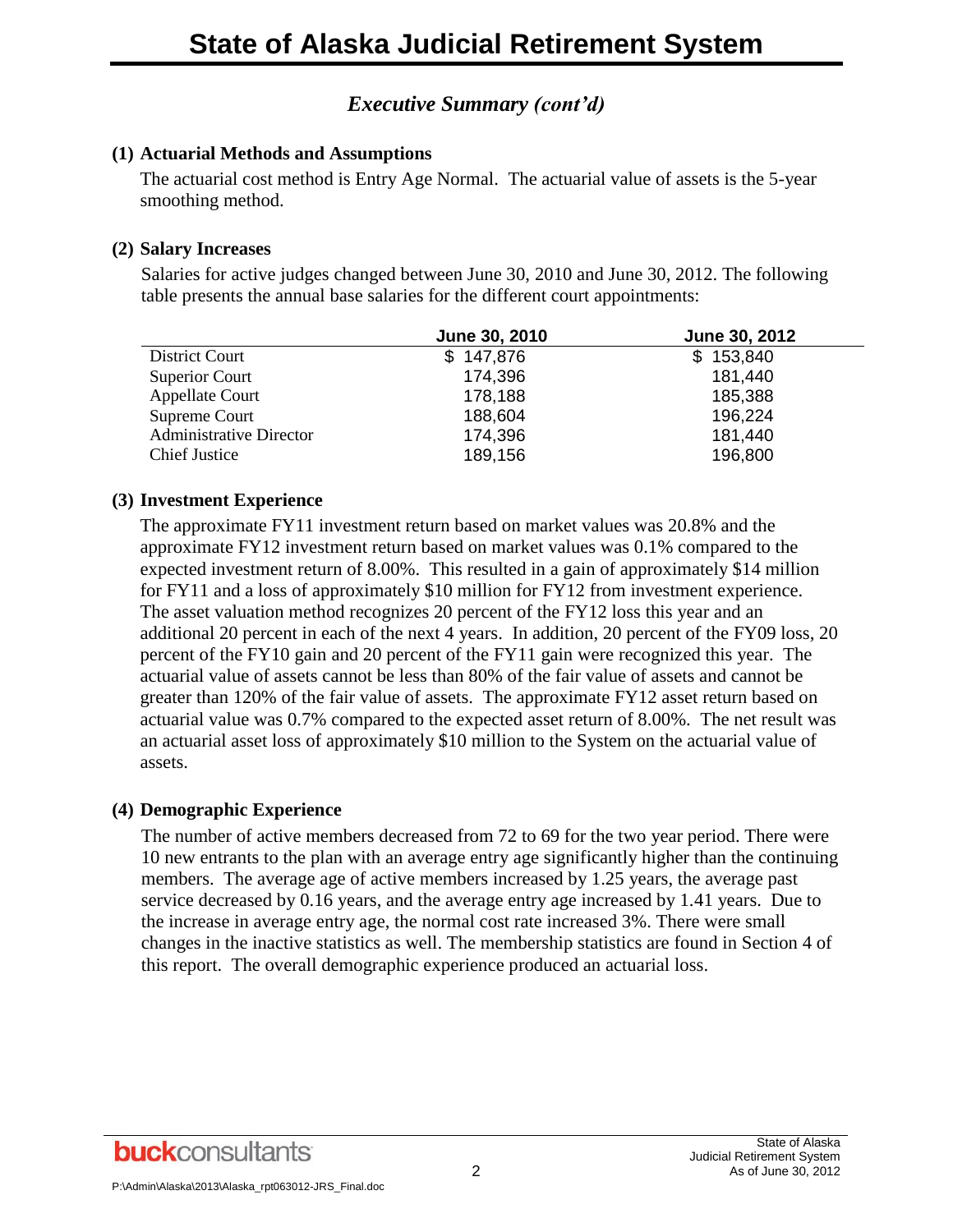## *Executive Summary (cont'd)*

#### **(5) Retiree Medical Experience and Assumptions**

Healthcare cost assumptions regarding per capita claim costs and trend assumptions are the same as those used in the Public Employees' Retirement System actuarial valuation. In summary, we evaluate and update per capita costs annually and we review trend assumptions annually, updating those every 3-5 years as appropriate.

Historical premium details are listed in the PERS valuation report for reference. In short, the monthly retiree medical premium for the January 1, 2013 to December 31, 2013 time period will increase to \$1,223. This represents an increase of 2% from the previous year's medical premium of \$1,200. The health cost trend rates used for this valuation are described in Section 5.3. Over the last 10 years, annual premium rate changes have ranged from no change to up to 14%. Also, over the last ten years, the increase in the premium rate has been about 5.4% compounded annually.

Per Capita Claim cost development is describe in detail later in this report and in the PERS valuation report. In summary, an analysis of medical costs was completed based on claims information and enrollment data provided. Costs for medical services and prescriptions were analyzed separately, and separate trend rates were developed to project expected future medical and prescription costs. An offset for costs expected to be reimbursed by Medicare was incorporated beginning at age 65. For the 2012 valuation, we updated incurred claims cost and Medicare offset analyses using fiscal year-todate 2012 claims and enrollment information through April 2012. A lower average claims cost was applied to retirees covered by both Medicare Part A and B vs. retirees covered only by Medicare Part B. Based upon expected claim reserve levels as of June 2012, fiscal year-to-date 2012 paid claim experience was adjusted to estimate 2012 incurred claims.

Explicit per-member claim administration costs are derived from the current HealthSmart contract and are projected to increase at the assumed rate of 5%.

The valuation also reflects the impact of the Medicare Part D Retiree Drug Subsidy (RDS) in the projection of prescription drug benefit costs. The State has shared its payments for calendar 2006 through June 2011and this information was used to estimate future RDS payments in this valuation. Please note, Part D subsidies are not reflected for accounting purposes under GASB No. 43.

The medical cost trend assumption was changed this year based on the proposed Society of Actuaries' Healthcare Cost Trend Model updated for 2012. The new trend rate varies by year declining to 4.5% (was previously 5.0%) over 100 years. The trends vary by medical, pre-Medicare and Medicare, and aggregate prescription drugs. Based upon variations in medical cost trends between Medicare-eligible and pre-Medicare populations, Buck's practice is to use separate healthcare cost trends for these populations. This, in conjunction with updates to legislation, longterm trend models and time since prior assumptions were set, indicated a need to re-set this assumption.

With the 2012 JRS retiree medical valuation, we are now implementing the census file indicator that identifies the primary plan under which a member receives retiree medical benefits. In 2012, there are 26 of 100 members where the primary retiree medical plan coverage is through the PERS plan. This reduced the actuarial/accrued liability accordingly, by about 25% or \$5.9 million. These 26 members are included in the actuarial valuation of the PERS plan for healthcare benefits.

**buck**consultants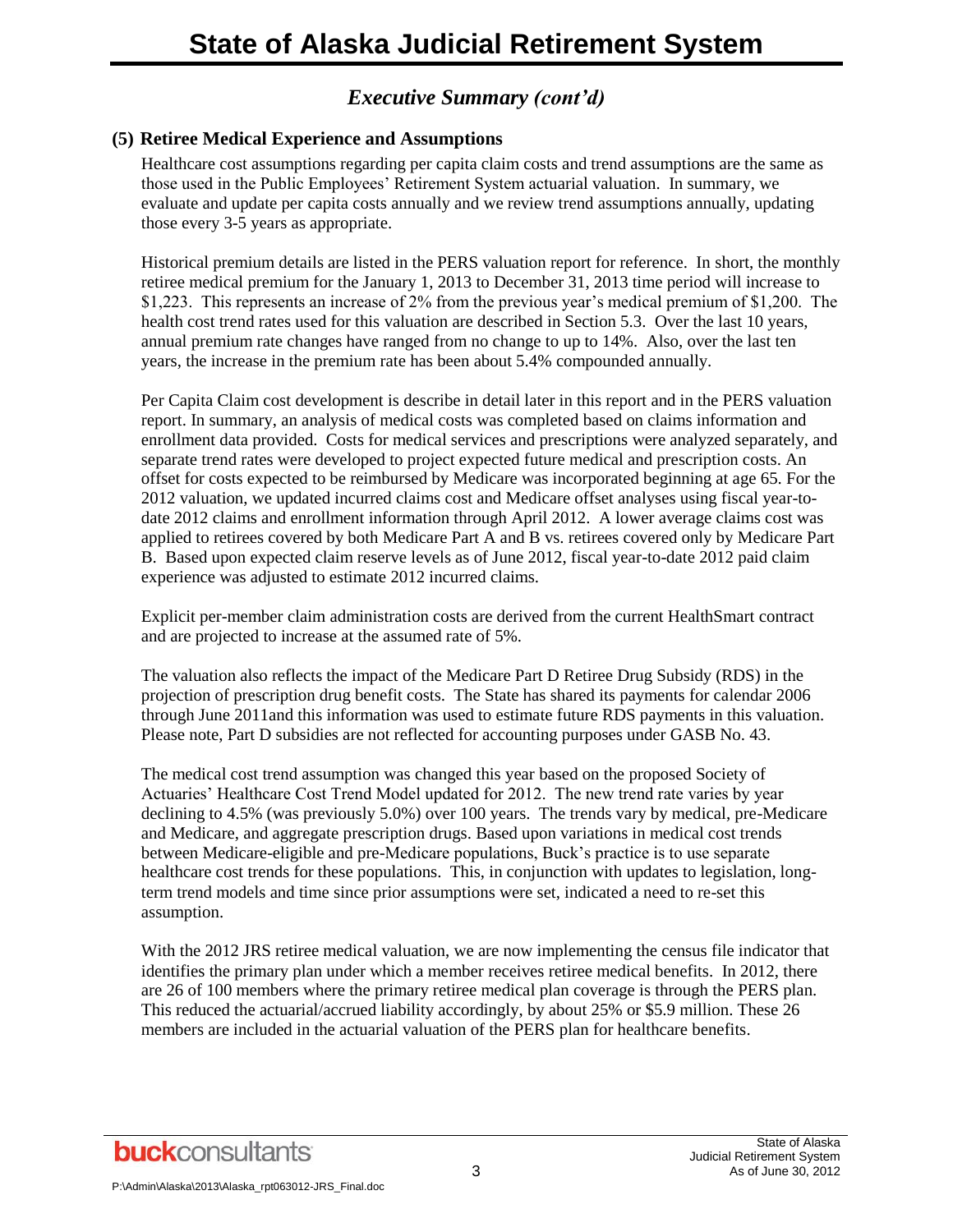The following table summarizes data sources and assumptions and the relative impact changes in each have on healthcare cost projections for 2012 as compared to 2011:

| <b>Healthcare Cost Rate Data Source or</b><br><b>Assumption Change, 2012 vs. 2011</b>                                                                                  | Gain / Loss Impact on<br><b>2012 Valuation Results</b>                                                                                          |
|------------------------------------------------------------------------------------------------------------------------------------------------------------------------|-------------------------------------------------------------------------------------------------------------------------------------------------|
| Claim lag specific to medical and prescription<br>experience                                                                                                           | Negligible                                                                                                                                      |
| Individual claims level data                                                                                                                                           | No impact on cost data used for 2011/<br>2012, though potentially a source of future<br>modifications                                           |
|                                                                                                                                                                        | No impact on morbidity assumptions used<br>for 2012, though potentially a source of<br>future modifications                                     |
| <b>Explicit TPA</b> fees                                                                                                                                               | Negligible                                                                                                                                      |
| Actual RDS payments received                                                                                                                                           | Negligible                                                                                                                                      |
| Averaging Alaska-specific trend during the<br>experience period with Health Care Cost Trend<br>Rates (HCCTR) used to bring prior data<br>forward to the valuation year | Minor loss due to updated assumptions in 2012                                                                                                   |
| Aggregate claims data                                                                                                                                                  | Moderate gain due to experience, but<br>dampened by weighting methodology                                                                       |
| Census Data - Medicare Part B only<br>participation                                                                                                                    | Gain due to fewer Medicare Part B only<br>members as compared to historical estimates                                                           |
| Census Data - Primary retiree medical plan<br>participation indicator                                                                                                  | Material gain due to JRS members that are<br>receiving retiree medical under the PERS plan<br>and are thus valued in the PERS OPEB<br>valuation |

#### **(6) Changes in Methods from the Prior Valuation**

There have been no changes in asset methods or valuation methods since the prior valuation.

#### **(7) Changes in Assumptions from the Prior Valuation**

There have been no changes in actuarial assumptions since the prior valuation, except for the assumption regarding healthcare cost trend rates. The updated healthcare cost trend assumption reflects differences in Medicare eligible and non-Medicare eligible medical costs, maintains a distinct prescription drug cost trend and utilizes the Society of Actuaries long-term cost trend model to estimate ultimate trend.

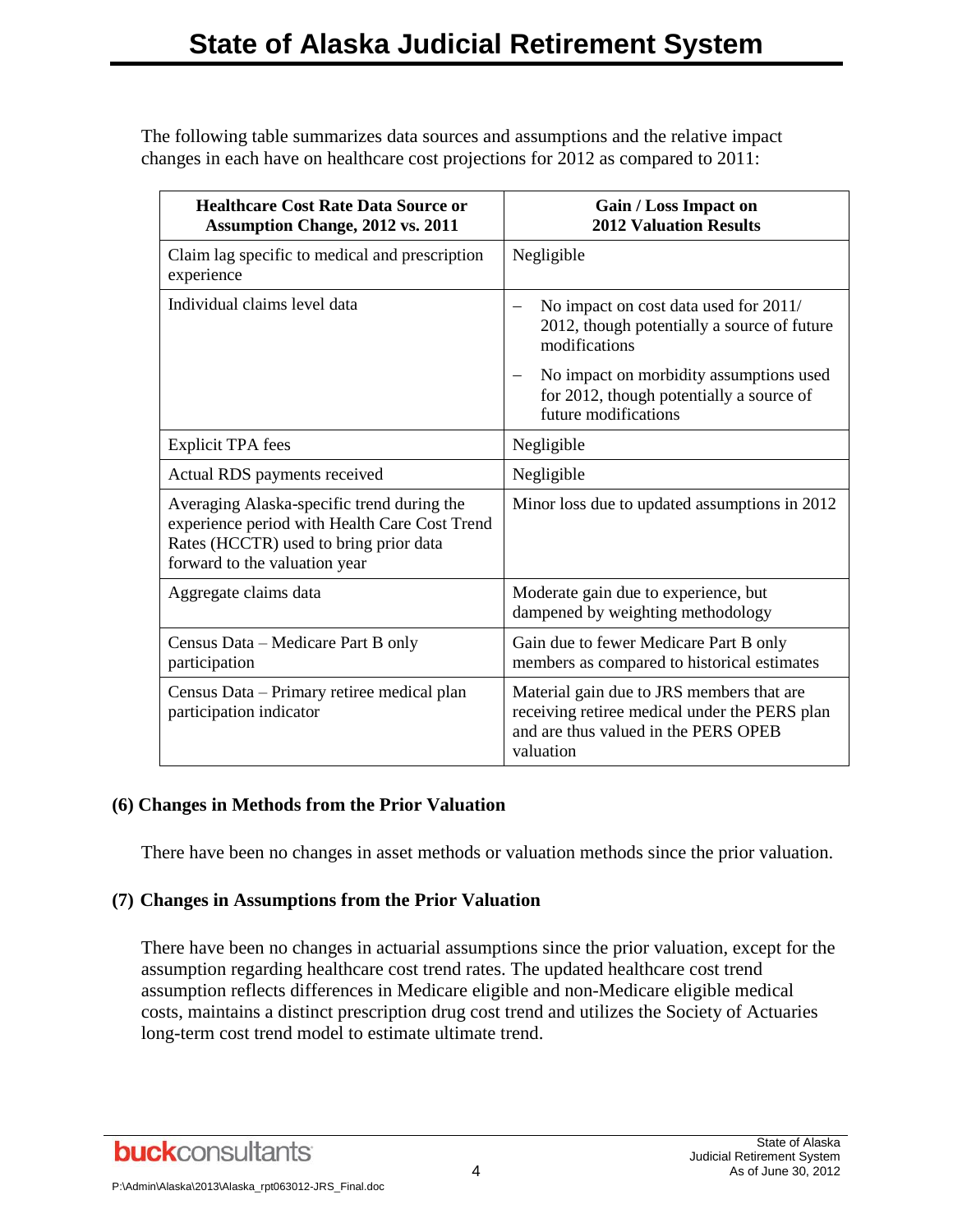#### **(8) Changes in Benefit Provisions Since the Prior Valuation**

There have been no changes in benefit provisions since the prior valuation.

#### **(9) Summary**

The overall effect of system experience during the two-year period resulted in a decrease in the funding ratio from 72.9% to 67.2%. The total contribution rate increased from 69.48% to 79.06%.

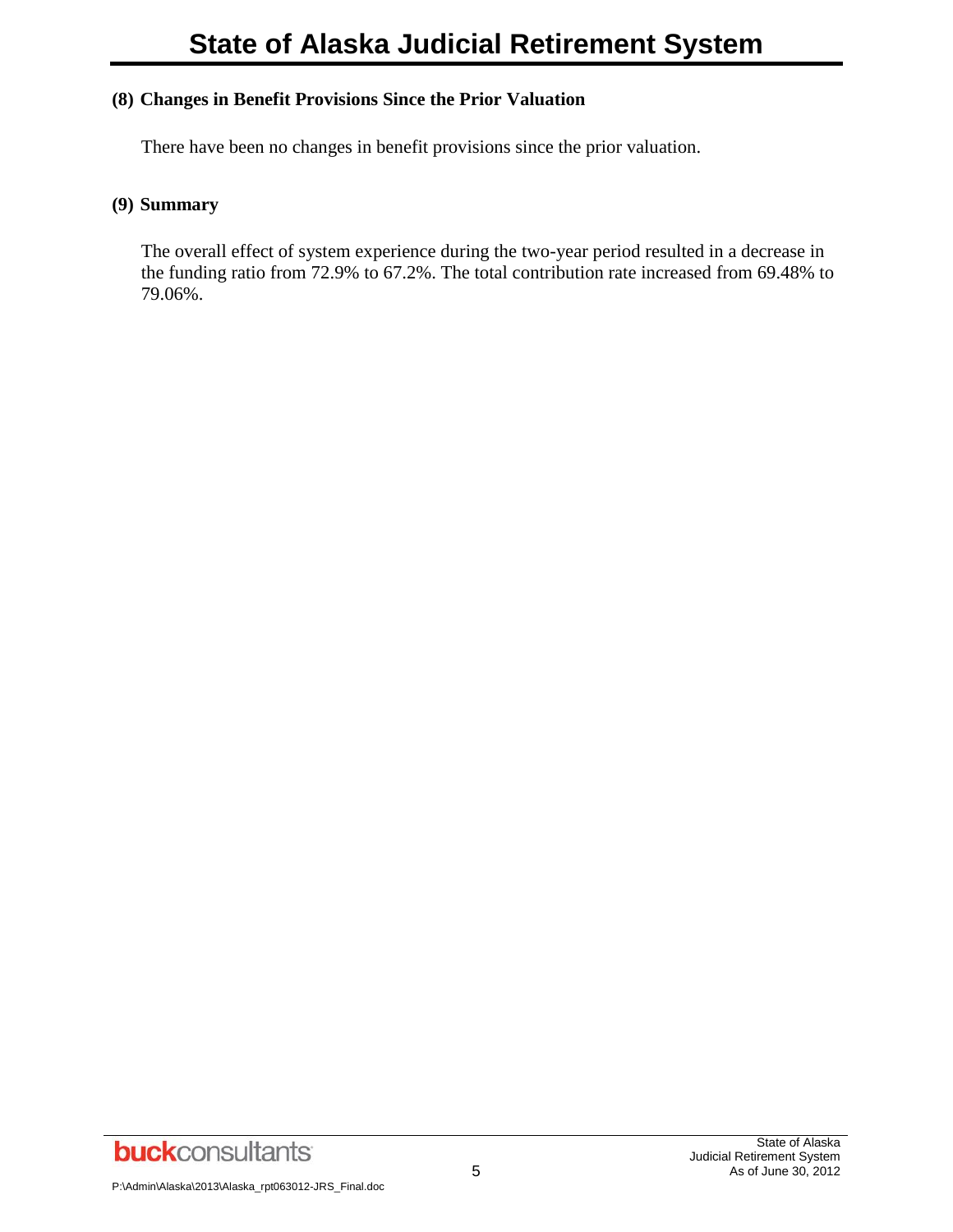## **State of Alaska Judicial Retirement System**

| <b>Recommended Contribution Rates for Pension:</b>    | <b>FY13</b> | <b>FY15</b> |
|-------------------------------------------------------|-------------|-------------|
| (a) Employer Normal Cost Rate                         | 34.82%      | 35.92%      |
| (b) Past Service Cost Rate                            | 28.14%      | 40.55%      |
| (c) Total Employer Contribution Rate, $(a)+(b)$       | 62.96%      | 76.47%      |
| <b>Recommended Contribution Rates for Healthcare:</b> | <b>FY13</b> | <b>FY15</b> |
| (a) Employer Normal Cost Rate                         | 5.48%       | 3.87%       |
| (b) Past Service Cost Rate                            | 1.04%       | $(1.28)\%$  |
| (c) Total Employer Contribution Rate, $(a)+(b)$       | 6.52%       | 2.59%       |
| <b>Recommended Contribution Rates:</b>                | <b>FY13</b> | <b>FY15</b> |
| (a) Employer Normal Cost Rate                         | 40.30%      | 39.79%      |
| (b) Past Service Cost Rate                            | 29.18%      | 39.27%      |
| (c) Total Employer Contribution Rate, $(a)+(b)$       | 69.48%      | 79.06%      |

## *Comparative Summary of Key Actuarial Valuation Results*

For the June 30, 2011 valuation results, we performed a roll forward of liabilities and determined the FY14 contribution rates using actual assets. The contribution rates that were calculated for FY14 were 66.68% for Pension, 6.60% for Healthcare, and 73.28% in Total.

The following table summarizes the sources of change in the total Employer contribution rate based on total member payroll.

|    |                                                                                               | <b>Pension</b> | <b>Healthcare</b> | <b>Total</b> |
|----|-----------------------------------------------------------------------------------------------|----------------|-------------------|--------------|
| 1. | Total employer contribution rate from June 30, 2010 valuation                                 | 62.96%         | 6.52%             | 69.48%       |
| 2. | Change during FY11                                                                            | 3.72%          | 0.08%             | 3.80%        |
| 3. | Total employer contribution rate from June 30, 2011 roll-forward<br>valuation                 | 66.68%         | 6.60%             | 73.28%       |
| 4. | Change due to:                                                                                |                |                   |              |
|    | Effect of two-year delay in the contribution rate<br>a.                                       | 1.78%          | 0.08%             | 1.86%        |
|    | Change in assumptions<br>b.                                                                   | $0.00\%$       | 0.26%             | 0.26%        |
|    | Investment experience<br>c.                                                                   | 4.68%          | 0.47%             | 5.15%        |
|    | Effect of payroll decrease on amortization rate<br>d.                                         | 2.47%          | 0.10%             | 2.57%        |
|    | Demographic experience, medical experience and new entrants <sup>1</sup><br>e.                | 0.86%          | $(0.06\%)$        | 0.80%        |
|    | More precise data regarding which members are receiving<br>f.<br>healthcare benefits from JRS | 0.00%          | $(4.86)\%$        | $(4.86)\%$   |
|    | Total<br>g.                                                                                   | 9.79%          | $(4.01)\%$        | 5.78%        |
| 5. | Total employer contribution rate this year $[3 + 4g]$                                         | 76.47%         | 2.59%             | 79.06%       |

l

*<sup>1</sup> Includes changes in future healthcare claims costs.*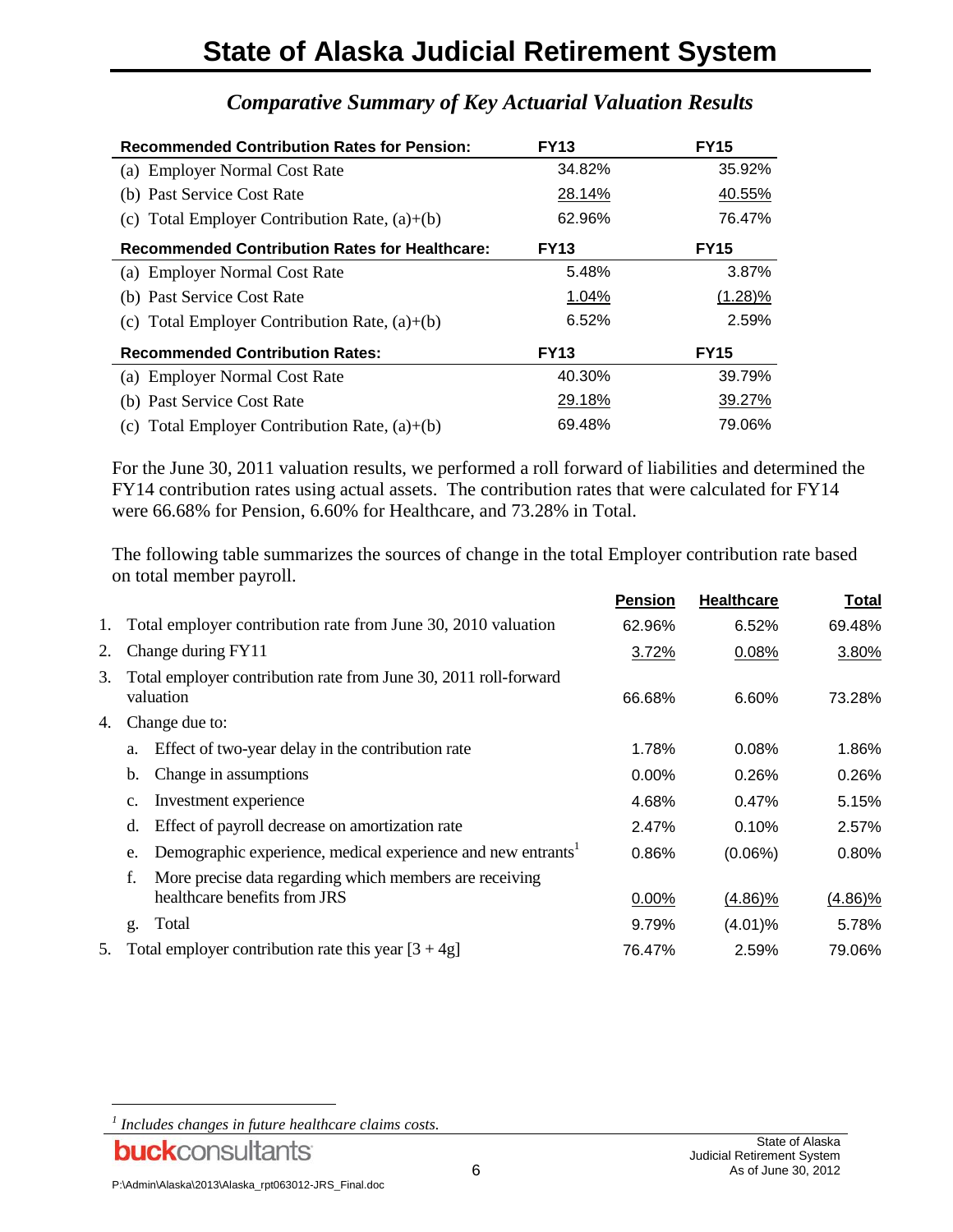**Section 1**

## **Actuarial Funding Results**

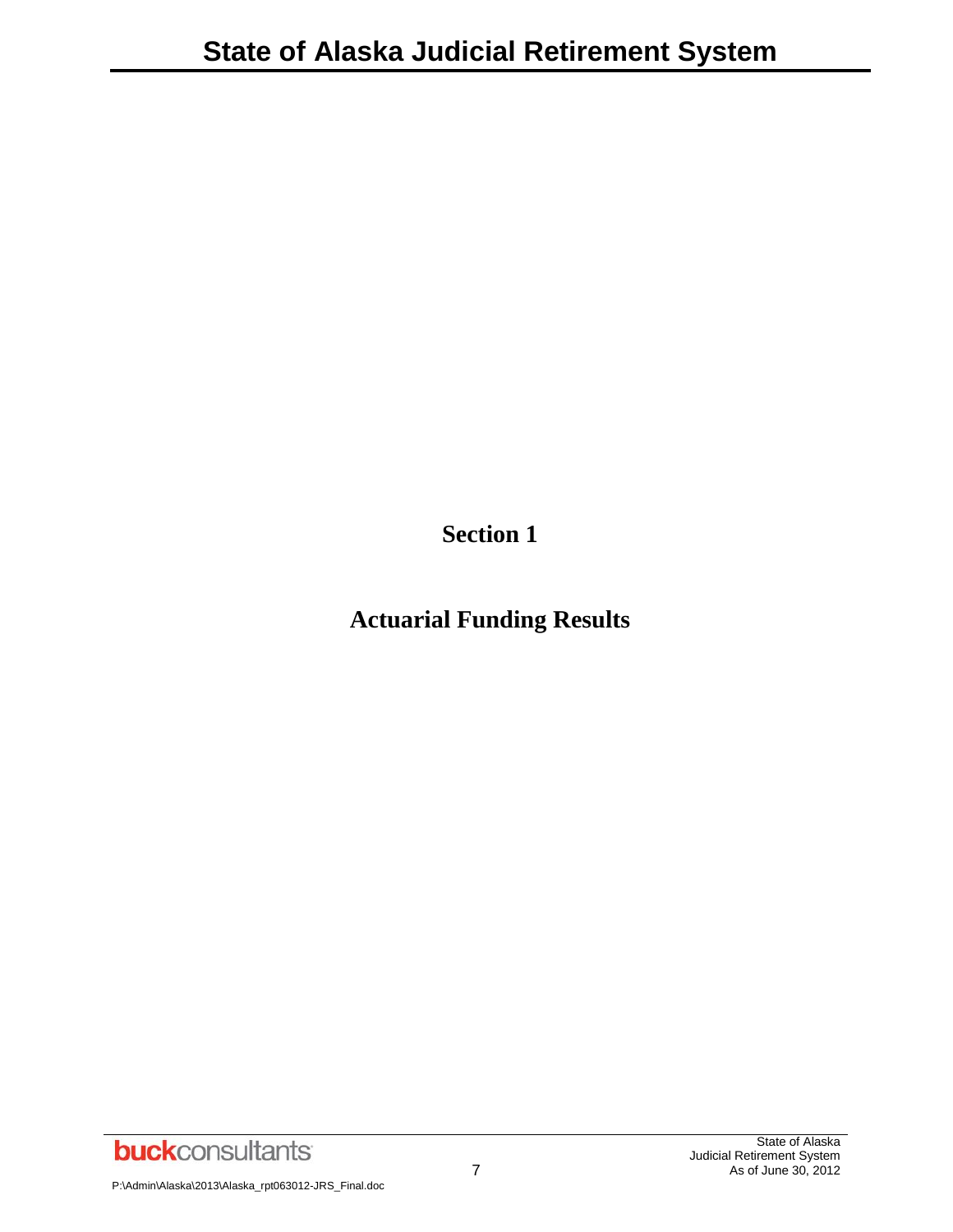#### **Section 1.1**

|  | <b>Actuarial Liabilities and Normal Cost</b> |  |  |  |
|--|----------------------------------------------|--|--|--|
|--|----------------------------------------------|--|--|--|

| At June 30, 2012                               | <b>Normal Cost</b> | <b>Accrued Liability</b> | <b>Present Value of</b><br><b>Projected Benefits</b> |  |  |
|------------------------------------------------|--------------------|--------------------------|------------------------------------------------------|--|--|
| <b>Active Members</b>                          |                    |                          |                                                      |  |  |
| <b>Retirement Benefits</b>                     | \$<br>4,594,399    | 46,464,557<br>\$         | 76,661,230<br>\$                                     |  |  |
| <b>Disability Benefits</b>                     | 12,922             | (27, 191)                | 67,962                                               |  |  |
| <b>Death Benefits</b>                          | 107,627            | 541,158                  | 1,228,428                                            |  |  |
| Termination Benefits <sup>1</sup>              | 289,847            | (860, 659)               | 1,237,890                                            |  |  |
| Medical and Prescription Drug Benefits         | 506,773            | 5,257,938                | 8,361,281                                            |  |  |
| Medicare Part D Subsidy                        | (40, 391)          | (414, 706)               | (657, 306)                                           |  |  |
| Subtotal                                       | 5,471,177<br>\$    | \$50,961,097             | \$86,899,485                                         |  |  |
| <b>Benefit Recipients</b>                      |                    |                          |                                                      |  |  |
| <b>Retiree Benefits</b>                        |                    | \$119,042,160            | \$119,042,160                                        |  |  |
| <b>Survivor Benefits</b>                       |                    | 12,426,785               | 12,426,785                                           |  |  |
| <b>Disability Benefits</b>                     |                    | 0                        | $\Omega$                                             |  |  |
| Medical and Prescription Drug Benefits         |                    | 11,967,968               | 11,967,968                                           |  |  |
| Medicare Part D Subsidy                        |                    | (1, 101, 641)            | (1, 101, 641)                                        |  |  |
| Subtotal                                       |                    | \$142,335,272            | \$142,335,272                                        |  |  |
| <b>Vested Terminations</b>                     |                    |                          |                                                      |  |  |
| <b>Deferred Retirement Benefits</b>            |                    | \$<br>4,680,714          | \$<br>4,680,714                                      |  |  |
| Medical and Prescription Drug Benefits         |                    | 1,010,198                | 1,010,198                                            |  |  |
| Medicare Part D Subsidy                        |                    | (65, 134)                | (65, 134)                                            |  |  |
| Subtotal                                       |                    | \$<br>5,625,778          | 5,625,778<br>\$                                      |  |  |
| <b>Non-Vested Terminations</b>                 |                    | \$<br>0                  | \$<br>$\pmb{0}$                                      |  |  |
| <b>Total</b>                                   | \$<br>5,471,177    | \$198,922,147            | \$234,860,535                                        |  |  |
| <b>Total Pension</b>                           | 5,004,795<br>\$    | \$182,267,524            | \$215,345,169                                        |  |  |
| <b>Total Healthcare, Net of Part D Subsidy</b> | \$<br>466,382      | 16,654,623<br>\$         | 19,515,366<br>\$                                     |  |  |

*1 Includes return of contributions.*

l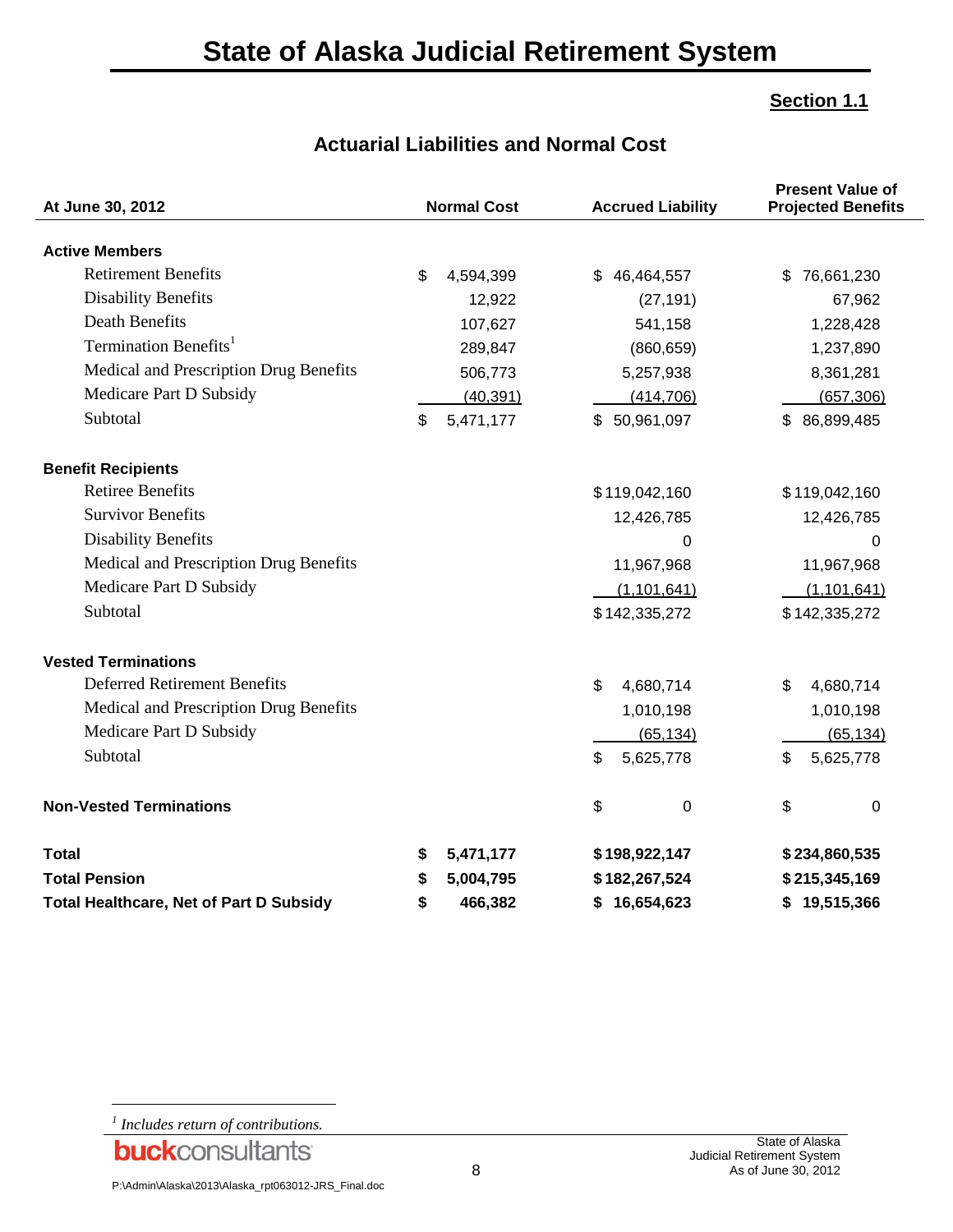## **Section 1.2**

| <b>Normal Cost</b><br><b>Pension</b><br><b>Healthcare</b>  |                  |                     | <b>Total</b>     |
|------------------------------------------------------------|------------------|---------------------|------------------|
| <b>Total Normal Cost</b><br>(1)                            | \$<br>5,004,795  | \$<br>466,382       | \$<br>5,471,177  |
| <b>Total Base Salaries for Upcoming Fiscal Year</b><br>(2) | 12,038,916<br>\$ | \$<br>12,038,916    | \$<br>12,038,916 |
| Total Normal Cost Rate, $(1) / (2)$<br>(3)                 | 41.57%           | 3.87%               | 45.44%           |
| <b>Average Member Contribution Rate</b><br>(4)             | 5.65%            | 0.00%               | 5.65%            |
| Employer Normal Cost Rate, (3) - (4)<br>(5)                | 35.92%           | 3.87%               | 39.79%           |
|                                                            |                  |                     |                  |
| <b>Past Service Rate</b>                                   | <b>Pension</b>   | <b>Healthcare</b>   | <b>Total</b>     |
| (1) Accrued Liability                                      | \$182,267,524    | \$<br>16,654,623    | \$198,922,147    |
| <b>Valuation Assets</b><br>(2)                             | 112,870,360      | 20,835,672          | 133,706,032      |
| Total Unfunded Liability, $(1) - (2)$<br>(3)               | \$69,397,164     | S.<br>(4, 181, 049) | \$<br>65,216,115 |
| (4) Funded Ratio, $(2) / (1)$                              | 61.9%            | 125.1%              | 67.2%            |
| (5) Past Service Cost Amortization Payment                 | \$<br>4,882,292  | \$<br>(153, 834)    | \$<br>4,728,458  |
| Total Base Salaries for Upcoming Fiscal Year<br>(6)        | 12,038,916<br>S. | \$<br>12,038,916    | \$<br>12,038,916 |
| Past Service Cost Rate, $(5) / (6)$<br>(7)                 | 40.55%           | $(1.28)\%$          | 39.27%           |
| <b>Total Employer Contribution Rate</b>                    | 76.47%           | 2.59%               | 79.06%           |

## **Actuarial Contributions - FY15**

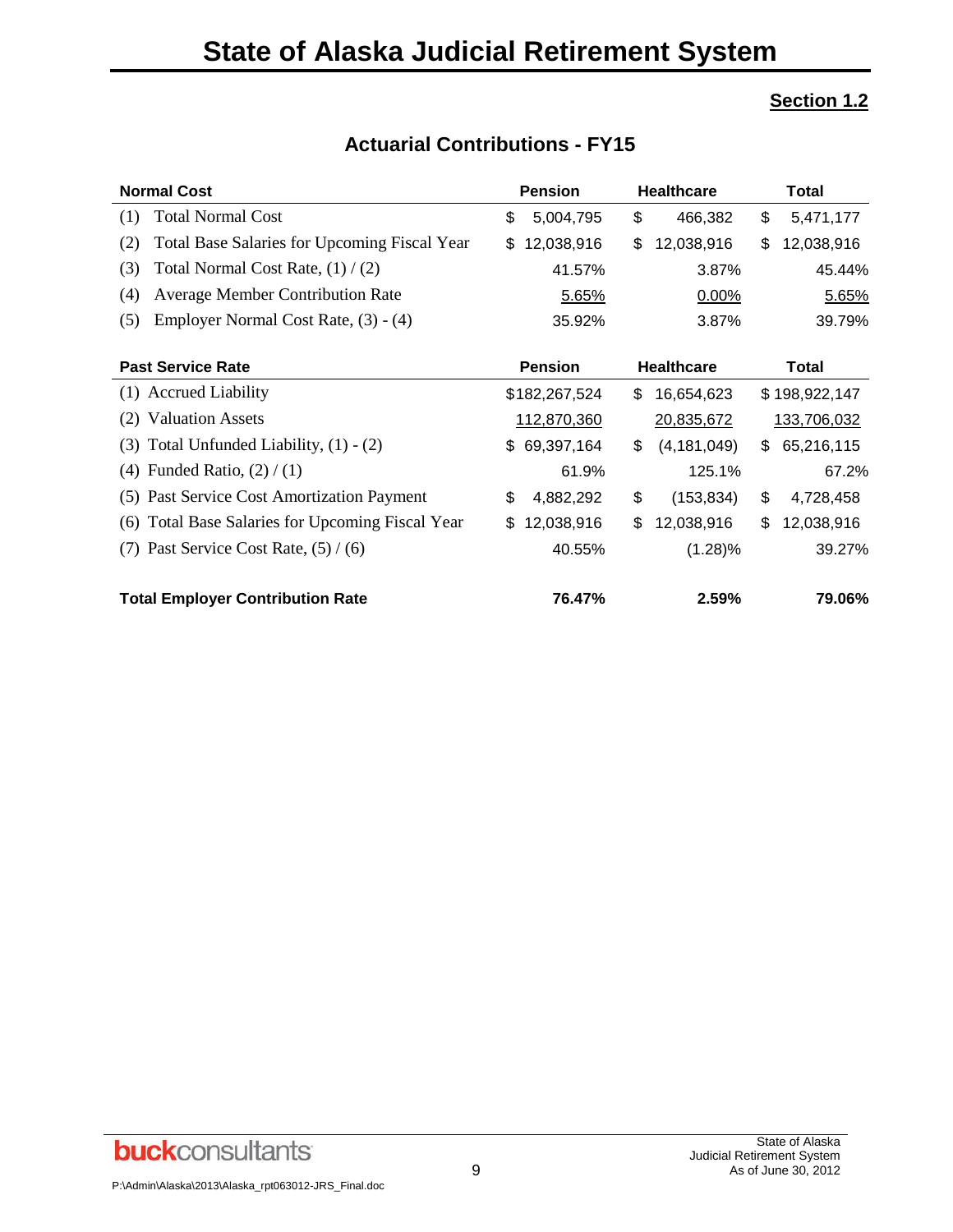| <b>Pension</b>                                                    |                          |                   |    |                               |    |                                             |    |                      |
|-------------------------------------------------------------------|--------------------------|-------------------|----|-------------------------------|----|---------------------------------------------|----|----------------------|
| <b>Amortization Period</b><br><b>Balances</b>                     |                          |                   |    |                               |    |                                             |    |                      |
| Charge                                                            | Date<br><b>Created</b>   | <b>Years Left</b> |    | <b>Initial</b><br>Outstanding |    | <b>Beginning-of-</b><br><b>Year Payment</b> |    |                      |
| Initial Unfunded<br>Liability <sup>1</sup><br>$FY03/FY04$ $Loss1$ | 06/30/2002               | 15                | \$ | 5,864,449                     | \$ | 6,153,817                                   | \$ | 539,497              |
| Loss due to<br>revaluation of plan<br>liabilities <sup>1</sup>    | 06/30/2004<br>06/30/2005 | 17<br>18          |    | 855,068<br>9,115,451          |    | 906,055<br>9,655,561                        |    | 72,720               |
| $FY05/FY06$ $Loss1$                                               | 06/30/2006               | 19                |    | 18,186,558                    |    | 19,200,261                                  |    | 745,357<br>1,429,770 |
| FY07 Loss                                                         | 06/30/2007               | 20                |    | 1,364,721                     |    | 1,433,001                                   |    | 103,210              |
| FY08 Gain                                                         | 06/30/2008               | 21                |    | (29,014,739)                  |    | (30, 261, 623)                              |    | (2, 113, 063)        |
| FY09 Loss                                                         | 06/30/2009               | 22                |    | 21,273,454                    |    | 21,991,589                                  |    | 1,491,926            |
| Change in<br>Assumptions                                          | 06/30/2010               | 23                |    | 13,976,981                    |    | 14,293,511                                  |    | 943,927              |
| FY10 Loss                                                         | 06/30/2010               | 23                |    | 6,474,780                     |    | 6,621,411                                   |    | 437,270              |
| FY11 Loss                                                         | 06/30/2011               | 24                |    | 7,397,917                     |    | 7,487,210                                   |    | 482,160              |
| FY12 Loss                                                         | 06/30/2012               | 25                |    | 11,916,371                    |    | 11,916,371                                  |    | 749,518              |

## **Actuarial Contributions - FY15**

l

**Total \$ 69,397,164 \$ 4,882,292**

**buck**consultants

*<sup>1</sup> The pension and healthcare split was done using a ratio of unfunded accrued liability as of June 30, 2006.*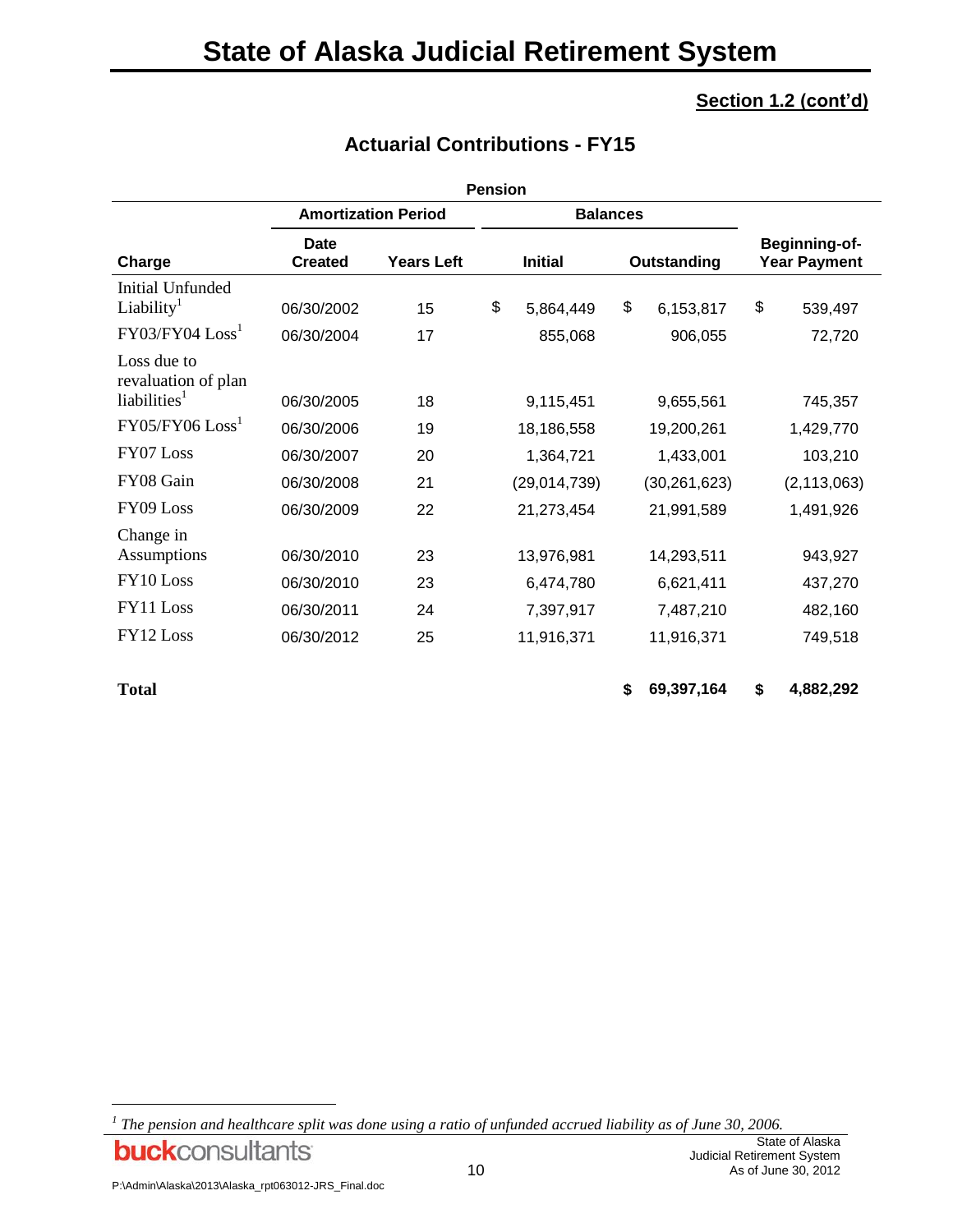|                                                       |                               |                            | <b>Healthcare</b>             |    |                                      |    |             |
|-------------------------------------------------------|-------------------------------|----------------------------|-------------------------------|----|--------------------------------------|----|-------------|
|                                                       |                               | <b>Amortization Period</b> | <b>Balances</b>               |    |                                      |    |             |
| Charge                                                | <b>Date</b><br><b>Created</b> | <b>Years Left</b>          | <b>Initial</b><br>Outstanding |    | Beginning-of-<br><b>Year Payment</b> |    |             |
| <b>Initial Unfunded</b><br>Liability <sup>1</sup>     | 06/30/2002                    | 15                         | \$<br>2,295,257               | \$ | 2,408,512                            | \$ | 211,151     |
| $FY03/FY04$ $Loss1$                                   | 06/30/2004                    | 17                         | 334,660                       |    | 354,616                              |    | 28,461      |
| Loss due to<br>revaluation of plan<br>liabilities $1$ | 06/30/2005                    | 18                         | 3,567,649                     |    | 3,779,038                            |    | 291,721     |
| $FY05/FY06$ $Loss1$                                   | 06/30/2006                    | 19                         | 7,117,943                     |    | 7,514,690                            |    | 559,590     |
| FY07 Gain                                             | 06/30/2007                    | 20                         | (810, 073)                    |    | (850, 603)                           |    | (61, 264)   |
| FY08 Change in<br>Assumptions                         | 06/30/2008                    | 21                         | 789,072                       |    | 822,982                              |    | 57,466      |
| FY08 Gain                                             | 06/30/2008                    | 21                         | (14,011,596)                  |    | (14, 613, 733)                       |    | (1,020,426) |
| FY09 Loss                                             | 06/30/2009                    | 22                         | 901,355                       |    | 931,783                              |    | 63,213      |
| Change in<br>Assumptions                              | 06/30/2010                    | 23                         | 2,006,196                     |    | 2,051,630                            |    | 135,487     |
| FY10 Gain                                             | 06/30/2010                    | 23                         | (1,930,656)                   |    | (1,974,378)                          |    | (130, 386)  |
| FY11 Loss                                             | 06/30/2011                    | 24                         | 550,376                       |    | 557,019                              |    | 35,871      |
| Change in<br>Assumptions                              | 06/30/2012                    | 25                         | 353,605                       |    | 353,605                              |    | 22,241      |
| FY12 Gain                                             | 06/30/2012                    | 25                         | (5,516,210)                   |    | (5,516,210)                          |    | (346, 959)  |
| <b>Total</b>                                          |                               |                            |                               | \$ | (4, 181, 049)                        | \$ | (153, 834)  |

## **Actuarial Contributions - FY15**

l

*<sup>1</sup> The pension and healthcare split was done using a ratio of unfunded accrued liability as of June 30, 2006.***buck**consultants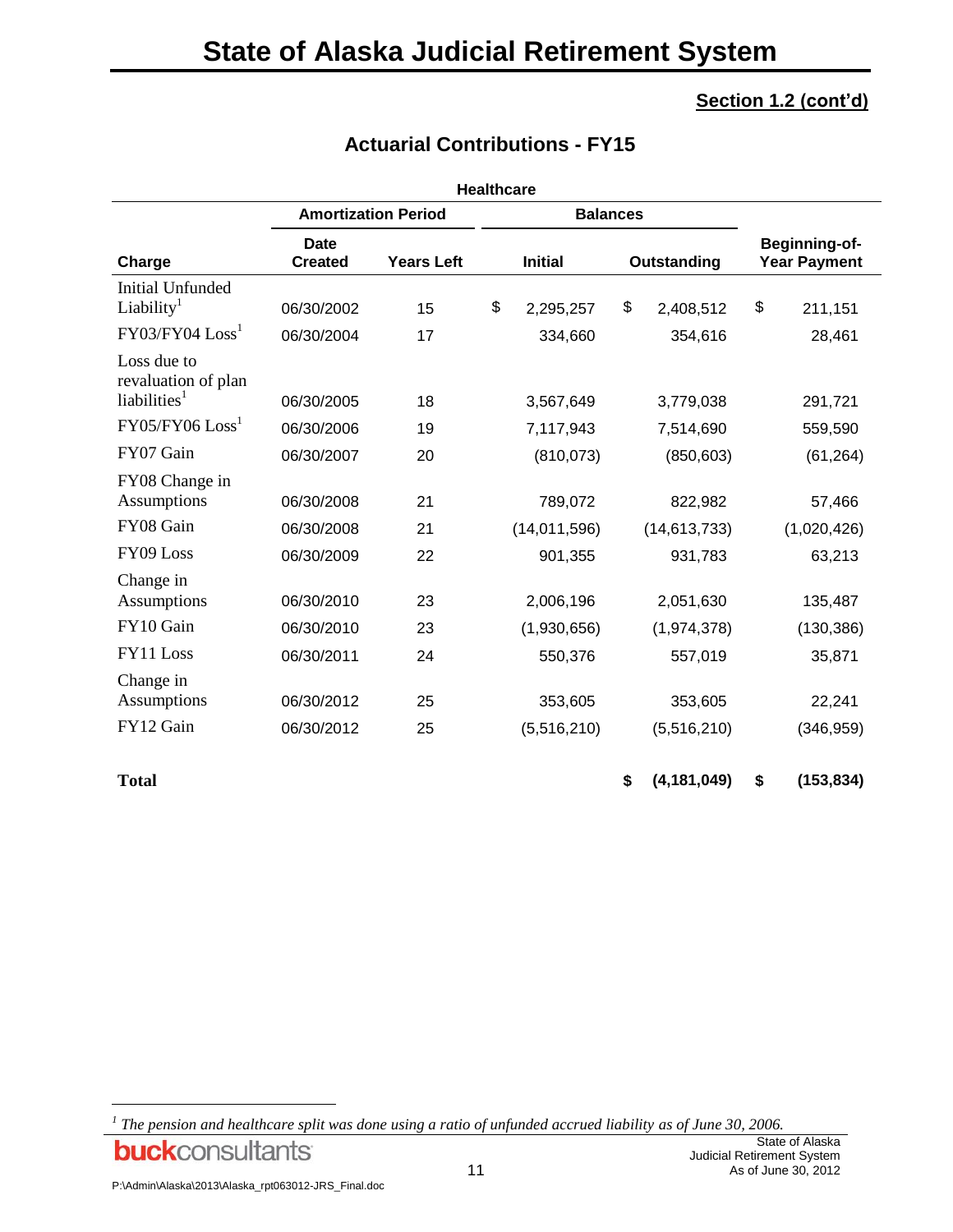|                                                   |                                               |                                | <b>Total</b> |                               |           |                                      |    |               |
|---------------------------------------------------|-----------------------------------------------|--------------------------------|--------------|-------------------------------|-----------|--------------------------------------|----|---------------|
|                                                   | <b>Amortization Period</b><br><b>Balances</b> |                                |              |                               |           |                                      |    |               |
| Charge                                            | Date<br><b>Created</b>                        | <b>Years Left</b>              |              | <b>Initial</b><br>Outstanding |           | Beginning-of-<br><b>Year Payment</b> |    |               |
| <b>Initial Unfunded</b><br>Liability              | 6/30/2002                                     | 15                             | \$           | 8,159,706                     | \$        | 8,562,329                            | \$ | 750,648       |
| FY03/FY04 Loss                                    | 6/30/2004                                     | 17                             |              | 1,189,728                     |           | 1,260,671                            |    | 101,181       |
| Loss due to<br>revaluation of plan<br>liabilities | 06/30/2005                                    | 18<br>12,683,100<br>13,434,599 |              |                               | 1,037,078 |                                      |    |               |
| FY05/FY06 Loss                                    | 06/30/2006                                    | 19                             |              | 25,304,501                    |           | 26,714,951                           |    | 1,989,360     |
| FY07 Loss                                         | 06/30/2007                                    | 20                             |              | 554,648                       |           | 582,398                              |    | 41,946        |
| FY08 Change in<br>Assumptions                     | 06/30/2008                                    | 21                             |              | 789,072                       |           | 822,982                              |    | 57,466        |
| FY08 Gain                                         | 06/30/2008                                    | 21                             |              | (43,026,335)                  |           | (44, 875, 356)                       |    | (3, 133, 489) |
| FY09 Loss                                         | 06/30/2009                                    | 22                             |              | 22,174,809                    |           | 22,923,372                           |    | 1,555,139     |
| Change in                                         |                                               |                                |              |                               |           |                                      |    |               |
| Assumptions                                       | 06/30/2010                                    | 23                             |              | 15,983,177                    |           | 16,345,141                           |    | 1,079,414     |
| FY10 Loss                                         | 06/30/2010                                    | 23                             |              | 4,544,124                     |           | 4,647,033                            |    | 306,884       |
| FY11 Loss                                         | 06/30/2011                                    | 24                             |              | 7,948,293                     |           | 8,044,229                            |    | 518,031       |
| Change in                                         |                                               |                                |              |                               |           |                                      |    |               |
| Assumptions                                       | 06/30/2012                                    | 25                             |              | 353,605                       |           | 353,605                              |    | 22,241        |
| FY12 Loss                                         | 06/30/2012                                    | 25                             |              | 6,400,161                     |           | 6,400,161                            |    | 402,559       |
| <b>Total</b>                                      |                                               |                                |              |                               | \$        | 65,216,115                           | \$ | 4,728,458     |

## **Actuarial Contributions - FY15**

**buck**consultants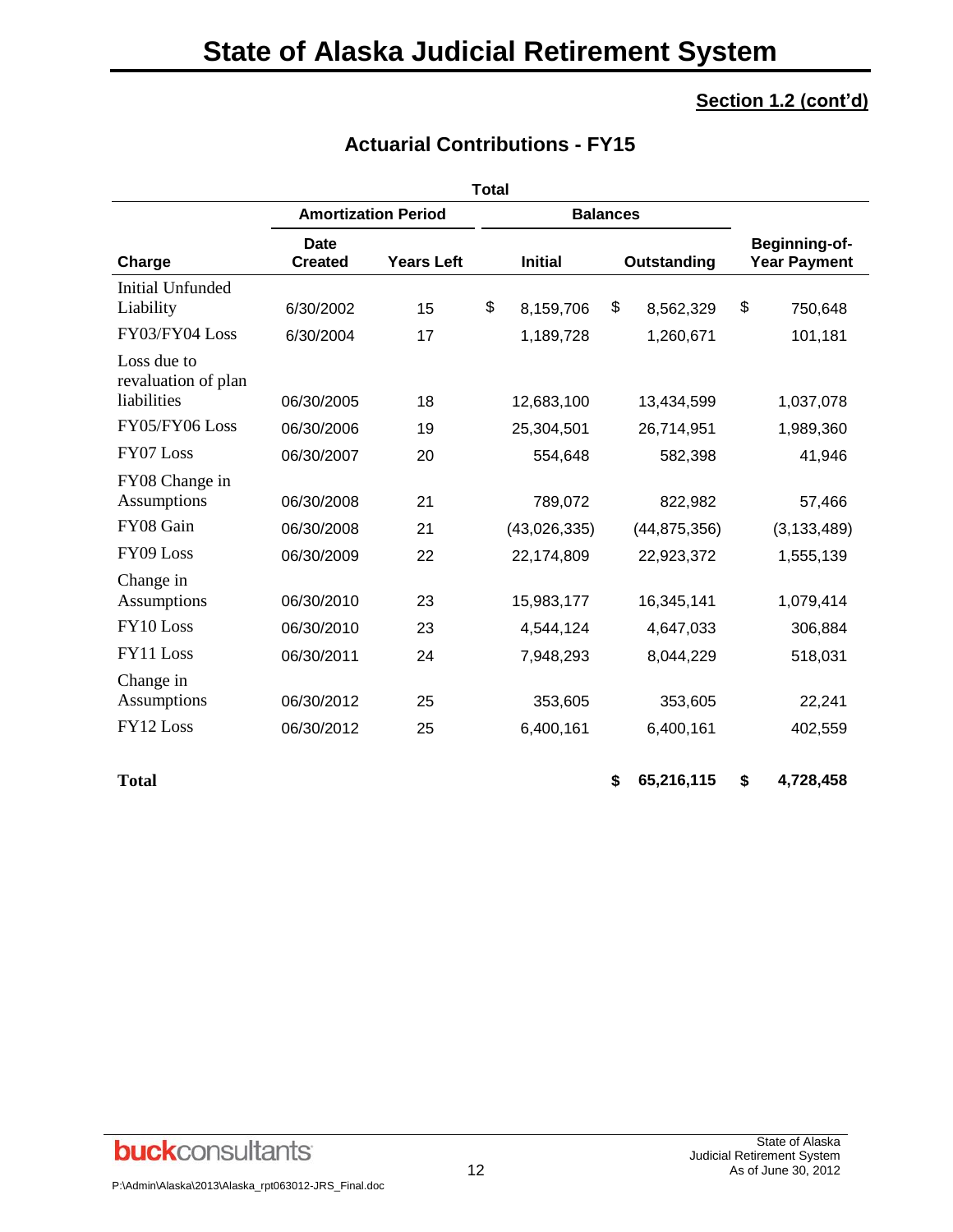#### **Section 1.3**

|      | <b>Liability Gain/(Loss)</b>                                                            | <b>Pension</b>    | <b>Healthcare</b> | <b>Total</b>                    |
|------|-----------------------------------------------------------------------------------------|-------------------|-------------------|---------------------------------|
| (1)  | Accrued Liability, June 30, 2011                                                        | \$173,424,484     | \$21,406,833      | 194,831,317<br>\$               |
| (2)  | Normal Cost for FY12                                                                    | 5,062,095         | 661,591           | 5,723,686                       |
| (3)  | Interest on $(1)$ and $(2)$ at 8.00%                                                    | 14,278,926        | 1,765,474         | 16,044,400                      |
| (4)  | <b>Benefit Payments for FY12</b>                                                        | 9,666,901         | 925,977           | 10,592,878                      |
| (5)  | Refund of Contributions for FY12                                                        | 0                 | 0                 | 0                               |
| (6)  | Interest on $(4)$ and $(5)$ at 8.00% for one-                                           |                   |                   |                                 |
|      | half year                                                                               | 379,237           | 36,327            | 415,564                         |
| (7)  | Change in Assumptions                                                                   | $\underline{0}$   | 353,605           | 353,605                         |
| (8)  | Expected Accrued Liability, June 30, 2012                                               |                   |                   |                                 |
|      | $(1) + (2) + (3) - (4) - (5) - (6) + (7)$                                               | \$182,719,367     | 23,225,199<br>\$  | 205,944,566<br>\$               |
| (9)  | Accrued Liability, June 30, 2012                                                        | 182,267,524       | 16,654,623        | 198,922,147                     |
| (10) | Liability Gain/(Loss) $(8) - (9)$                                                       | 451,843<br>\$     | 6,570,576<br>\$   | 7,022,419<br>\$                 |
|      | <b>Asset Gain/(Loss)</b>                                                                |                   |                   |                                 |
| (11) | Valuation Assets, June 30, 2011                                                         | \$116,213,133     | 20,333,071<br>\$  | 136,546,204<br>\$               |
| (12) | Interest on $(11)$ at 8.00%                                                             | 9,297,051         | 1,626,646         | 10,923,697                      |
| (13) | Member Contributions for FY12                                                           | 704,671           | $5,553^1$         | 710,224                         |
| (14) | <b>Employer Contributions for FY12</b>                                                  | 3,212,901         | 472,602           | 3,685,503                       |
| (15) | State of Alaska Appropriation Relief                                                    | 2,205,898         | 125,827           | 2,331,725                       |
| (16) | Medicare Part D Subsidy                                                                 | 0                 | 98,986            | 98,986                          |
| (17) | Interest on $(13)$ , $(14)$ , $(15)$ and $(16)$ at                                      |                   |                   |                                 |
|      | 8.00% for one-half year                                                                 | 240,227           | 27,578            | 267,805                         |
| (18) | Benefit Payments for FY12                                                               | 9,666,901         | 925,977           | 10,592,878                      |
| (19) | Refund of Contributions for FY12                                                        | 0                 | 0                 | 0                               |
| (20) | Interest on $(18)$ and $(19)$ at 8.00% for                                              |                   |                   |                                 |
|      | one-half year                                                                           | 379,237           | 36,327            | 415,564                         |
| (21) | Expected Valuation Assets, June 30, 2012<br>$(11) + (12) + (13) + (14) + (15) + (16) +$ |                   |                   |                                 |
|      | $(17) - (18) - (19) - (20)$                                                             | \$121,827,743     | 21,727,959<br>\$  | 143,555,702<br>\$               |
|      | (22) Valuation Assets, June 30, 2012                                                    | 112,870,360       | 20,835,672        | 133,706,032                     |
|      | (23) Asset Gain/(Loss) $(22) - (21)$                                                    | \$ (8,957,383)    | \$                | $(892, 287)$ \$ $(9, 849, 670)$ |
|      | <b>Total Gain/(Loss)</b>                                                                |                   |                   |                                 |
|      | (24) Actuarial Gain/(Loss) $(10) + (23)$                                                | (8,505,540)<br>\$ | 5,678,289<br>\$   | (2,827,251)<br>\$               |
|      | (25) Effect of Delay on Contributions and                                               |                   |                   |                                 |
|      | <b>State Appropriations</b>                                                             | (3,410,831)<br>\$ | (162,079)<br>\$   | (3,572,910)<br>\$               |
| (26) | <b>Total Gain/(Loss) to be Amortized</b>                                                |                   |                   |                                 |
|      | $(24) + (25)$                                                                           | \$ (11, 916, 371) | 5,516,210<br>\$   | (6,400,161)<br>\$               |

## **Actuarial Gain / (Loss) For FY12**

*1 These contributions are premiums paid by retirees who are not eligible for system paid medical benefits.*

l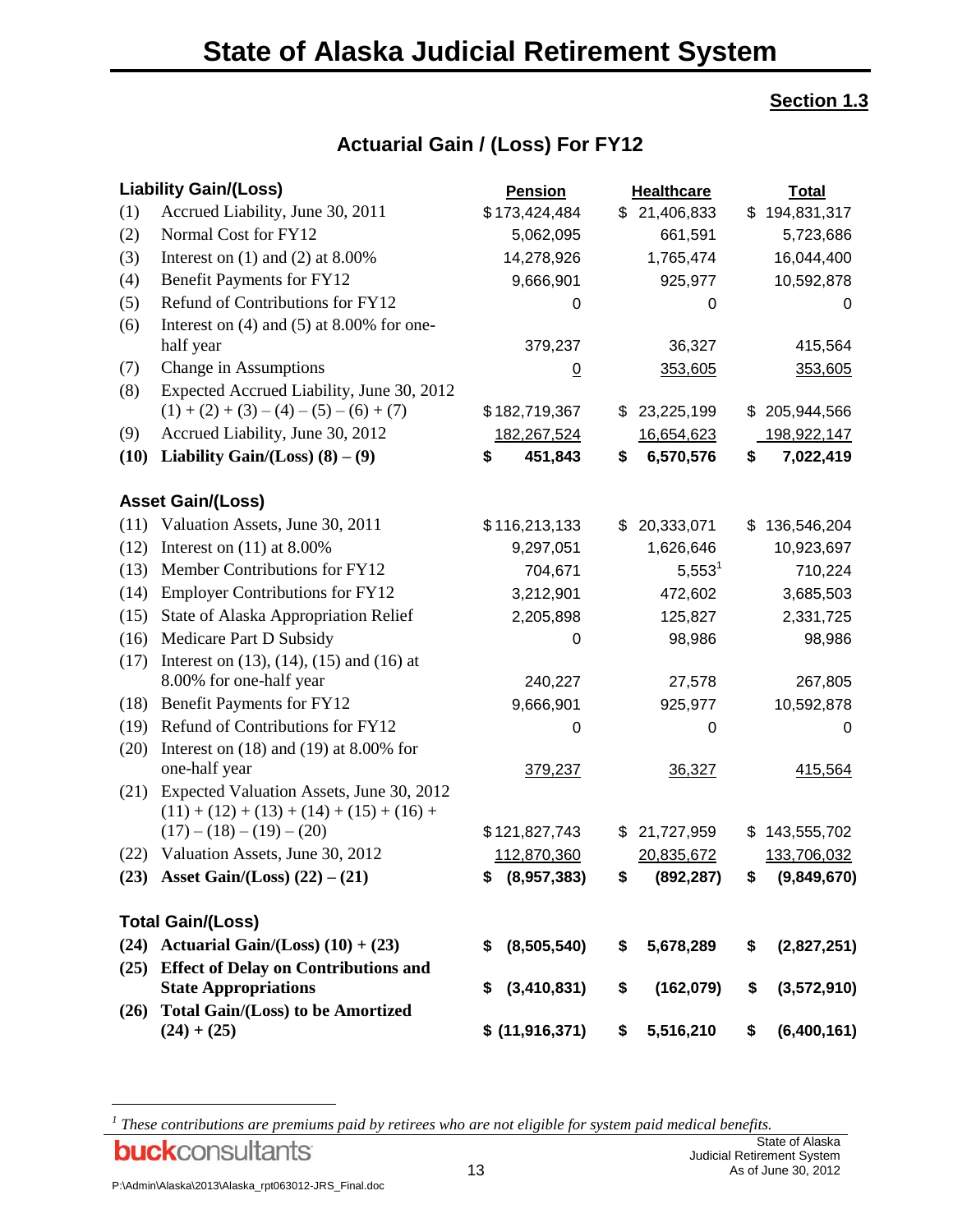## **State of Alaska Judicial Retirement System**

### **Section 1.4**

| 1. 2011 Unfunded Liability                           |               | \$58,285,113 |
|------------------------------------------------------|---------------|--------------|
| a. Interest on unfunded liability                    | \$4,662,809   |              |
| b. Normal cost                                       | 5,723,686     |              |
| c. Employee contributions                            | (710, 224)    |              |
| d. Employer contributions                            | (3,685,503)   |              |
| e. State appropriation                               | (2,331,725)   |              |
| Medicare Part D subsidy<br>f.                        | (98,998)      |              |
| Interest on b., c., d., e., and f.<br>g.             | 190,101       |              |
| h. Expected change in unfunded liability during FY12 |               | 3,750,146    |
| Expected 2012 Unfunded Liability                     |               | \$62,035,259 |
| a. Liability (gains)                                 | \$(7,022,419) |              |
| b. Assets losses                                     | 9,849,670     |              |
| c. Change in healthcare assumptions                  | 353,605       |              |
| d. Other changes in unfunded liability during FY12   |               | 3,180,856    |
| 3. Actual 2012 Unfunded Liability                    |               | \$65,216,115 |

#### **Development of Change in Unfunded Liability during FY12**

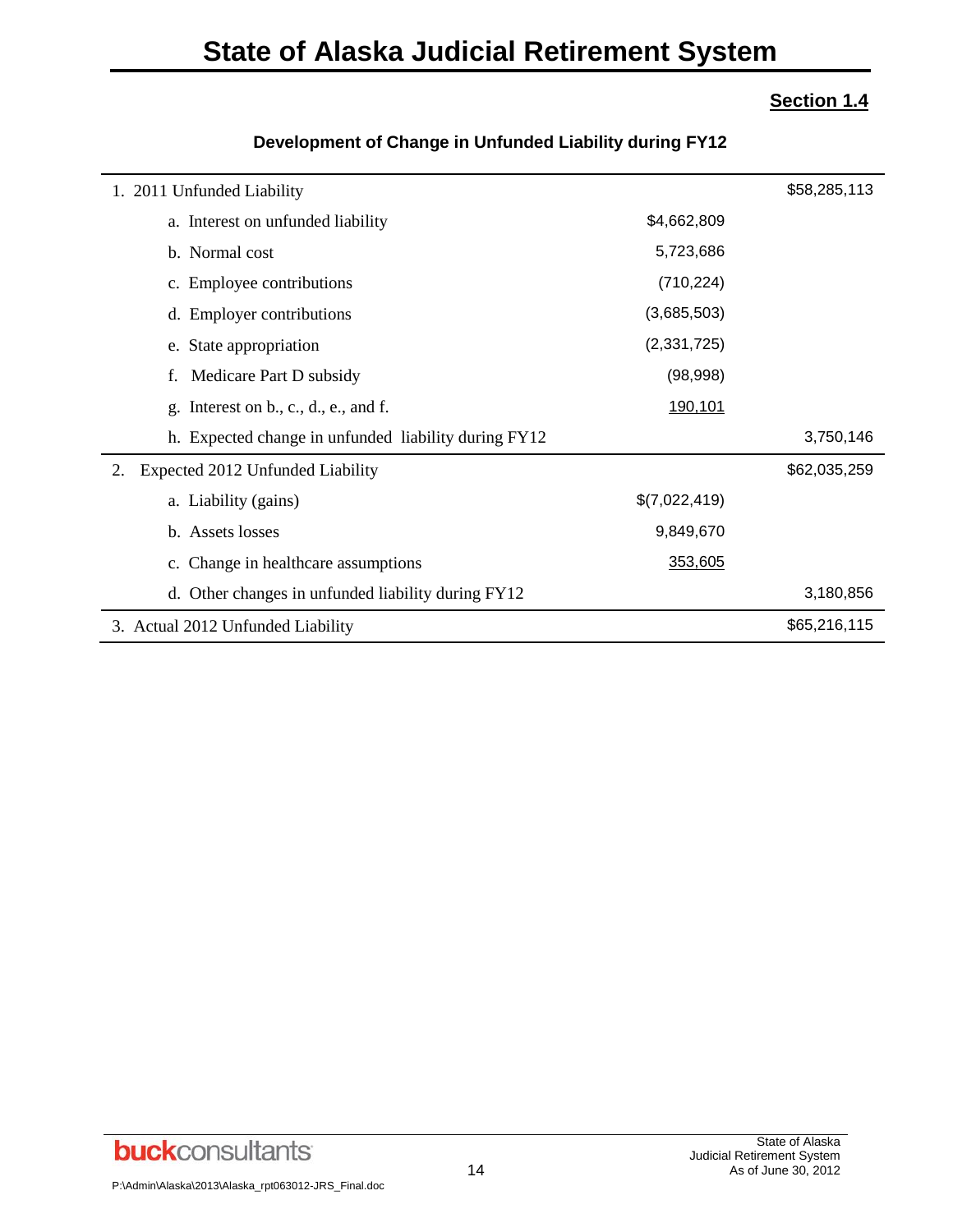## **Section 1.5**

| <b>Valuation</b><br><b>Date</b> | Aggregate<br><b>Accrued</b><br>Liability | <b>Valuation</b><br><b>Assets</b> | Assets as a<br><b>Percent of</b><br><b>Accrued</b><br>Liability | <b>Unfunded</b><br><b>Accrued</b><br><b>Liabilities</b><br>(UAL) |
|---------------------------------|------------------------------------------|-----------------------------------|-----------------------------------------------------------------|------------------------------------------------------------------|
| June 30, 2000                   | \$<br>73,483,475                         | \$<br>72,660,197                  | 98.9%                                                           | \$<br>823,278                                                    |
| June 30, 2002                   | \$<br>71,843,615                         | \$<br>63,683,909                  | 88.6%                                                           | \$<br>8,159,706                                                  |
| June 30, 2004                   | \$<br>80,052,559                         | \$<br>70,455,634                  | 88.0%                                                           | \$<br>9,596,925                                                  |
| June 30, 2006                   | \$<br>127,725,758                        | \$<br>79,710,103                  | 62.4%                                                           | \$<br>48,015,655                                                 |
| June 30, 2007                   | \$<br>133,988,906                        | \$<br>84,773,226                  | 63.3%                                                           | \$<br>49,215,680                                                 |
| June 30, 2008                   | \$<br>148,737,880                        | \$<br>141,235,655                 | 95.0%                                                           | \$<br>7,502,225                                                  |
| June 30, 2009                   | \$<br>156,679,506                        | \$<br>127, 173, 616               | 81.2%                                                           | \$<br>29,505,890                                                 |
| June 30, 2010                   | \$<br>184,828,106                        | \$<br>134,694,195                 | 72.9%                                                           | \$<br>50,133,911                                                 |
| June 30, 2011                   | \$<br>194,831,317                        | \$<br>136,546,204                 | 70.1%                                                           | \$<br>58,285,113                                                 |
| June 30, 2012                   | \$<br>198,922,147                        | \$<br>133,706,032                 | 67.2%                                                           | \$<br>65,216,115                                                 |

## **History of UAAL and Funded Ratio**

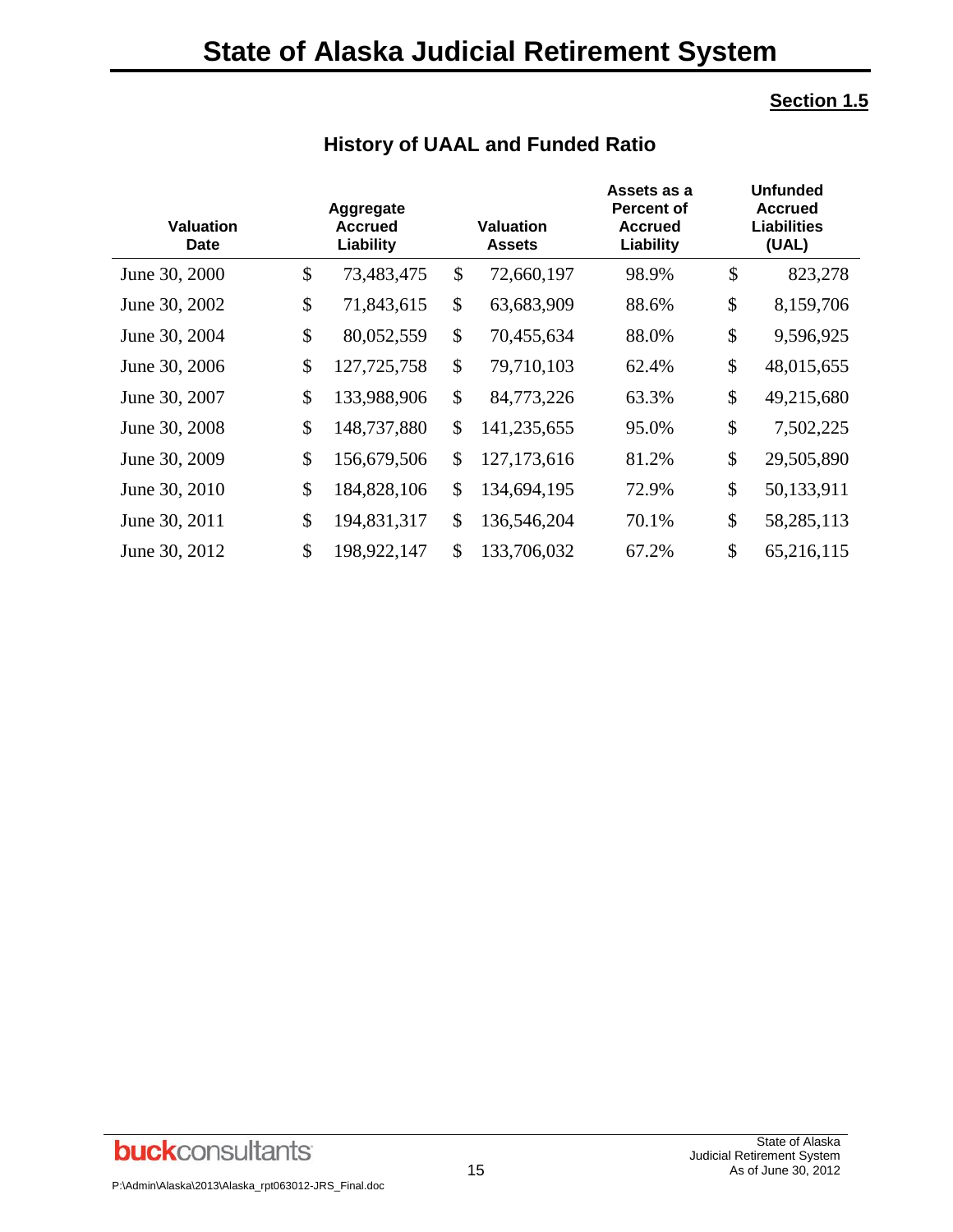**Section 2**

**Plan Assets**

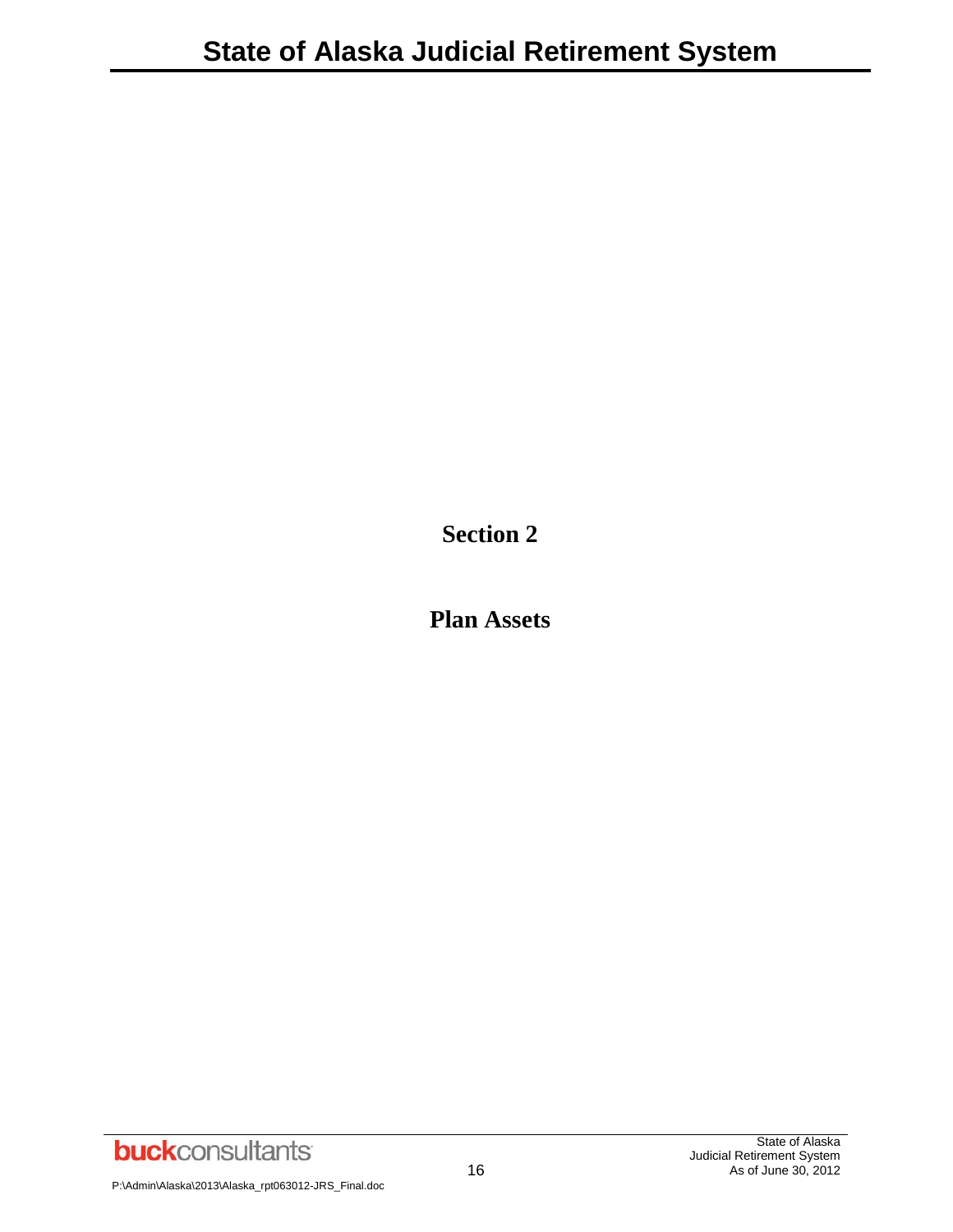## **Summary of Fair Value of Assets**

| As of June 30, 2011                  |                           | <b>Pension</b> |           | <b>Healthcare</b> | <b>Total</b><br><b>Fair Value</b> | <b>Allocation</b><br><b>Percent</b> |
|--------------------------------------|---------------------------|----------------|-----------|-------------------|-----------------------------------|-------------------------------------|
| Cash and Short-Term Investments      |                           |                |           |                   |                                   |                                     |
| - Cash and Cash Equivalents          | \$                        | 1,103,041      | <u>\$</u> | 207,520           | 1,310,561<br>\$                   | 1.0%                                |
| - Subtotal                           | \$                        | 1,103,041      | \$        | 207,520           | 1,310,561<br>\$                   | 1.0%                                |
| <b>Fixed Income Investments</b>      |                           |                |           |                   |                                   |                                     |
| - Domestic Fixed Income Pool         | \$                        | 11,935,326     | \$        | 2,311,515         | 14,246,841<br>\$                  | 10.9%                               |
| - International Fixed Income Pool    |                           | 2,552,596      |           | 470,338           | 3,022,934                         | 2.3%                                |
| - High Yield Pool                    |                           | 2,755,523      |           | 507,738           | 3,263,261                         | 2.5%                                |
| - Treasury Inflation Protection Pool |                           | 1,274,729      |           | 234,884           | 1,509,613                         | 1.2%                                |
| - Emerging Debt Pool                 |                           | 861,447        |           | 158,732           | 1,020,179                         | 0.8%                                |
| - Subtotal                           | \$                        | 19,379,621     | \$        | 3,683,207         | \$23,062,828                      | 17.7%                               |
| <b>Equity Investments</b>            |                           |                |           |                   |                                   |                                     |
| - Domestic Equity Pool               | \$                        | 33,103,648     | \$        | 6,097,877         | 39,201,525<br>\$                  | 29.9%                               |
| - International Equity Pool          |                           | 19,883,585     |           | 3,663,394         | 23,546,979                        | 18.0%                               |
| - Private Equity Pool                |                           | 10,118,420     |           | 1,864,308         | 11,982,728                        | 9.1%                                |
| - Emerging Markets Equity Pool       |                           | 6,648,670      |           | 1,225,096         | 7,873,766                         | 6.0%                                |
| - Subtotal                           | \$                        | 69,754,323     | \$        | 12,850,675        | \$82,604,998                      | 63.0%                               |
| Other Investments                    |                           |                |           |                   |                                   |                                     |
| - Real Estate Pool                   | $\boldsymbol{\mathsf{S}}$ | 9,954,569      | \$        | 1,835,061         | \$11,789,630                      | 9.0%                                |
| - Other Investments Pool             |                           | 5,434,452      |           | 1,001,376         | 6,435,828                         | 4.9%                                |
| - Absolute Return Pool               |                           | 4,872,968      |           | 897,884           | 5,770,852                         | 4.4%                                |
| - Other Assets                       |                           | $\overline{0}$ |           | 8,499             | 8,499                             | <u>nil</u>                          |
| - Subtotal                           | \$                        | 20,261,989     | \$        | 3,742,820         | \$24,004,809                      | 18.3%                               |
| <b>Total Cash and Investments</b>    |                           | 110,498,974    | \$        | 20,484,222        | \$130,983,196                     | 100.0%                              |
| <b>Net Accrued Receivables</b>       |                           | 102,513        |           | (103, 091)        | (578)                             |                                     |
| Net Assets                           |                           | \$110,601,487  | \$        | 20,381,131        | \$112,816,935                     |                                     |

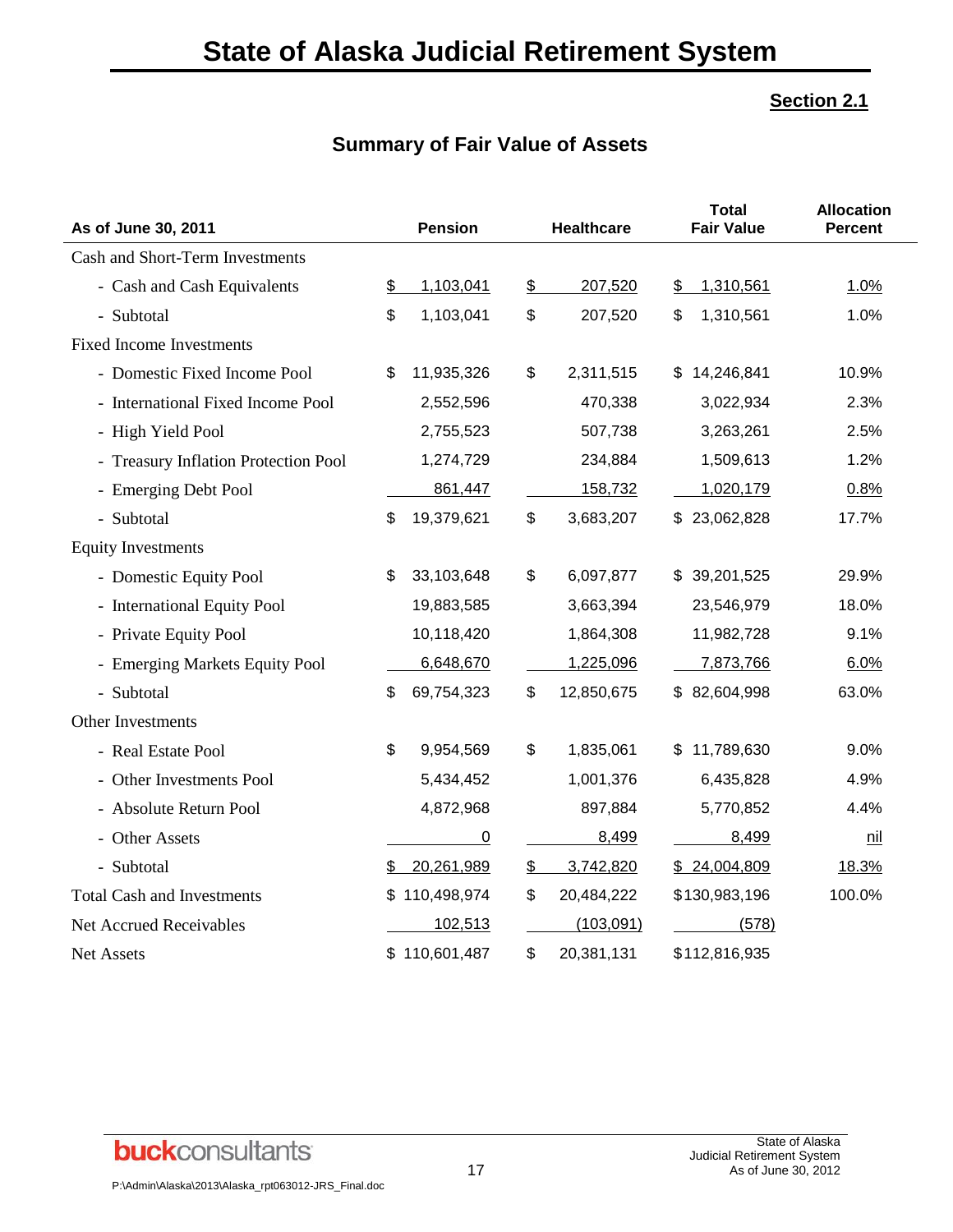|     | Fiscal Year 2011                          | <b>Pension</b>   |     | <b>Healthcare</b> | <b>Total</b><br><b>Fair Value</b> |
|-----|-------------------------------------------|------------------|-----|-------------------|-----------------------------------|
|     |                                           |                  |     |                   |                                   |
| (1) | Net Assets, June 30, 2010                 |                  |     |                   |                                   |
|     | (fair value)                              | \$<br>95,833,522 | \$. | 16,983,413        | \$112,816,935                     |
| (2) | Additions:                                |                  |     |                   |                                   |
|     | <b>Member Contributions</b><br>(a)        | \$<br>685,542    | \$  | $18,120^{1}$      | \$<br>703,662                     |
|     | <b>Employer Contributions</b><br>(b)      | 3,836,321        |     | 539,362           | 4,375,683                         |
|     | State of Alaska Appropriation<br>(c)      | 0                |     | 0                 | 0                                 |
|     | Interest and Dividend Income<br>(d)       | 2,364,610        |     | 425,876           | 2,790,486                         |
|     | Net Appreciation/(Depreciation) in<br>(e) |                  |     |                   |                                   |
|     | Fair Value of Investments                 | 17,420,363       |     | 3,150,647         | 20,571,010                        |
|     | Medicare Part D Subsidy<br>(f)            | 0                |     | 39,895            | 39,895                            |
|     | Other<br>(g)                              | 1,294            |     |                   | 1,294                             |
|     | <b>Total Additions</b><br>(h)             | \$<br>24,308,130 | \$  | 4,173,900         | \$<br>28,482,030                  |
| (3) | Deductions:                               |                  |     |                   |                                   |
|     | <b>Medical Benefits</b><br>(a)            | \$<br>0          | \$  | 751,165           | \$<br>751,165                     |
|     | <b>Retirement Benefits</b><br>(b)         | 9,177,235        |     | 0                 | 9,177,235                         |
|     | <b>Investment Expenses</b><br>(c)         | 278,095          |     | 32                | 278,127                           |
|     | <b>Administrative Expenses</b><br>(d)     | 84,835           |     | 24,985            | 109,820                           |
|     | <b>Total Deductions</b><br>(e)            | \$<br>9,540,165  | \$  | 776,182           | \$<br>10,316,347                  |
| (4) | Net Assets, June 30, 2011                 |                  |     |                   |                                   |
|     | (fair value)                              | \$110,601,487    | \$  | 20,381,131        | \$130,982,618                     |
|     | Approximate Fair Value Investment Return  |                  |     |                   |                                   |
|     | Rate During FY11 Net of All Expenses      | 20.8%            |     | 21.0%             | 20.8%                             |

#### **Changes in Fair Value of Assets**

Allocation of assets between pension and postemployment healthcare was reported to us by the Division of Retirement and Benefits.

**buck**consultants

l

*<sup>1</sup> These contributions are premiums paid by retirees who are not eligible for system-paid medical benefits.*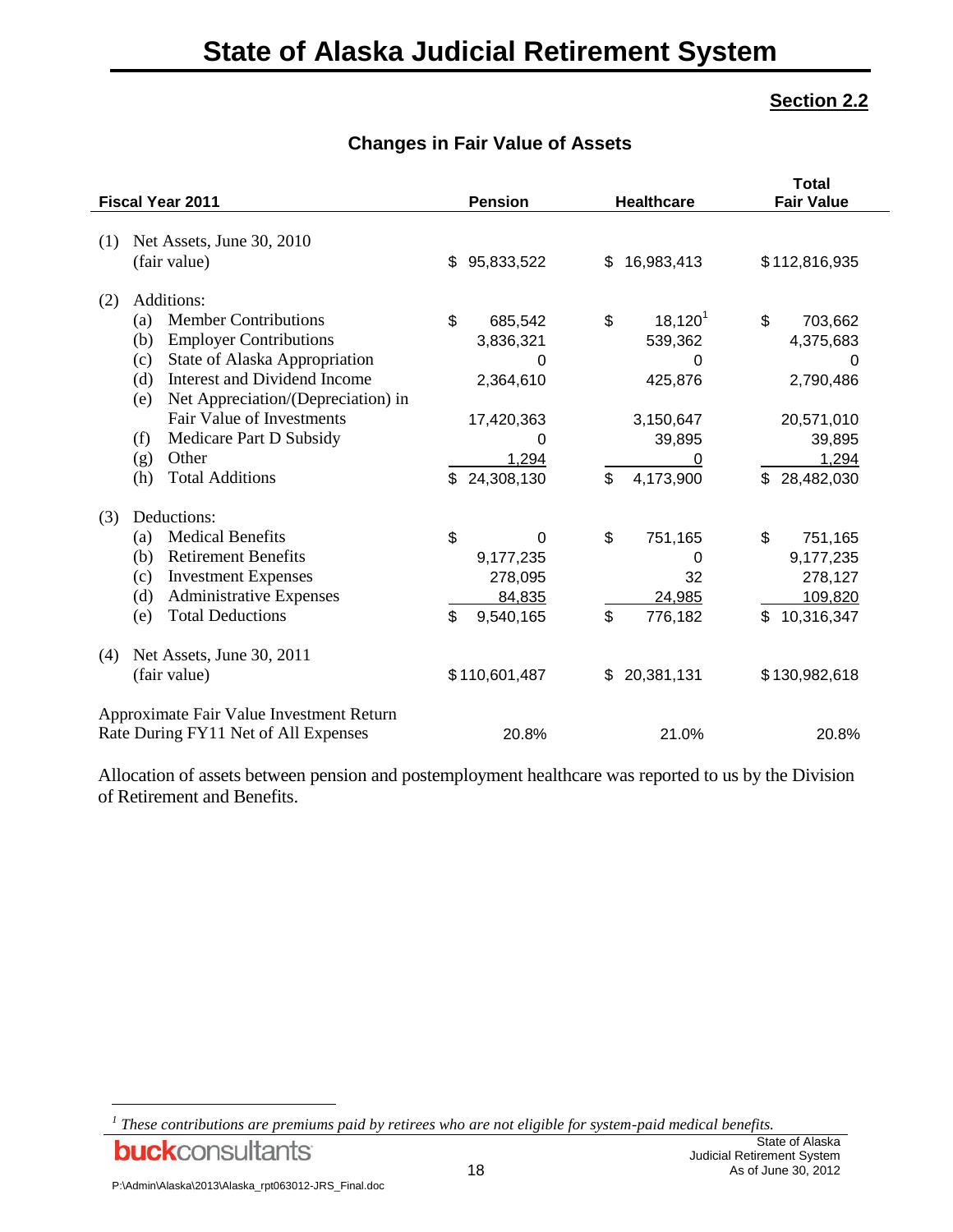## **Summary of Fair Value of Assets**

| As of June 30, 2012                  | <b>Pension</b>    |               | <b>Healthcare</b> |     | <b>Total</b><br><b>Fair Value</b> | <b>Allocation</b><br><b>Percent</b> |
|--------------------------------------|-------------------|---------------|-------------------|-----|-----------------------------------|-------------------------------------|
| Cash and Short-Term Investments      |                   |               |                   |     |                                   |                                     |
| - Cash and Cash Equivalents          | \$<br>1,881,554   | $\frac{2}{2}$ | 332,989           | \$  | 2,214,543                         | 1.7%                                |
| - Subtotal                           | \$<br>1,881,554   | \$            | 332,989           | \$  | 2,214,543                         | 1.7%                                |
| <b>Fixed Income Investments</b>      |                   |               |                   |     |                                   |                                     |
| - Domestic Fixed Income Pool         | \$<br>11,237,478  | \$            | 2,262,148         | \$. | 13,499,626                        | 10.6%                               |
| - International Fixed Income Pool    | 2,472,820         |               | 470,866           |     | 2,943,686                         | 2.3%                                |
| - High Yield Pool                    | 2,913,772         |               | 554,846           |     | 3,468,618                         | 2.7%                                |
| - Treasury Inflation Protection Pool | 1,302,536         |               | 248,028           |     | 1,550,564                         | 1.2%                                |
| - Emerging Debt Pool                 | 815,377           |               | 155,267           |     | 970,644                           | 0.8%                                |
| - Subtotal                           | \$<br>18,741,983  | \$            | 3,691,155         |     | \$22,433,138                      | 17.6%                               |
| <b>Equity Investments</b>            |                   |               |                   |     |                                   |                                     |
| - Domestic Equity Pool               | \$<br>31,739,724  | \$            | 6,043,819         |     | \$37,783,543                      | 29.6%                               |
| - International Equity Pool          | 17,528,398        |               | 3,337,715         |     | 20,866,113                        | 16.4%                               |
| - Private Equity Pool                | 10,622,797        |               | 2,022,838         |     | 12,645,635                        | 9.9%                                |
| - Emerging Markets Equity Pool       | 5,681,464         |               | 1,081,854         |     | 6,763,318                         | 5.3%                                |
| - Subtotal                           | \$<br>65,572,383  | \$            | 12,486,226        |     | \$78,058,609                      | 61.2%                               |
| Other Investments                    |                   |               |                   |     |                                   |                                     |
| - Real Estate Pool                   | \$<br>9,809,572   | \$            | 1,868,349         | S.  | 11,677,921                        | 9.2%                                |
| - Other Investments Pool             | 6,503,124         |               | 1,238,355         |     | 7,741,479                         | 6.1%                                |
| - Absolute Return Pool               | 4,544,789         |               | 865,433           |     | 5,410,222                         | 4.2%                                |
| - Other Assets                       | 0                 |               | 9,895             |     | 9,895                             | <u>nil</u>                          |
| - Subtotal                           | \$<br>20,857,485  | $\frac{2}{2}$ | 3,982,032         |     | \$24,839,517                      | 19.5%                               |
| <b>Total Cash and Investments</b>    | \$<br>107,053,405 | \$            | 20,492,402        |     | \$127,545,807                     | 100.0%                              |
| Net Accrued Receivables              | 80,850            |               | (247, 955)        |     | (167, 105)                        |                                     |
| <b>Net Assets</b>                    | \$107,134,255     | \$            | 20,244,447        |     | \$127,378,702                     |                                     |



 $\overline{a}$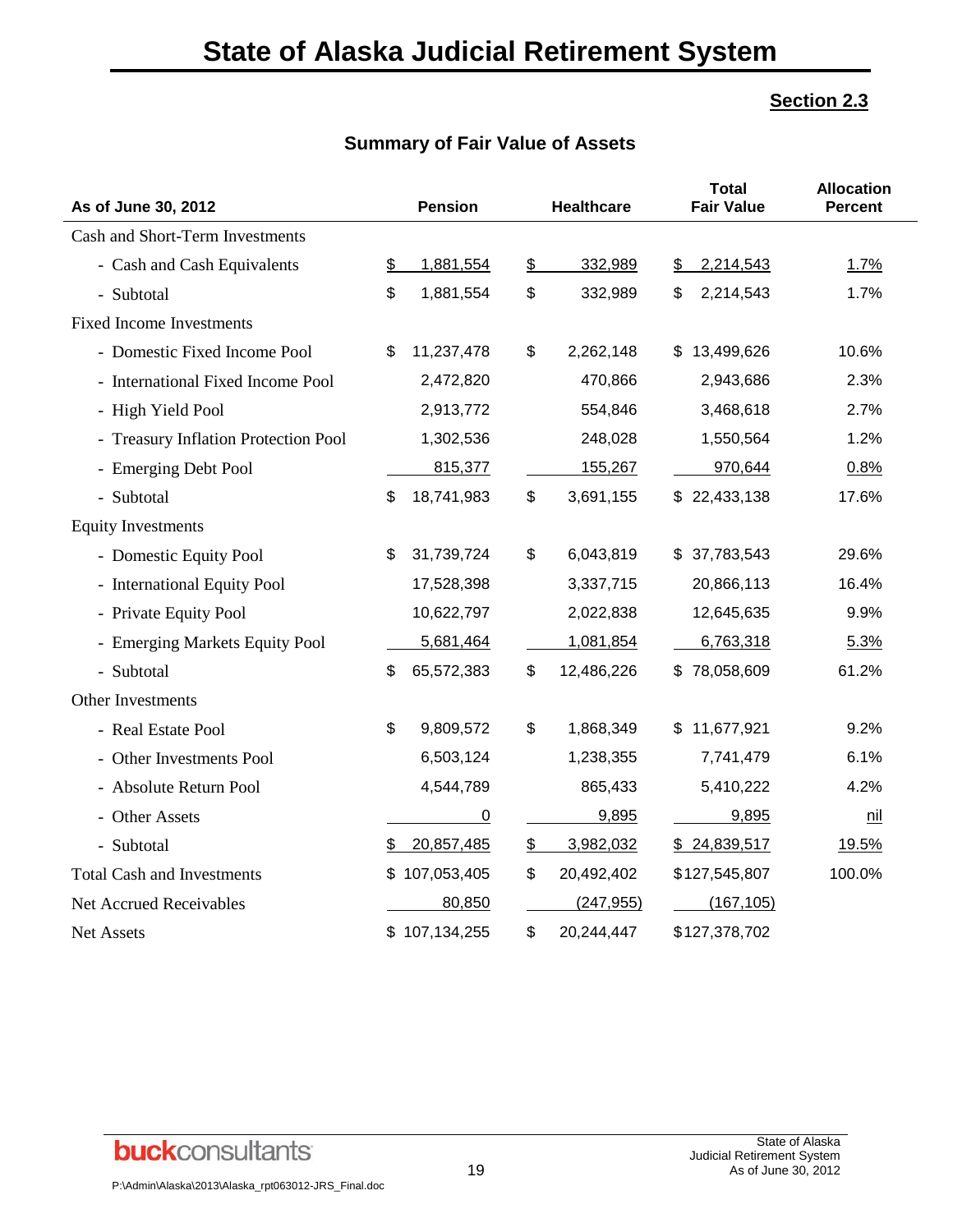| Fiscal Year 2012                          | <b>Pension</b>    | <b>Healthcare</b> | <b>Total</b><br><b>Fair Value</b> |
|-------------------------------------------|-------------------|-------------------|-----------------------------------|
| Net Assets, June 30, 2011<br>(1)          |                   |                   |                                   |
| (fair value)                              | \$110,601,487     | 20,381,131<br>\$  | \$130,982,618                     |
| Additions:<br>(2)                         |                   |                   |                                   |
| <b>Member Contributions</b><br>(a)        | \$<br>704,671     | \$<br>$5,553^1$   | \$<br>710,224                     |
| <b>Employer Contributions</b><br>(b)      | 3,212,901         | 472,602           | 3,685,503                         |
| State of Alaska Appropriation<br>(c)      | 2,205,898         | 125,827           | 2,331,725                         |
| Interest and Dividend Income<br>(d)       | 2,671,735         | 498,879           | 3,170,614                         |
| Net Appreciation/(Depreciation) in<br>(e) |                   |                   |                                   |
| Fair Value of Investments                 | (2,275,976)       | (387, 393)        | (2,663,369)                       |
| Medicare Part D Subsidy<br>(f)            | 0                 | 98,986            | 98,986                            |
| Other<br>(g)                              | 12                | 0                 | 12                                |
| <b>Total Additions</b><br>(h)             | \$<br>6,519,241   | \$<br>814,454     | \$<br>7,333,695                   |
| Deductions:<br>(3)                        |                   |                   |                                   |
| <b>Medical Benefits</b><br>(a)            | \$<br>$\mathbf 0$ | \$<br>925,977     | \$<br>925,977                     |
| <b>Retirement Benefits</b><br>(b)         | 9,666,901         | 0                 | 9,666,901                         |
| <b>Investment Expenses</b><br>(c)         | 274,717           | 79                | 274,796                           |
| (d)<br><b>Administrative Expenses</b>     | 44,855            | 25,082            | 69,937                            |
| <b>Total Deductions</b><br>(e)            | \$<br>9,986,473   | \$<br>951,138     | 10,937,611<br>\$                  |
| Net Assets, June 30, 2012<br>(4)          |                   |                   |                                   |
| (fair value)                              | \$107,134,255     | 20,244,447<br>\$  | \$127,378,702                     |
| Approximate Fair Value Investment Return  |                   |                   |                                   |
| Rate During FY12 Net of All Expenses      | 0.1%              | 0.4%              | 0.1%                              |

## **Changes in Fair Value of Assets**

Allocation of assets between pension and postemployment healthcare was reported to us by the Division of Retirement and Benefits.

**buck**consultants

l

*<sup>1</sup> These contributions are premiums paid by retirees who are not eligible for system-paid medical benefits.*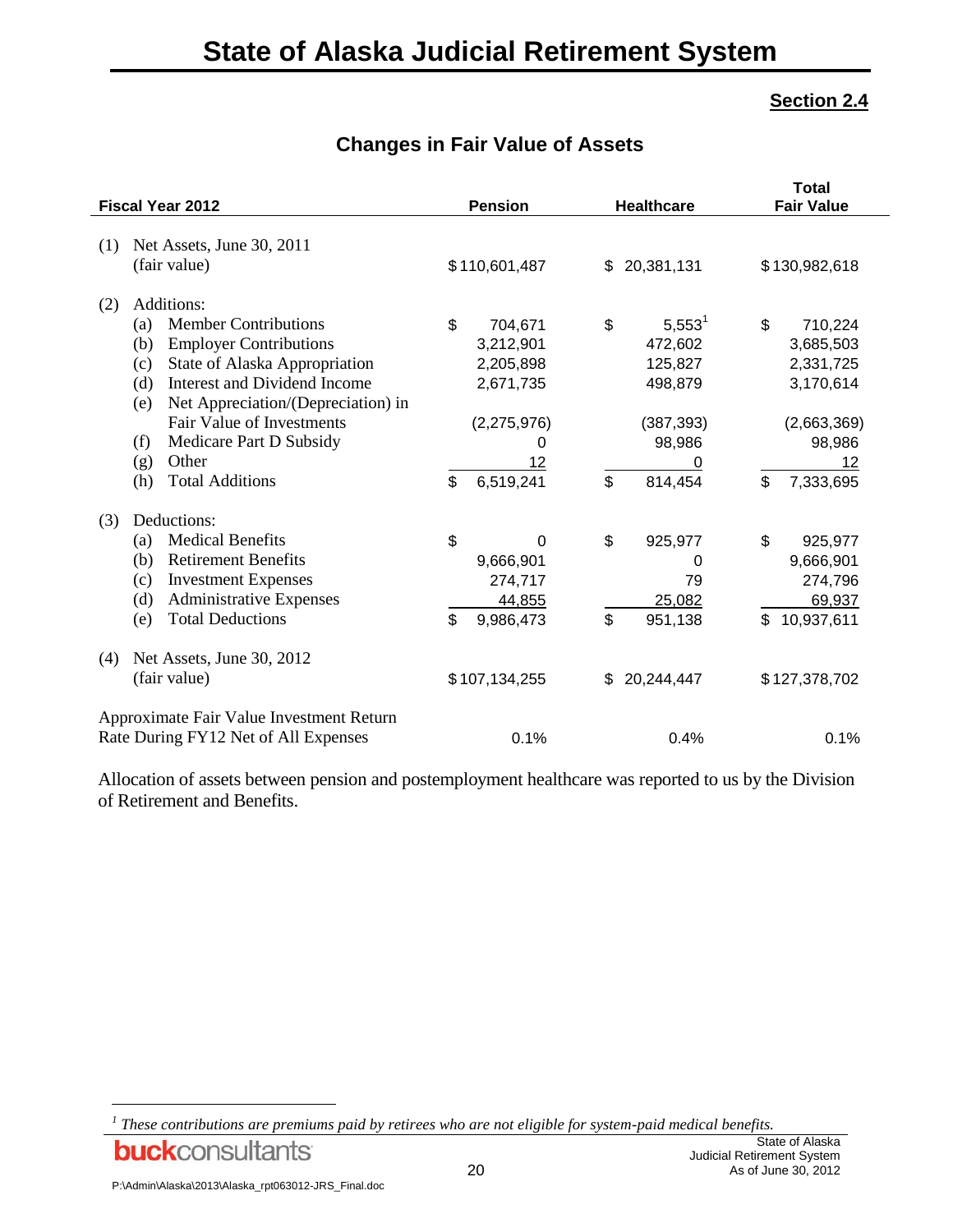## **Actuarial Value of Assets**

The actuarial value of assets was set equal to the fair value at June 30, 2006. Future investment gains and losses will be recognized 20% per year over 5 years. In no event may valuation assets be less than 80% or more than 120% of fair value as of the current valuation date.

|                                                        | <b>Pension</b> | <b>Healthcare</b> | <b>Total</b>   |
|--------------------------------------------------------|----------------|-------------------|----------------|
| (1) Deferral of Investment Return for FY12             |                |                   |                |
| (a) Fair Value, June 30, 2011                          | \$110,601,487  | \$20,381,131      | \$130,982,618  |
| Contributions for FY12<br>(b)                          | 6,123,470      | 603,982           | 6,727,452      |
| Medicare Part D Subsidy<br>(c)                         | 0              | 98,986            | 98,986         |
| Benefit Payments for FY12<br>(d)                       | 9,666,901      | 925,977           | 10,592,878     |
| Actual Investment Return (net of expenses)<br>(e)      | 76,199         | 86,325            | 162,524        |
| Expected Return Rate (net of expenses)<br>(f)          | 8.00%          | 8.00%             | 8.00%          |
| Expected Return - Weighted for Timing<br>(g)           | 8,709,108      | 1,617,858         | 10,326,966     |
| Investment Gain/(Loss) for the Year $(e. - g.)$<br>(h) | (8,632,909)    | (1,531,533)       | (10, 164, 442) |
| Deferred Investment Return<br>(i)                      | (5,736,105)    | (591, 225)        | (6,327,330)    |
| Actuarial Value, June 30, 2012<br>(2)                  |                |                   |                |
| (a) Fair Value, June 30, 2012                          | \$107,134,255  | \$20,244,447      | \$127,378,702  |
| 2012 Deferred Investment Return/(Loss)<br>(b)          | (5,736,105)    | (591, 225)        | (6,327,330)    |
| (c) Preliminary Actuarial Value, June 30, 2012         |                |                   |                |
| $(a. - b.)$                                            | 112,870,360    | 20,835,672        | 133,706,032    |
| (d) Upper Limit: 120% of Fair Value, June 30, 2012     | 128,561,106    | 24,293,335        | N/A            |
| Lower Limit: 80% of Fair Value, June 30, 2012<br>(e)   | 85,707,404     | 16,195,559        | N/A            |
| Actuarial Value, June 30, 2012<br>(f)                  |                |                   |                |
| $(c.$ limited by d. and e.)                            | \$112,870,360  | 20,835,672<br>\$  | \$133,706,032  |
| Ratio of Actuarial Value of Assets to Fair<br>(g)      |                |                   |                |
| Value of Assets                                        | 105.4%         | 102.9%            | 105.0%         |
| (h) Approximate Actuarial Value Investment             |                |                   |                |
| Return Rate During FY12 Net of All Expenses            | 0.2%           | 3.6%              | 0.7%           |

**buck**consultants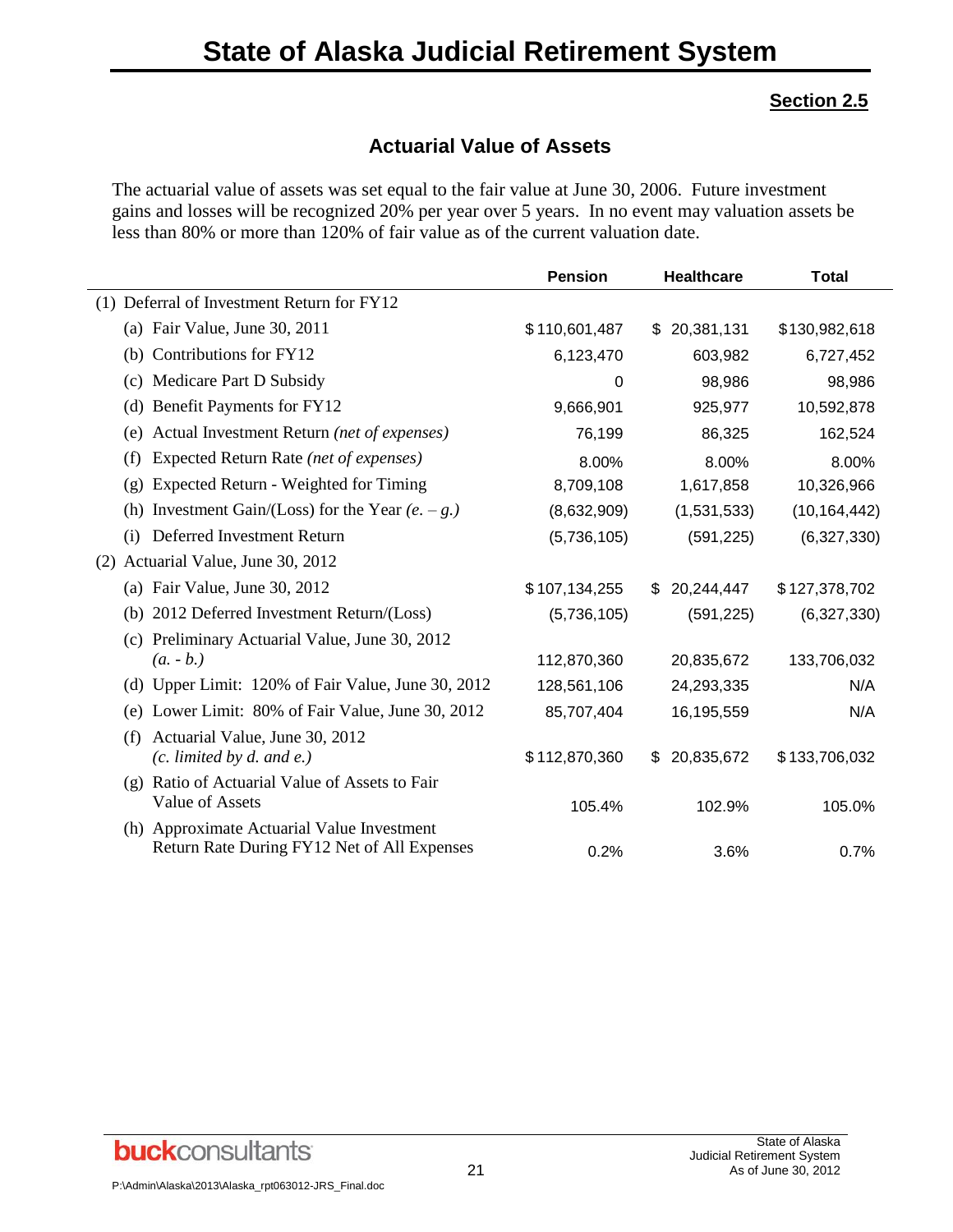## **Section 2.5 (cont'd)**

## **Actuarial Value of Assets**

The tables below show the development of gain/(loss) to be recognized in the current year.

|                                  |                          | <b>Pension</b>                                     |                                               |                                                   |
|----------------------------------|--------------------------|----------------------------------------------------|-----------------------------------------------|---------------------------------------------------|
| <b>Plan Year</b><br><b>Ended</b> | <b>Asset Gain/(Loss)</b> | Gain/(Loss)<br><b>Recognized in Prior</b><br>Years | Gain/(Loss)<br><b>Recognized This</b><br>Year | Gain/(Loss)<br><b>Deferred to Future</b><br>Years |
| 6/30/2008                        | $$$ (13,849,954)         | \$(11,079,964)                                     | (2,769,990)<br>\$                             | \$<br>0                                           |
| 6/30/2009                        | (34,030,615)             | (20, 418, 369)                                     | (6,806,123)                                   | (6,806,123)                                       |
| 6/30/2010                        | 2,031,934                | 812,774                                            | 406,387                                       | 812,773                                           |
| 6/30/2011                        | 11,939,288               | 2,387,858                                          | 2,387,858                                     | 7,163,572                                         |
| 6/30/2012                        | (8,632,909)              | 0                                                  | (1,726,582)                                   | (6,906,327)                                       |
| <b>Total</b>                     | \$ (42, 542, 256)        | \$ (28, 297, 701)                                  | (8,508,450)<br>\$                             | (5,736,105)<br>\$                                 |

|                                  |                          | <b>Healthcare</b>                                  |                                               |                                                   |
|----------------------------------|--------------------------|----------------------------------------------------|-----------------------------------------------|---------------------------------------------------|
| <b>Plan Year</b><br><b>Ended</b> | <b>Asset Gain/(Loss)</b> | Gain/(Loss)<br><b>Recognized in Prior</b><br>Years | Gain/(Loss)<br><b>Recognized This</b><br>Year | Gain/(Loss)<br><b>Deferred to Future</b><br>Years |
| 6/30/2008                        | (1, 192, 229)<br>\$      | \$<br>(953, 784)                                   | \$<br>(238, 445)                              | \$<br>0                                           |
| 6/30/2009                        | (4, 404, 642)            | (2,642,784)                                        | (880, 929)                                    | (880, 929)                                        |
| 6/30/2010                        | 426,838                  | 170,736                                            | 85,368                                        | 170,734                                           |
| 6/30/2011                        | 2,240,326                | 448,065                                            | 448,065                                       | 1,344,196                                         |
| 6/30/2012                        | (1,531,533)              | 0                                                  | (306,307)                                     | (1,225,226)                                       |
| <b>Total</b>                     | (4, 461, 240)<br>\$      | (2,977,767)<br>S                                   | (892, 248)<br>S                               | (591, 225)<br>S                                   |

|                                  |                          | <b>Total</b>                                       |                                               |                                                   |
|----------------------------------|--------------------------|----------------------------------------------------|-----------------------------------------------|---------------------------------------------------|
| <b>Plan Year</b><br><b>Ended</b> | <b>Asset Gain/(Loss)</b> | Gain/(Loss)<br><b>Recognized in Prior</b><br>Years | Gain/(Loss)<br><b>Recognized This</b><br>Year | Gain/(Loss)<br><b>Deferred to Future</b><br>Years |
| 6/30/2008                        | \$(15,042,183)           | \$ (12,033,748)                                    | (3,008,435)<br>\$                             | \$<br>0                                           |
| 6/30/2009                        | (38, 435, 257)           | (23,061,153)                                       | (7,687,052)                                   | (7,687,052)                                       |
| 6/30/2010                        | 2,458,772                | 983,510                                            | 491,755                                       | 983,507                                           |
| 6/30/2011                        | 14,179,614               | 2,835,923                                          | 2,835,923                                     | 8,507,768                                         |
| 6/30/2012                        | (10,164,442)             | 0                                                  | (2,032,889)                                   | (8, 131, 553)                                     |
| <b>Total</b>                     | \$ (47,003,496)          | \$ (31, 275, 468)                                  | (9,400,698)                                   | (6,327,330)<br>S                                  |

## **buck**consultants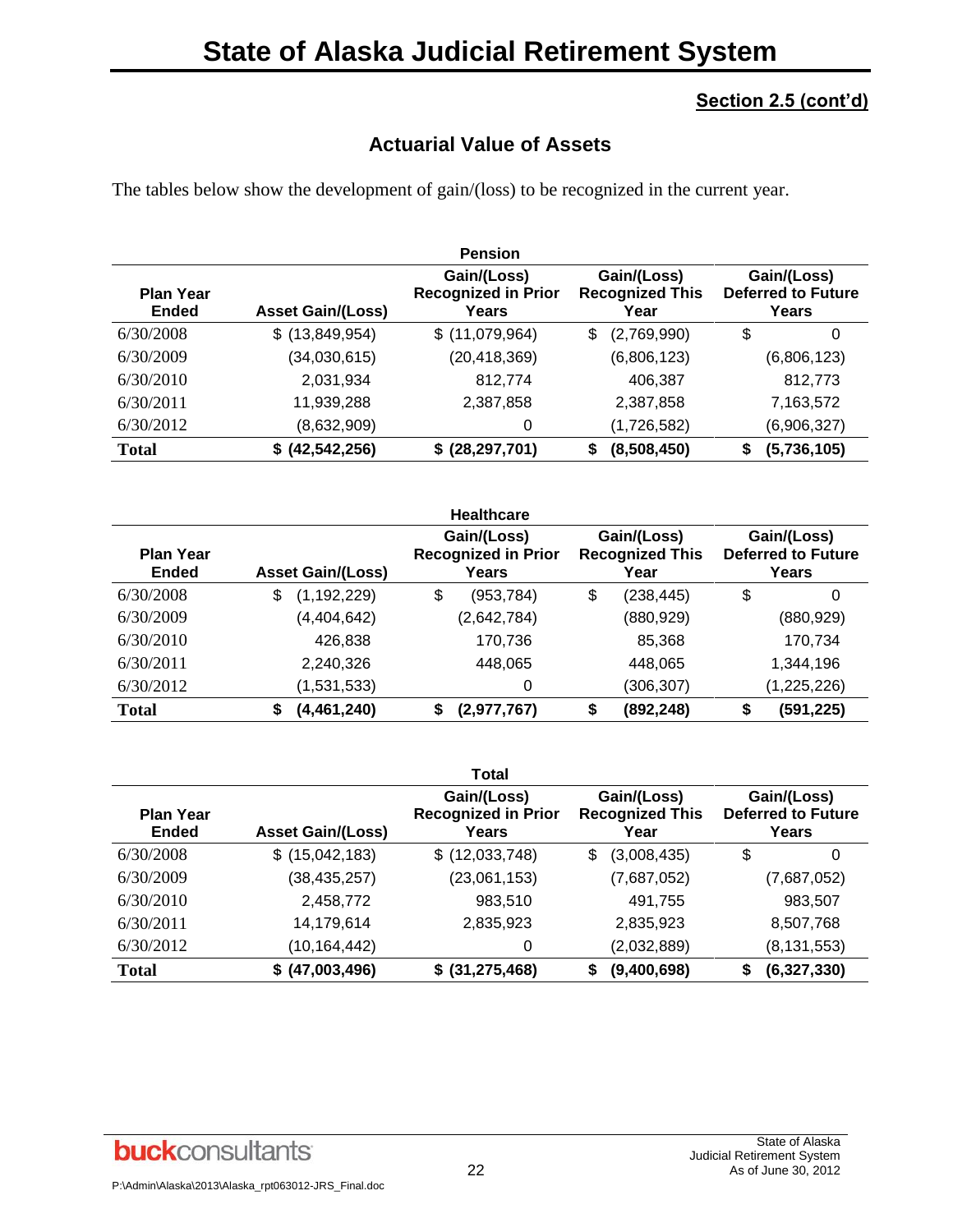|                    |        | <b>Actuarial Value</b> | <b>Fair Value</b> |                   |  |
|--------------------|--------|------------------------|-------------------|-------------------|--|
| <b>Year Ending</b> | Annual | <b>Cumulative</b>      | Annual            | <b>Cumulative</b> |  |
| June 30, 2005      | 8.0%   | 8.0%                   | 8.0%              | 8.0%              |  |
| June 30, 2006      | 11.0%  | 9.5%                   | 11.0%             | 9.5%              |  |
| June 30, 2007      | 10.2%  | 9.7%                   | 18.1%             | 12.3%             |  |
| June 30, 2008      | 7.4%   | 9.1%                   | (4.8)%            | 7.7%              |  |
| June 30, 2009      | (9.7)% | 5.1%                   | $(20.6)\%$        | 1.4%              |  |
| June 30, 2010      | 8.7%   | 5.7%                   | 10.6%             | 2.8%              |  |
| June 30, 2011      | 5.0%   | 5.6%                   | 20.8%             | 5.2%              |  |
| June 30, 2012      | 0.7%   | 5.0%                   | 0.1%              | 4.6%              |  |

## **Historical Asset Rate of Return**

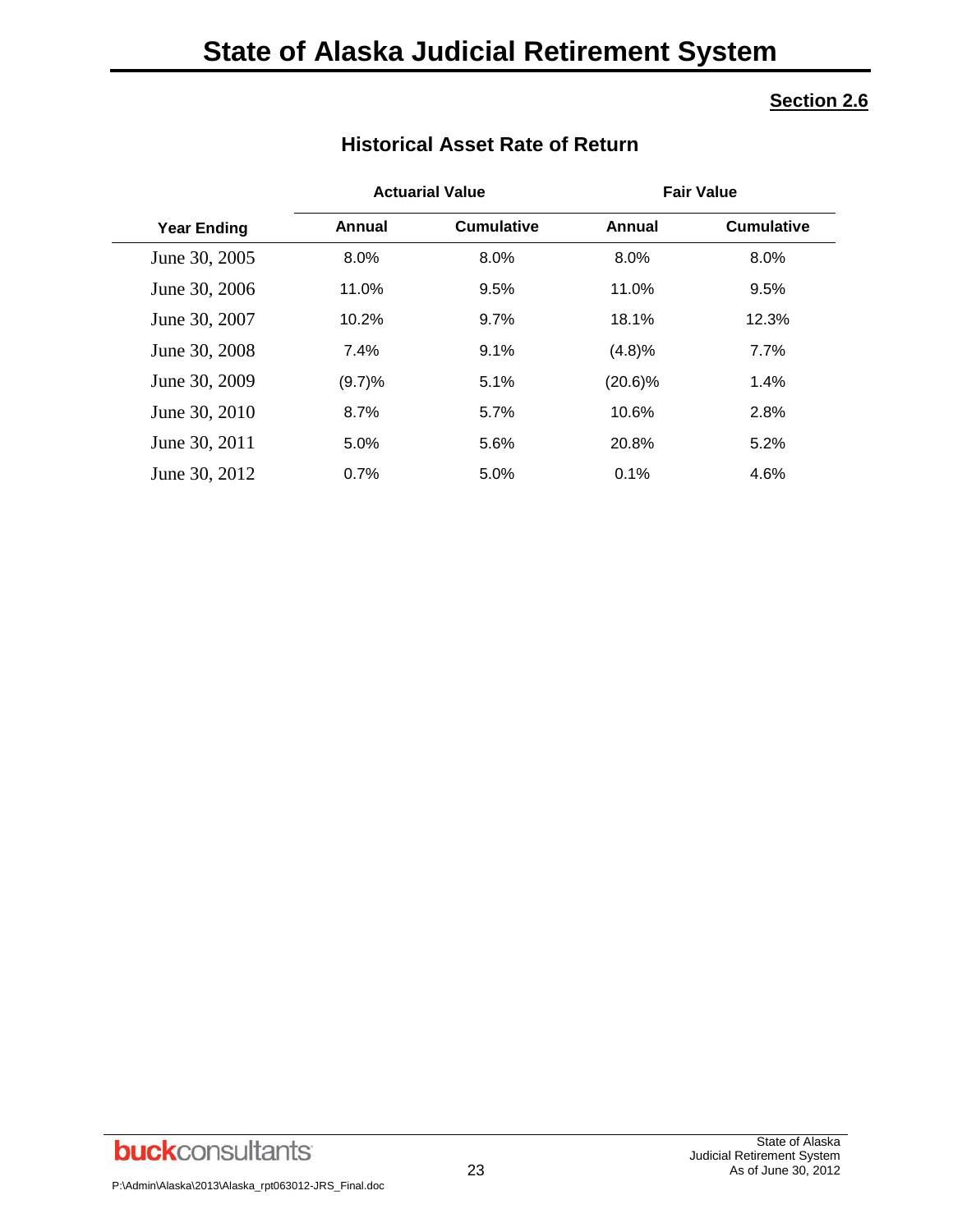**Section 3**

## **Accounting Information**

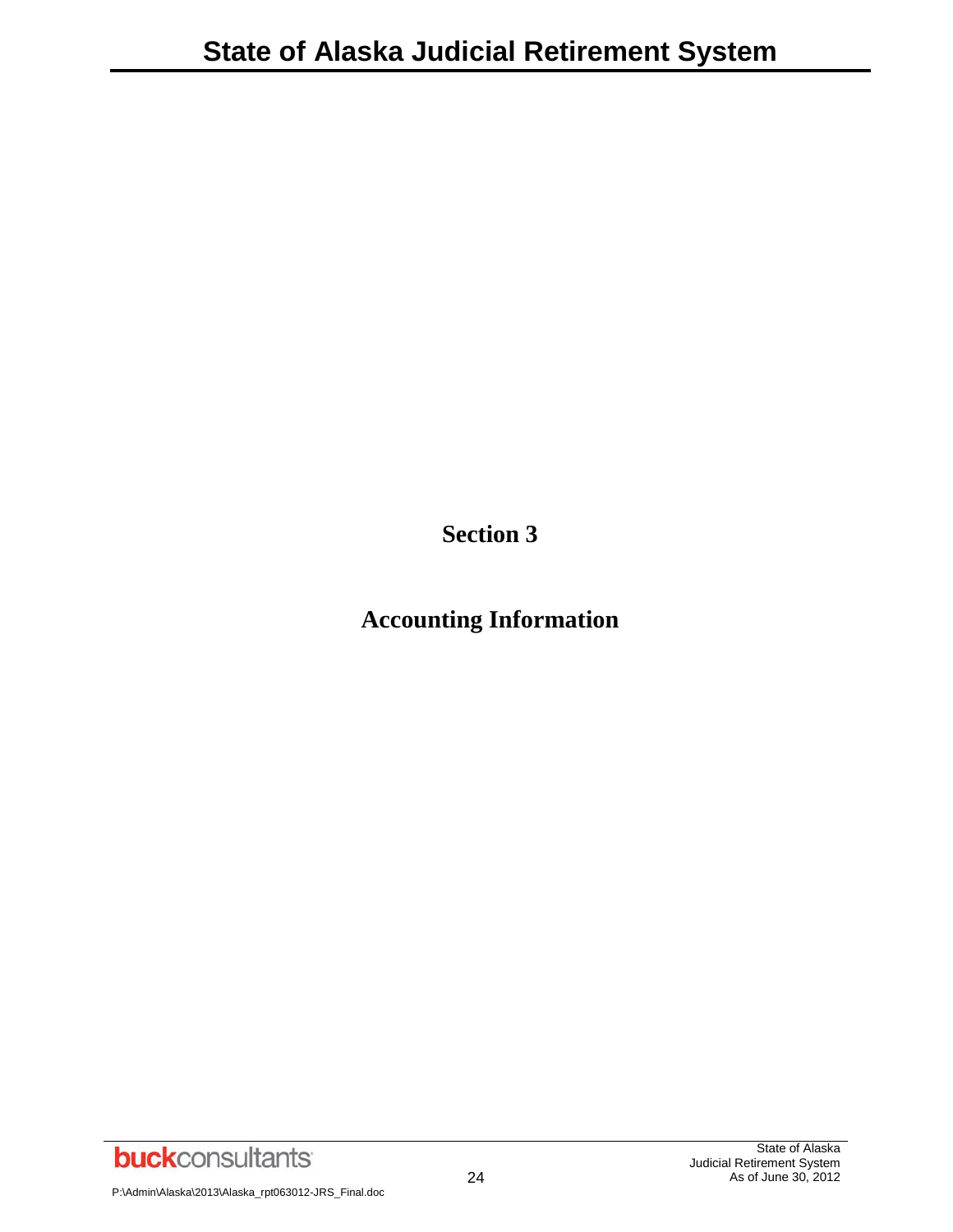#### **Section 3.1**

**UAAL as a** 

**UAAL as a** 

| <b>Actuarial</b><br><b>Valuation Date</b> | <b>Actuarial Value</b><br>of Assets<br>(a) |   | <b>Actuarial Accrued</b><br><b>Liabilities (AAL)</b><br>(b) | <b>Unfunded AAL</b><br>(UAAL)<br>(b-a) | <b>Funded Ratio</b><br>(a/b) |     | <b>Covered Payroll</b><br>(c) | UAAL as a<br>Percentage of<br><b>Covered Payroll</b><br>$((b-a)/c)$ |
|-------------------------------------------|--------------------------------------------|---|-------------------------------------------------------------|----------------------------------------|------------------------------|-----|-------------------------------|---------------------------------------------------------------------|
| June 30, 1998                             | \$<br>64.689.972                           | S | 61.483.386                                                  | N/A                                    | 105.2%                       | \$. | 5.716.092                     | N/A                                                                 |
| June 30, 2000                             | \$<br>72,660,197                           | S | 73.483.475                                                  | 823.278                                | 98.9%                        | \$  | 5,701,980                     | 14.4%                                                               |
| June 30, 2002                             | 63,683,909                                 |   | 71.843.615                                                  | 8,159,706                              | 88.6%                        |     | 5,941,860                     | 137.3%                                                              |
| June 30, 2004                             | 70,455,634                                 |   | 80,052,559                                                  | 9,596,925                              | 88.0%                        |     | 6,529,608                     | 147.0%                                                              |

## **Schedule of Funding Progress**

Note: Prior to adoption of GASB Statements No. 25 and 26 in 1997, information which does not meet the parameters of GASB 25 was used to determine funding requirements. Therefore, the history prior to 1997 has not been shown.

The exhibit below shows the pension disclosure under GASB No. 25.

|               | <b>Actuarial Value</b><br>of Assets<br>(a) |             | <b>Actuarial Accrued</b><br><b>Liabilities (AAL)</b><br>(b) |  | <b>Unfunded AAL</b><br>(UAAL)<br>(b-a) | <b>Funded Ratio</b><br>(a/b) | <b>Covered Payroll</b><br>(c) | onne uo u<br>Percentage of<br><b>Covered Payroll</b><br>$((b-a)/c)$ |
|---------------|--------------------------------------------|-------------|-------------------------------------------------------------|--|----------------------------------------|------------------------------|-------------------------------|---------------------------------------------------------------------|
| June 30, 2006 |                                            | 77,310,716  | 111.819.972                                                 |  | 34,509,256                             | 69.1%                        | 7,130,592                     | 484.0%                                                              |
| June 30, 2008 |                                            | 122,882,726 | 130,596,048                                                 |  | 7,713,322                              | 94.1%                        | 10,462,322                    | 73.7%                                                               |
| June 30, 2010 |                                            | 115,000,226 | 164.523.775                                                 |  | 49,523,549                             | 69.9%                        | 11,845,548                    | 418.1%                                                              |
| June 30, 2012 |                                            | 112,870,360 | 182.267.524                                                 |  | 69,397,164                             | 61.9%                        | 11,803,164                    | 588.0%                                                              |

The exhibit below shows the postemployment healthcare disclosure without regard to Medicare Part D under GASB No. 43.

|               | <b>Actuarial Value</b><br>of Assets<br>(a) |    | <b>Actuarial Accrued</b><br><b>Liabilities (AAL)</b><br>(b) | <b>Unfunded AAL</b><br>(UAAL)<br>(b-a) | <b>Funded Ratio</b><br>(a/b) | <b>Covered Payroll</b><br>(c) | UAAL as a<br>Percentage of<br><b>Covered Payroll</b><br>$((b-a)/c)$ |
|---------------|--------------------------------------------|----|-------------------------------------------------------------|----------------------------------------|------------------------------|-------------------------------|---------------------------------------------------------------------|
| June 30, 2006 | \$<br>2,399,387                            | \$ | 17,794,213                                                  | 15,394,826                             | 13.5%                        | \$<br>7.130.592               | 215.9%                                                              |
| June 30, 2008 | \$<br>18,352,929                           | S  | 19,941,128                                                  | .588,199                               | 92.0%                        | 10,462,322                    | 15.2%                                                               |
| June 30, 2010 | \$<br>19,693,969                           | \$ | 22,346,395                                                  | 2.652.426                              | 88.1%                        | 11,845,548                    | 22.4%                                                               |
| June 30, 2012 | \$<br>20,835,672                           | \$ | 18,236,104                                                  | (2,599,568)                            | 114.3%                       | 11,803,164                    | $(22.0)\%$                                                          |

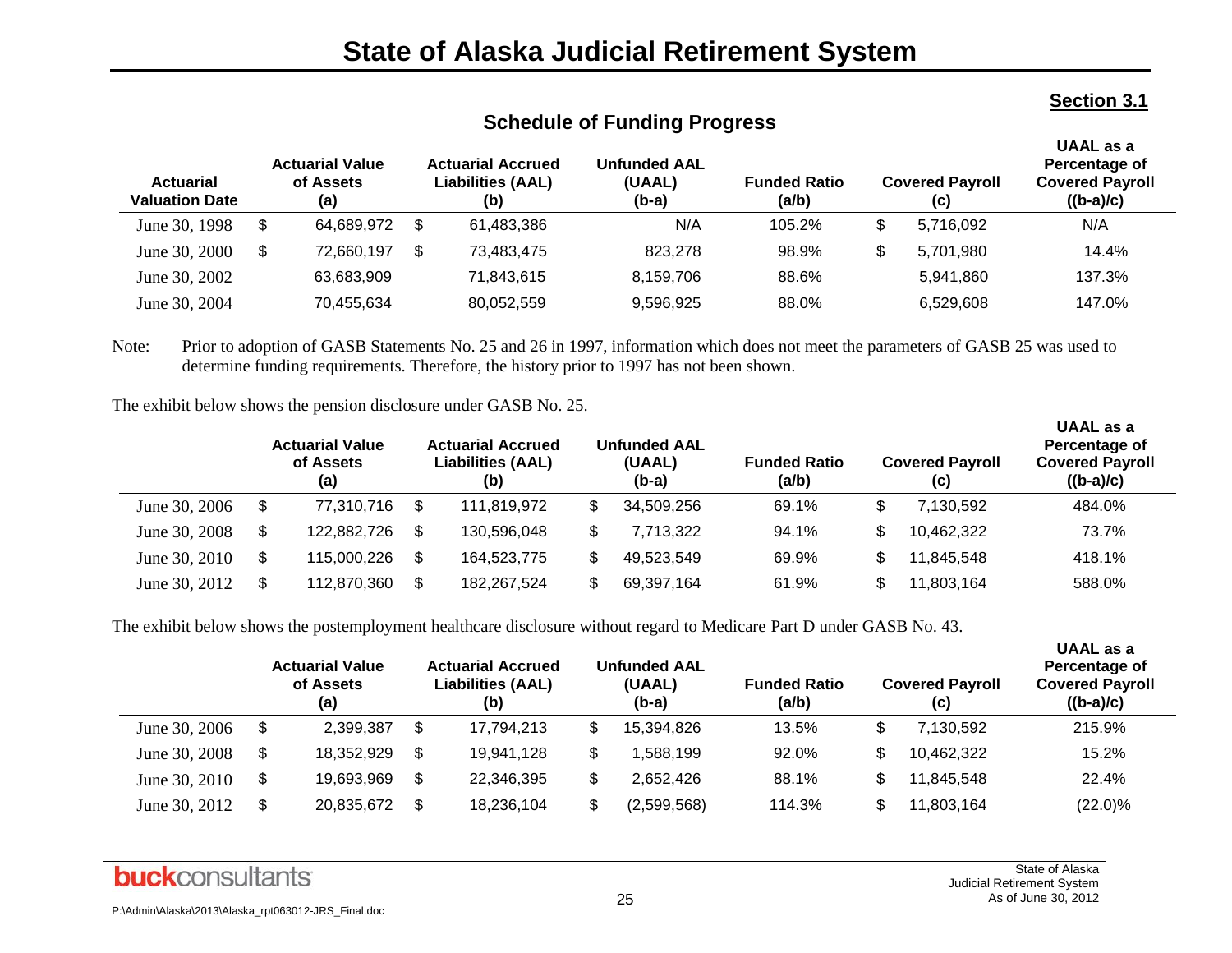#### **Section 3.2**

## **Schedule of Employer Contributions**

Prior to adoption of GASB Statement No. 25 and 26 in 1997, an ARC was not determined pursuant to the parameters of the statements. Therefore, history prior to 1997 has not been shown. The exhibit below shows the combined annual required contribution for fiscal years ending in 2004 and before.

| <b>Fiscal Year Ending</b> |   | <b>Annual Required</b><br><b>Contribution (ARC)</b> | <b>Percentage of ARC</b><br><b>Contributed</b> |
|---------------------------|---|-----------------------------------------------------|------------------------------------------------|
| June 30, 1998             | S | 2,204,026                                           | 100.0%                                         |
| June 30, 2000             |   | 1,510,516                                           | 100.0%                                         |
| June 30, 2002             |   | 1,005,968                                           | 100.0%                                         |
| June 30, 2004             |   | 1,786,835                                           | 100.0%                                         |

The following shows pension disclosure under GASB No. 25 for fiscal year ending 2006 and later.

| <b>Fiscal Year Ending</b> | <b>Annual Required</b><br><b>Contribution (ARC)</b> | <b>Percentage of ARC</b><br><b>Contributed</b> |
|---------------------------|-----------------------------------------------------|------------------------------------------------|
| June 30, 2006             | \$<br>2,133,876                                     | 115.6%                                         |
| June 30, 2007             | \$<br>3,168,943                                     | 100.0%                                         |
| June 30, 2008             | \$<br>3,898,001                                     | 1,045.0%                                       |
| June 30, 2009             | \$<br>4,937,406                                     | 100.0%                                         |
| June 30, 2010             | \$<br>5,236,646                                     | 69.8%                                          |
| June 30, 2011             | \$<br>3,895,881                                     | 98.5%                                          |
| June 30, 2012             | \$<br>5,051,754                                     | 107.3%                                         |

The following shows healthcare disclosure without regard to Medicare Part D subsidy under GASB No. 43 for fiscal year ending 2006 and later.

| <b>Fiscal Year Ending</b> | <b>Annual Required</b><br><b>Contribution (ARC)</b> | <b>Percentage of ARC</b><br><b>Contributed</b> |
|---------------------------|-----------------------------------------------------|------------------------------------------------|
| June 30, 2006             | \$<br>262,631                                       | 115.6%                                         |
| June 30, 2007             | \$<br>486,800                                       | 100.0%                                         |
| June 30, 2008             | \$<br>567,415                                       | 2,489.4%                                       |
| June 30, 2009             | \$<br>1,411,259                                     | 100.0%                                         |
| June 30, 2010             | \$<br>1,432,721                                     | 60.9%                                          |
| June 30, 2011             | \$<br>722,960                                       | 80.1%                                          |
| June 30, 2012             | \$<br>712,911                                       | 97.8%                                          |

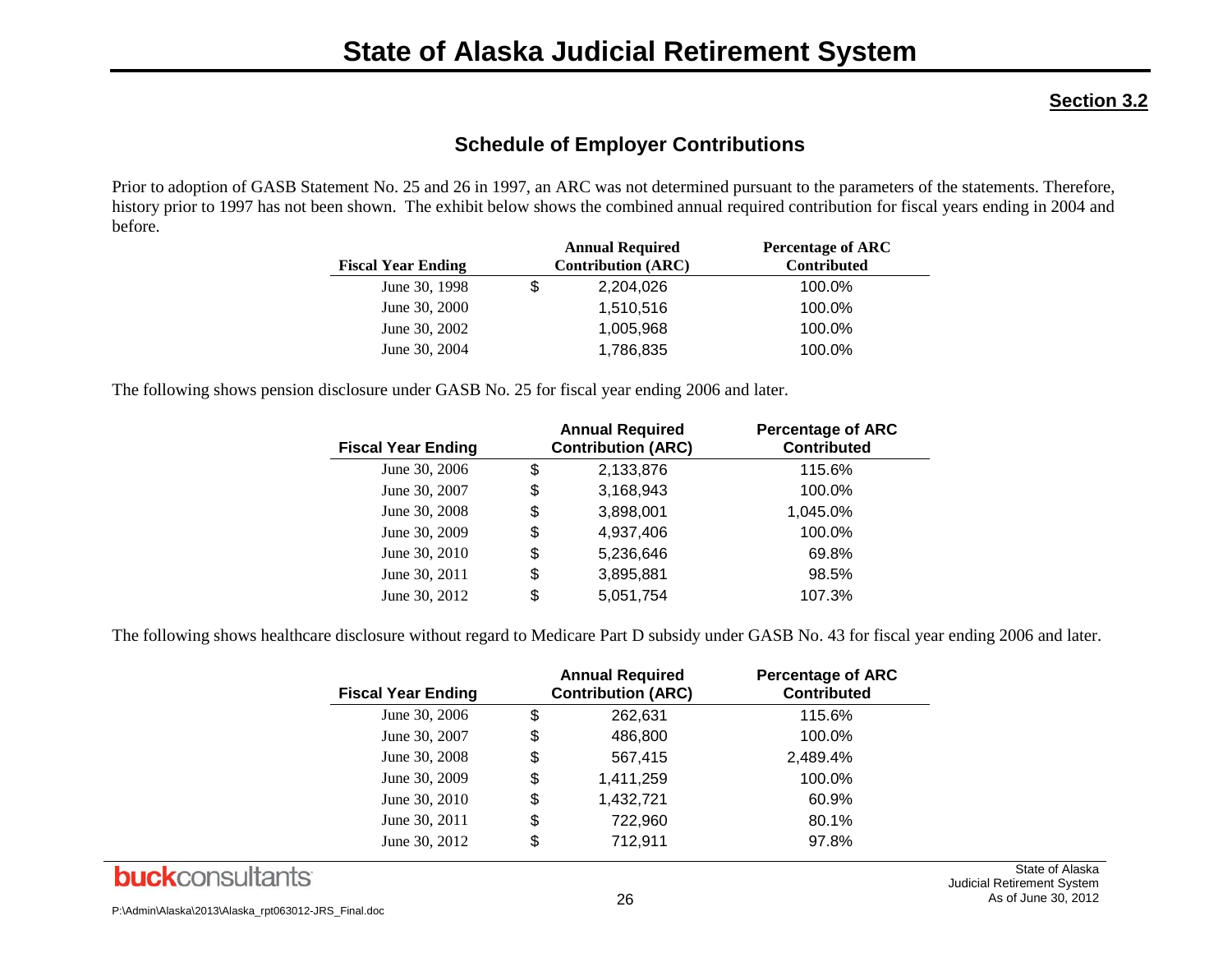#### **Section 3.3**

## **Notes to Trend Data**

## **Actuarial Assumptions, Methods and Additional Information Under GASB**

| <b>Valuation Date</b>                        | June 30, 2012                                                               |
|----------------------------------------------|-----------------------------------------------------------------------------|
| <b>Actuarial Cost Method</b>                 | Entry Age Normal                                                            |
|                                              | Level Percentage of Pay Normal Cost Basis for<br>Pension                    |
|                                              | Level Dollar Normal Cost Basis for Healthcare                               |
| <b>Amortization Method</b>                   | Level dollar, closed                                                        |
| <b>Equivalent Single Amortization Period</b> | 20 years                                                                    |
| <b>Asset Valuation Method</b>                | 5-year smoothed market, constrained to 80% / 120%<br>of fair value corridor |
| <b>Actuarial Assumptions:</b>                |                                                                             |
| Investment rate of return*                   | 8.00%                                                                       |
| Projected salary increases                   | 4.12%                                                                       |
| *Includes price inflation at                 | 3.12%                                                                       |
| Cost-of-living adjustment <sup>1</sup>       | 4.12%                                                                       |

GASB 43 requires that the discount rate used in the valuation be the estimated long-term yield on investments that are expected to finance postemployment benefits. Depending on the method by which a plan is financed, the relevant investments could be plan assets, employer assets or a combination of plan and employer assets. The investment return should reflect the nature and the mix of both current and expected investments and the basis used to determine the actuarial value of assets.

The State of Alaska Judicial Retirement System's retiree health care benefits are being fully funded. Therefore, the 8.00% discount rate used for GASB 25 reporting is also applied herein for GASB 43 reporting.

Based on GASB accounting rules, the retiree drug subsidy the State of Alaska receives under Medicare Part D has not been recognized for GASB 43 disclosure purposes.

Using the GASB 43 discount rate determined above and disregarding future Medicare Part D payments, the fiscal 2015 employer ARC for accounting purposes is 3.76% of pay for healthcare benefits and 80.23% of pay for healthcare and pension benefits combined.

*<sup>1</sup> Retirement benefits are recalculated when the salary for the office held by the member at the time of retirement changes.*



l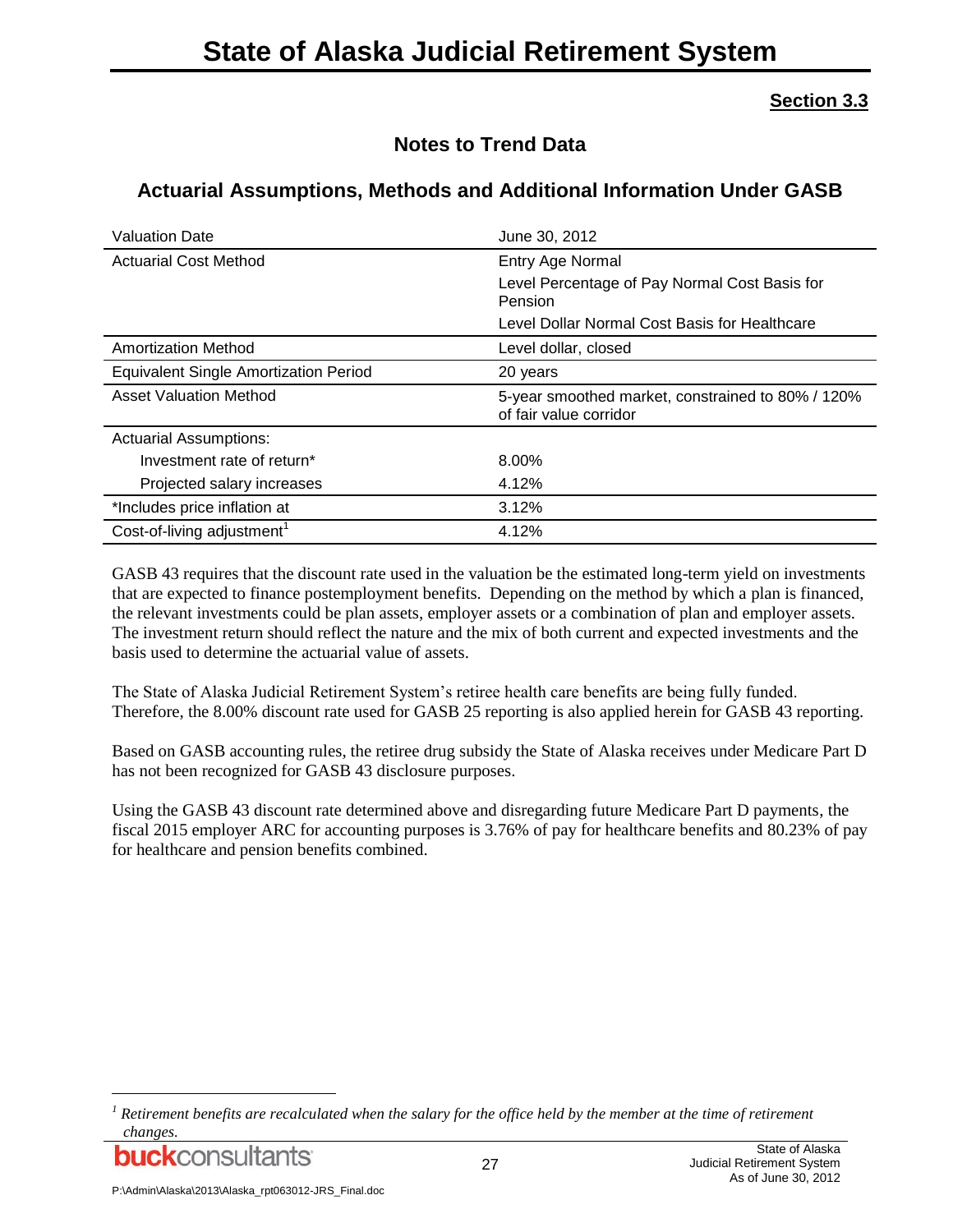**Section 4**

**Member Data**

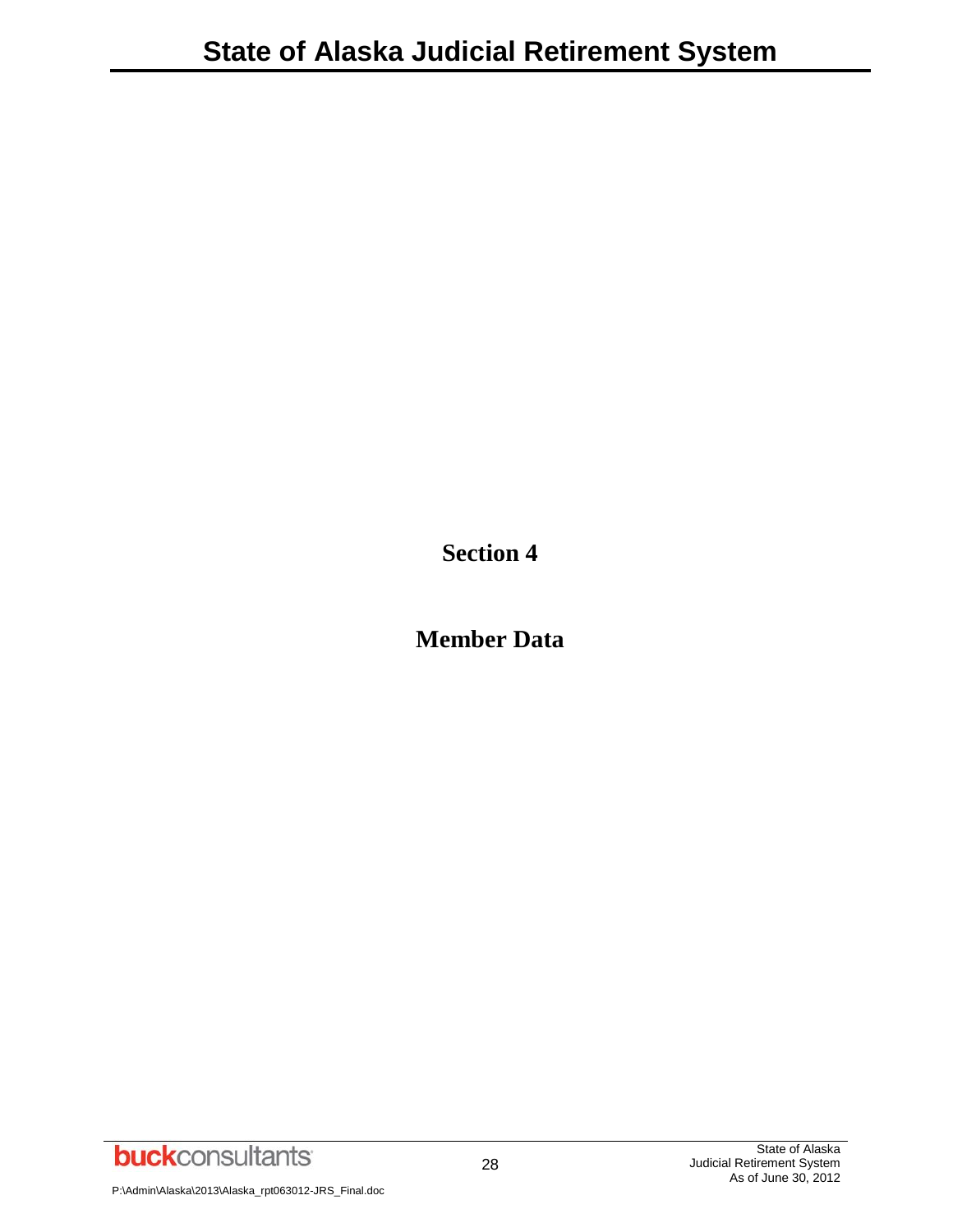#### **Section 4.1**

## **Summary of Members Included**

| As of June 30        |                                      | 2004        | 2006          | 2008         | 2010          | 2012              |
|----------------------|--------------------------------------|-------------|---------------|--------------|---------------|-------------------|
|                      | <b>Active Members</b>                |             |               |              |               |                   |
| 1.                   | Number                               | 62          | 66            | 73           | 72            | 69                |
| 2.                   | Average Age                          | 54.19       | 54.70         | 55.64        | 56.58         | 57.83             |
| 3.                   | <b>Average Service</b>               | 10.68       | 10.45         | 10.20        | 9.20          | 9.04              |
| 4.                   | <b>Average Entry Age</b>             | 43.51       | 44.25         | 45.44        | 47.38         | 48.79             |
| 5.                   | Average Annual Base Pay              | \$105,316   | \$<br>146,458 | \$159,617    | \$<br>167,813 | \$<br>174,477     |
| 6.                   | Number Vested                        | 44          | 41            | 46           | 45            | 43                |
|                      | <b>Vested Terminated Members</b>     |             |               |              |               |                   |
| 1.                   | Number                               | 11          | 7             | 5            | 4             | 5                 |
| 2.                   | Average Age                          | 54.94       | 55.88         | 54.81        | 57.53         | 52.28             |
| 3.                   | <b>Average Service</b>               | 10.08       | 12.22         | 7.67         | 10.99         | 7.95              |
| 4.                   | <b>Average Monthly Benefit</b>       | \$<br>3,911 | \$<br>6,653   | \$<br>4,743  | \$<br>6,823   | \$<br>5,937       |
|                      | <b>Non-Vested Terminated Members</b> |             |               |              |               |                   |
| 1.                   | Number                               | 0           | 0             | 1            | 0             | 0                 |
| 2.                   | Average Age                          | $\Omega$    | 0             | 56.95        | 0             | 0                 |
| 3.                   | <b>Average Service</b>               | 0           | $\mathbf 0$   | 1.5          | 0             | 0                 |
| 4.                   | <b>Average Account Balance</b>       | \$<br>0     | \$<br>0       | \$<br>12,191 | \$<br>0       | \$<br>$\mathbf 0$ |
|                      | <b>Benefit Recipients</b>            |             |               |              |               |                   |
| $\mathbf{1}_{\cdot}$ | Number                               | 75          | 86            | 90           | 99            | 108               |
| 2.                   | Average Age                          | 70.35       | 70.16         | 70.92        | 71.42         | 70.95             |
| 3.                   | <b>Average Monthly Benefit</b>       | \$<br>4,255 | \$<br>6,029   | \$<br>6,765  | \$<br>7,484   | \$<br>7,774       |

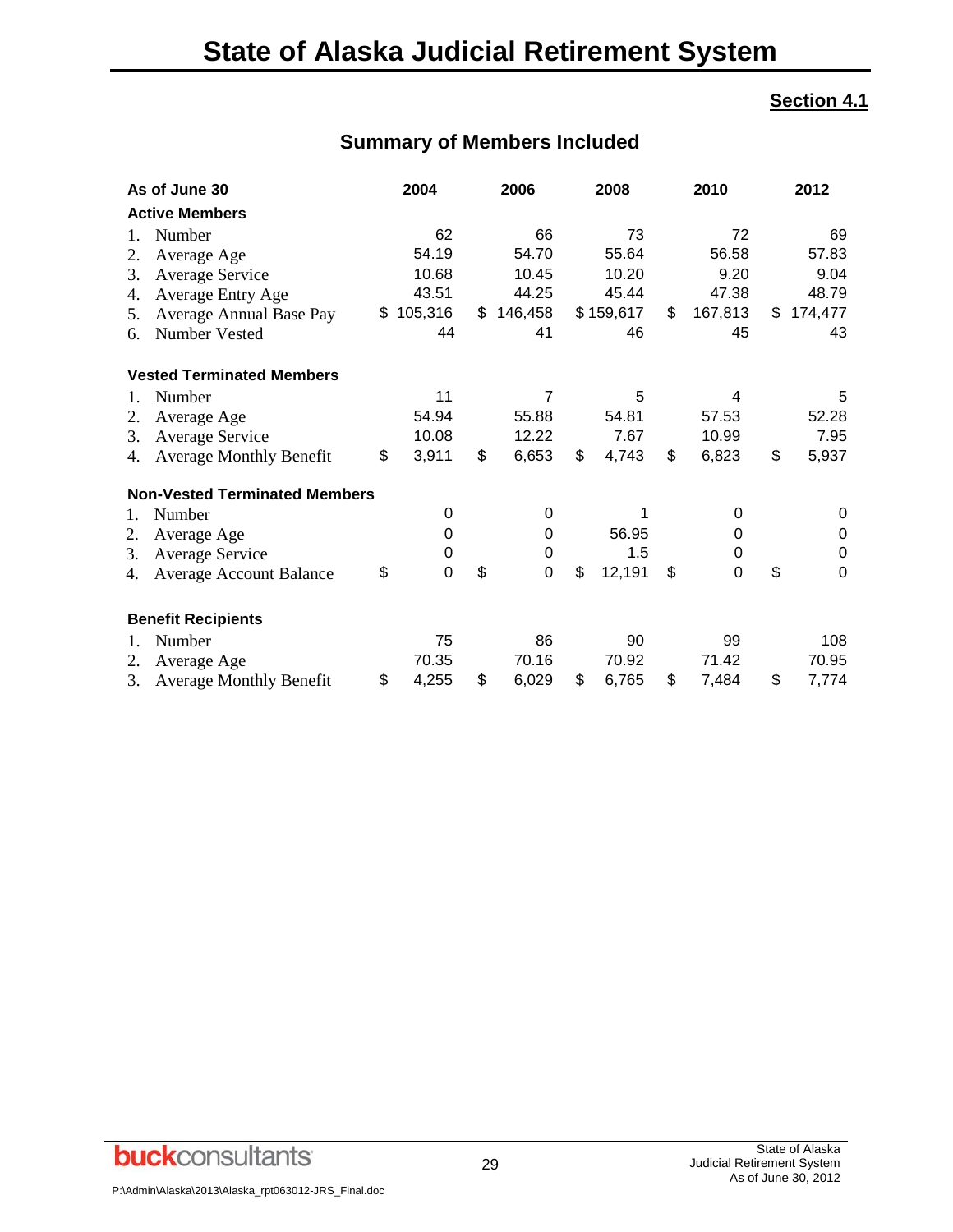## **State of Alaska Judicial Retirement System**

#### **Section 4.2**

## **Age and Service Distribution of Active Members**

#### **Annual Earnings By Age Annual Earnings By Service**

|          |                |                |               |  | Years     |             |               |               |
|----------|----------------|----------------|---------------|--|-----------|-------------|---------------|---------------|
| Age      |                | Total          | Average       |  | of        |             | Total         | Average       |
| Groups   | Number         | Earnings       | Earnings      |  | Service   | Number      | Earnings      | Earnings      |
| $0 - 19$ | 0              | \$<br>$\Omega$ | \$<br>0       |  | 0         | 5           | \$<br>835,320 | \$<br>167,064 |
| 20-24    | 0              | 0              | 0             |  |           | 5           | 835,320       | 167,064       |
| 25-29    | 0              | 0              | 0             |  | 2         | 6           | 1,013,208     | 168,868       |
| 30-34    | 0              | 0              | 0             |  | 3         | 4           | 684,492       | 171,123       |
| 35-39    |                | 150,828        | 150,828       |  | 4         | 6           | 1,081,812     | 180,302       |
| 40-44    | $\overline{2}$ | 328,716        | 164,358       |  | $0 - 4$   | 26          | 4,450,152     | 171,160       |
| 45-49    | 7              | 1,109,916      | 158,559       |  | $5-9$     | 25          | 4,218,144     | 168,726       |
| 50-54    | 8              | 1,341,924      | 167,741       |  | $10 - 14$ | 5           | 866,244       | 173,249       |
| 55-59    | 25             | 4,344,732      | 173,789       |  | 15-19     | 5           | 862,380       | 172,476       |
| 60-64    | 20             | 3,440,808      | 172,040       |  | 20-24     | 3           | 524,952       | 174,984       |
| 65-69    | 6              | 1,086,240      | 181,040       |  | 25-29     | 4           | 699,540       | 174,885       |
| 70-74    | 0              | 0              | 0             |  | 30-34     | 1           | 181,752       | 181,752       |
| 75-79    | 0              | 0              | 0             |  | 35-39     | 0           | 0             | 0             |
| $80 +$   | 0              | 0              | 0             |  | $40 +$    | $\mathbf 0$ | 0             | 0             |
|          |                |                |               |  |           |             |               |               |
| Total    | 69             | \$11,803,164   | \$<br>171,060 |  | Total     | 69          | \$11,803,164  | \$<br>171,060 |

#### **Years of Service by Age**

|          | <b>Years of Service</b> |       |           |           |           |       |       |       |       |       |  |  |  |  |
|----------|-------------------------|-------|-----------|-----------|-----------|-------|-------|-------|-------|-------|--|--|--|--|
| Age      | $0 - 4$                 | $5-9$ | $10 - 14$ | $15 - 19$ | $20 - 24$ | 25-29 | 30-34 | 35-39 | $40+$ | Total |  |  |  |  |
| $0 - 19$ | 0                       |       |           |           |           | O     |       |       |       |       |  |  |  |  |
| 20-24    |                         |       |           |           |           |       |       |       |       |       |  |  |  |  |
| 25-29    |                         |       |           |           |           |       |       |       |       |       |  |  |  |  |
| 30-34    |                         |       |           |           |           |       |       |       |       |       |  |  |  |  |
| 35-39    |                         |       |           |           |           |       |       |       |       |       |  |  |  |  |
| 40-44    |                         |       |           |           |           |       |       |       |       |       |  |  |  |  |
| 45-49    |                         |       |           |           |           |       |       |       |       |       |  |  |  |  |
| 50-54    |                         |       |           |           |           |       |       |       |       |       |  |  |  |  |
| 55-59    | 10                      | 10    |           |           |           |       |       |       |       | 25    |  |  |  |  |
| 60-64    | 9                       | 5     |           |           |           |       |       |       |       | 20    |  |  |  |  |
| 65-69    |                         |       |           |           |           |       |       |       |       |       |  |  |  |  |
| 70-74    |                         |       |           |           |           |       |       |       |       |       |  |  |  |  |
| $75+$    | ი                       |       |           |           | o         | O     |       | 0     |       |       |  |  |  |  |
|          | 26                      | 25    | 5         | 5         | 3         | 4     |       |       |       | 69    |  |  |  |  |

Total annual earnings are the annualized earnings for the fiscal year ending on the valuation date.

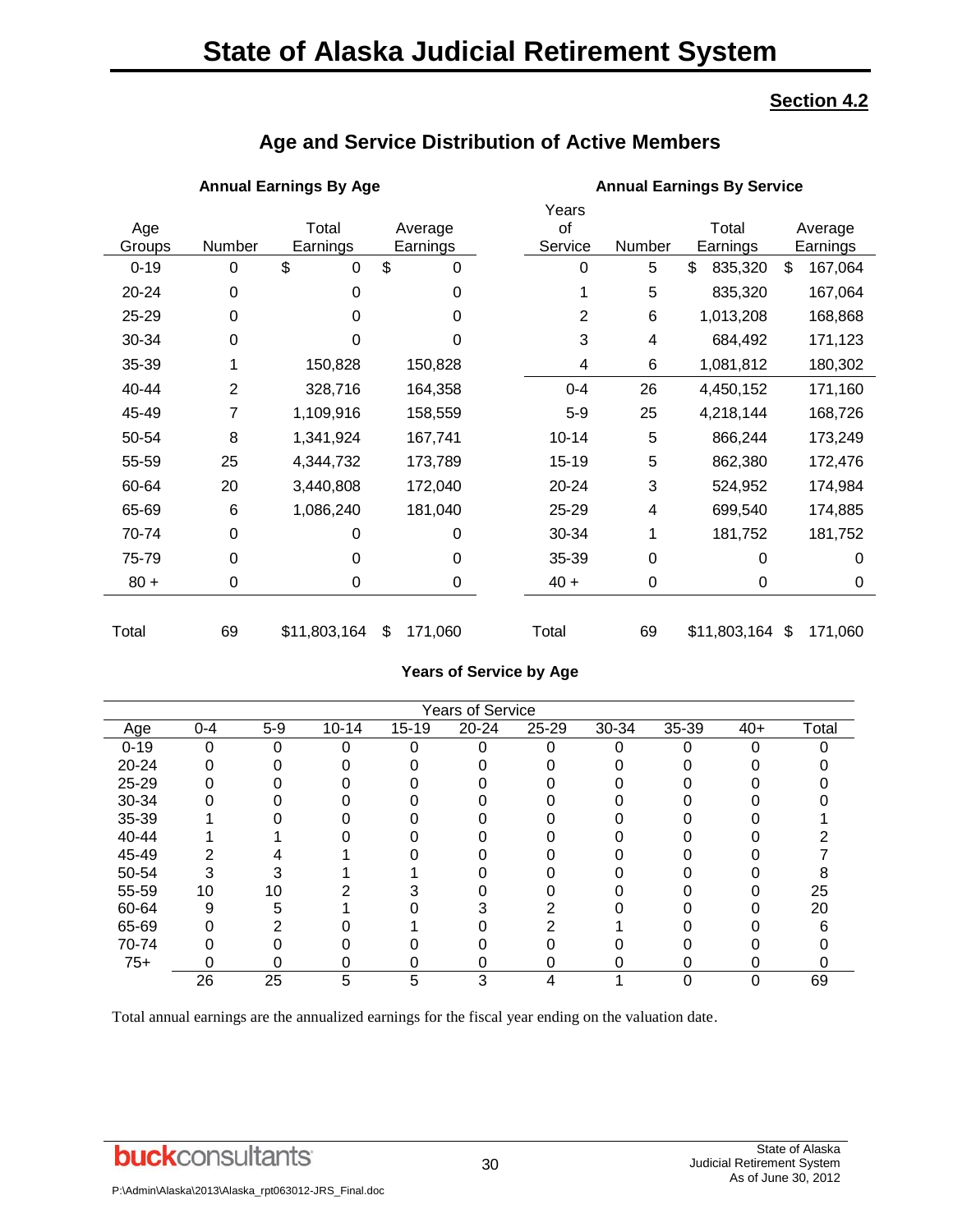#### **Section 4.3**

|                                | <b>Active</b><br><b>Members</b> | <b>Vested</b><br><b>Members</b> | <b>Nonvested</b><br><b>Members</b> | <b>Benefit</b><br><b>Recipients</b> | <b>Total</b> |
|--------------------------------|---------------------------------|---------------------------------|------------------------------------|-------------------------------------|--------------|
| Total at June 30, 2010         | 72                              |                                 |                                    | 99                                  | 175          |
| <b>New Entrants</b>            | 10                              |                                 |                                    |                                     | 10           |
| Rehires                        | O                               |                                 |                                    |                                     |              |
| <b>Nonvested Terminations</b>  | O                               |                                 |                                    |                                     |              |
| <b>Refund of Contributions</b> | 0                               |                                 |                                    |                                     |              |
| <b>Vested Terminations</b>     | (4)                             |                                 |                                    |                                     |              |
| Retirements                    | (8)                             | (3)                             | O                                  | 11                                  |              |
| <b>New Survivors</b>           | O                               |                                 |                                    |                                     |              |
| New QDROs                      | 0                               |                                 |                                    |                                     |              |
| Deaths                         | (1)                             |                                 | O                                  | (7)                                 | (8)          |
| Total at June 30, 2012         | 69                              | 5                               |                                    | 108                                 | 182          |

## **Member Data Reconciliation**

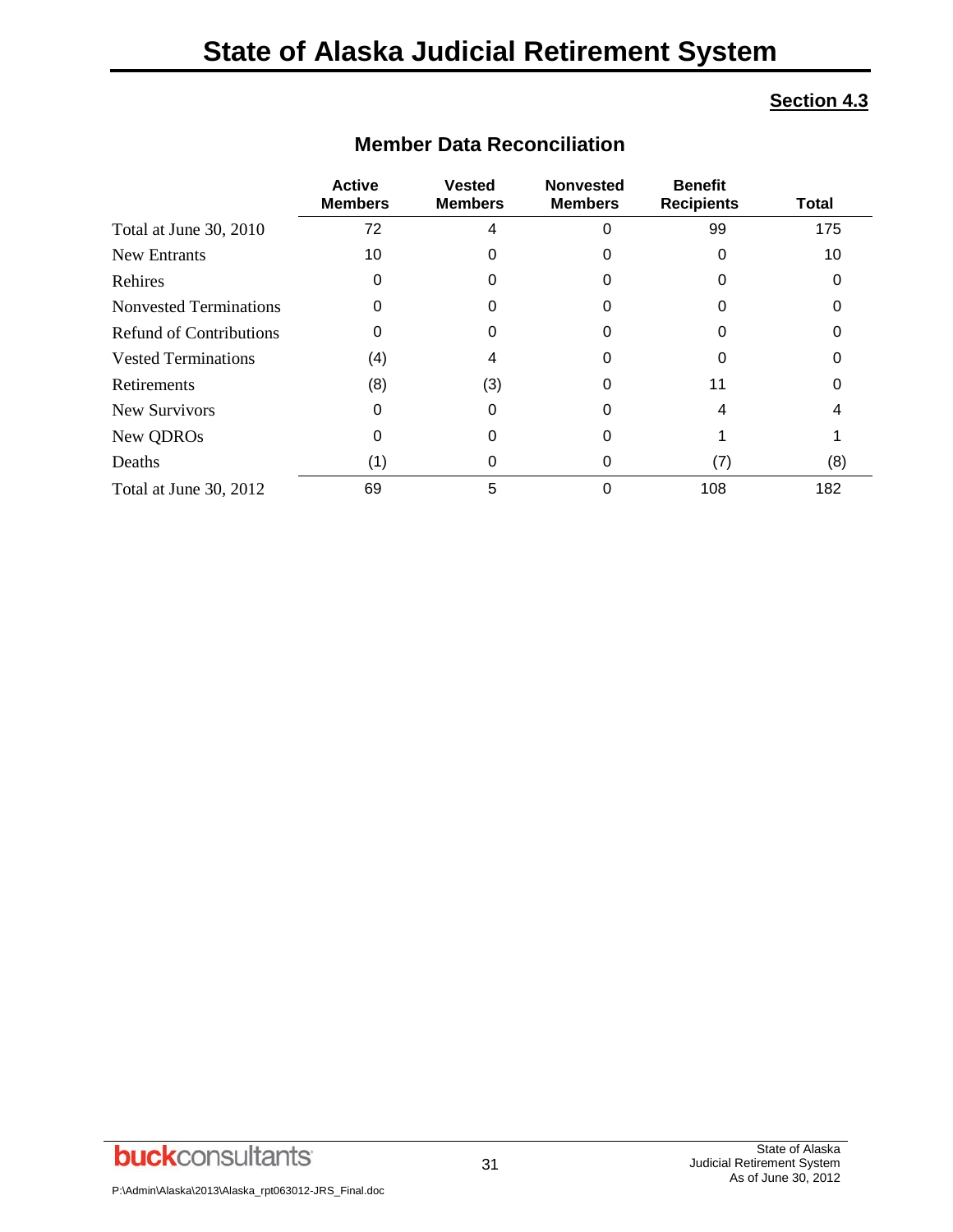**Section 5**

**Basis of the Actuarial Valuation**

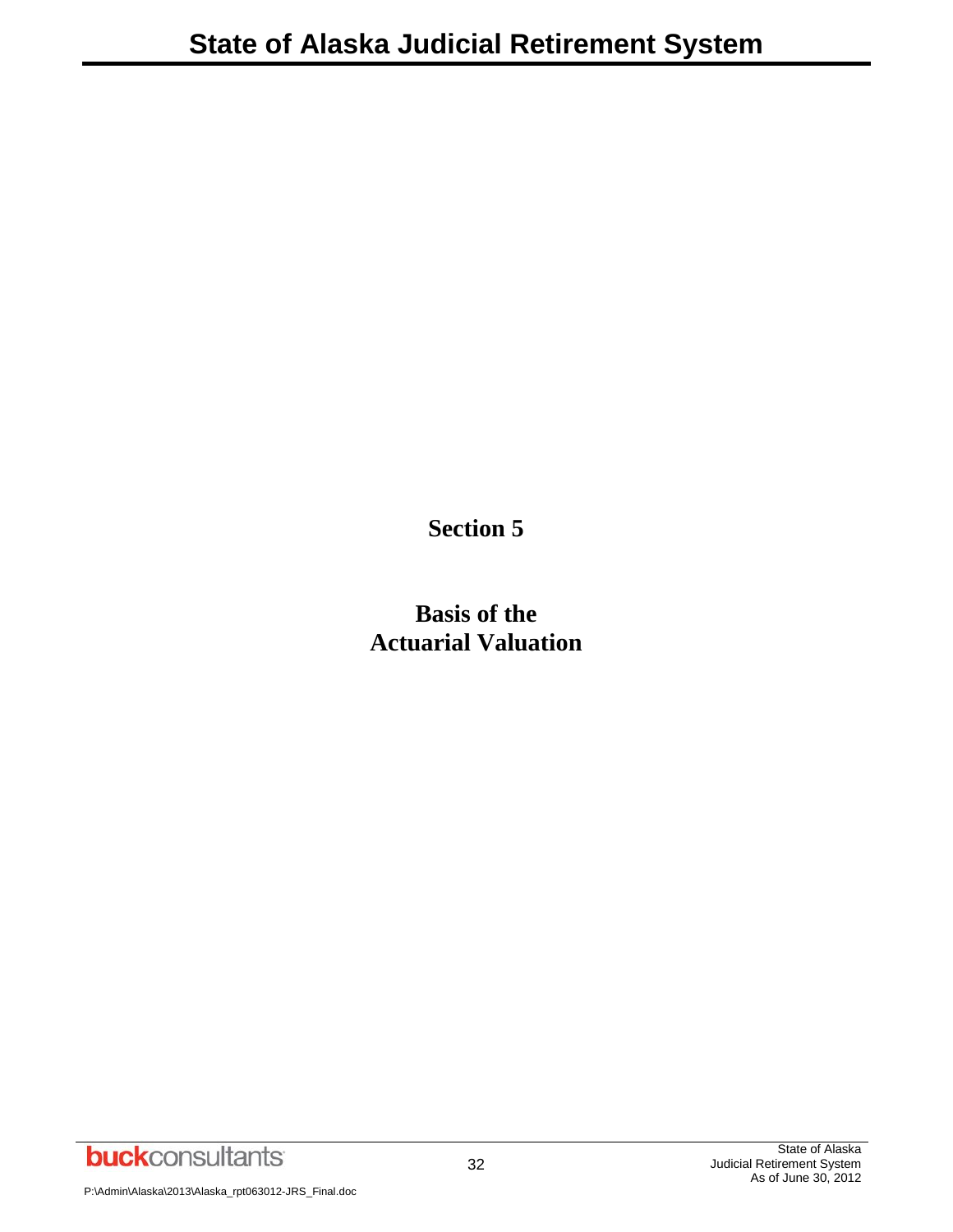#### **Section 5.1**

## **Summary of Plan Provisions and Changes in Plan Provisions**

#### *(1) Effective Date*

May 4, 1963, with amendments through June 30, 2012.

#### *(2) Administration of Plan*

The Commissioner of Administration is responsible for administering the Judicial Retirement System (JRS). The Alaska Retirement Management Board is responsible for managing and investing the fund (Ch 5, SLA 2005).

#### *(3) Members Included*

JRS membership is mandatory for all Supreme Court justices and Superior, District and Appellate Court judges. The administrative director of the Court System may elect to participate in either the JRS or the Public Employees' Retirement System (PERS).

#### *(4) Credited Service*

Members receive credit for each day of JRS employment. Earlier service as a magistrate or deputy magistrate before July 1, 1967 is covered under the JRS. JRS members become vested in the plan after reaching 5 years of credited service.

#### *(5) Member Contributions*

Members hired after July 1, 1978, are required to contribute 7% of their base annual salaries. Contributions are required for a maximum of 15 years. Members hired before July 1, 1978 are not required to contribute.

Interest Credited: 4.5% compounded semiannually on June 30 and December 31.

Refund of Contributions: Nonvested members may receive a refund of their contributions and interest earned if they terminate employment. Refunded contributions, plus 7% indebtedness interest, must be repaid before appointment to retirement.

JRS contributions for terminated members may be attached to satisfy claims under Alaska Statute 09.38.065 or federal tax levies. Contributions that are attached to satisfy claims or tax levies may be reinstated at any time. The member is not required to return to JRS employment.

**buck**consultants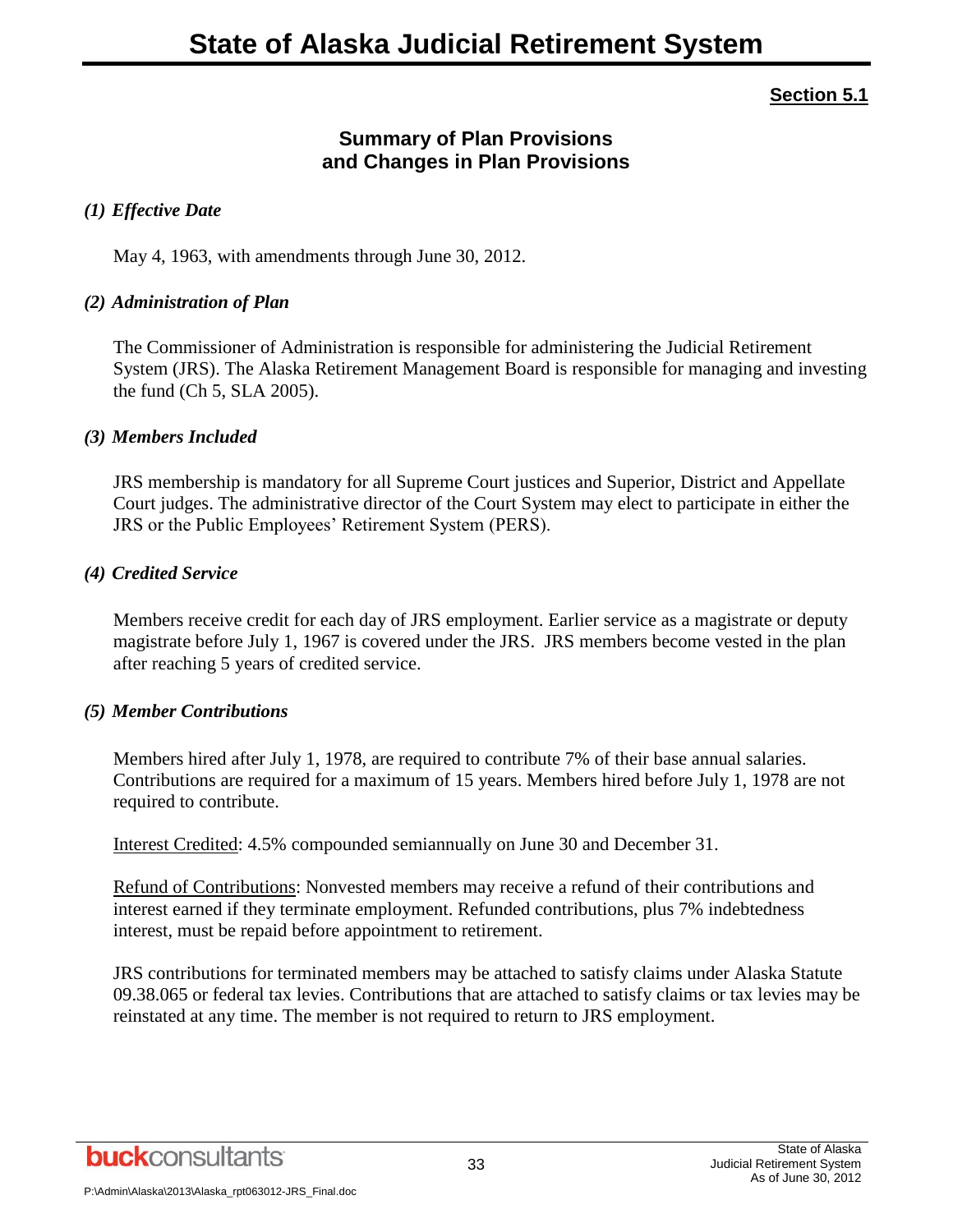## **Summary of Plan Provisions and Changes in Plan Provisions**

#### *(6) Retirement Eligibility and Benefits*

Normal Retirement: Members are eligible for normal retirement at age 60 if they have at least five years of JRS service. Terminated, vested members may defer retirement and begin receiving normal retirement benefits when they reach age 60. Vesting is completion of at least five years of JRS service.

Early Retirement: Members are eligible for early retirement at any age if they have at least 20 years of service. Terminated, vested members may defer retirement and begin receiving early retirement benefits when they reach age 55. Under early retirement, members receive reduced benefits equal to the actuarial equivalent of their normal retirement benefits. Early benefits are based on the member's service and early retirement date.

Type of Benefit: Lifetime monthly benefits are paid to the member. Upon the member's death, a survivor's benefit (below) may be payable if the member has an eligible spouse or dependent children.

Computation of Normal Retirement Benefit: 5% of authorized monthly base salary for each year of JRS service up to a maximum of 15 years. JRS retirement benefit payments are recalculated when the salary for the office held by the member at the time of retirement changes. The maximum JRS benefit payable to a member is 75% of the authorized salary.

#### *(7) Survivor's Benefits*

Survivor's benefits are payable to the spouse of a member if they have been married for at least one year immediately preceding the member's death and the member has at least two years of JRS service. The monthly survivor's benefit is equal to the greater of:

- (a) one-half of the monthly benefit that the member would have received if retired at the time of death; or
- (b) 30% of the authorized monthly base salary if the member was not eligible to retire, or was entitled to less than 60% of the authorized monthly base salary.

If there is no eligible surviving spouse, the member's dependent children receive, in equal shares, 50% of the benefit under (a) or (b) until age 19 or 23 and attending an accredited educational or technical institution on a full-time basis.

When there is both an eligible surviving spouse and dependent children residing in separate households, the spouse and children share equally the benefit under (a) or (b) while the children are under 19 or 23 and attending an accredited educational or technical institution on a full-time basis.

When there is no surviving spouse or dependent children, the members' contribution account balance, including interest earned, will be paid to the designated beneficiary.

**buck**consultants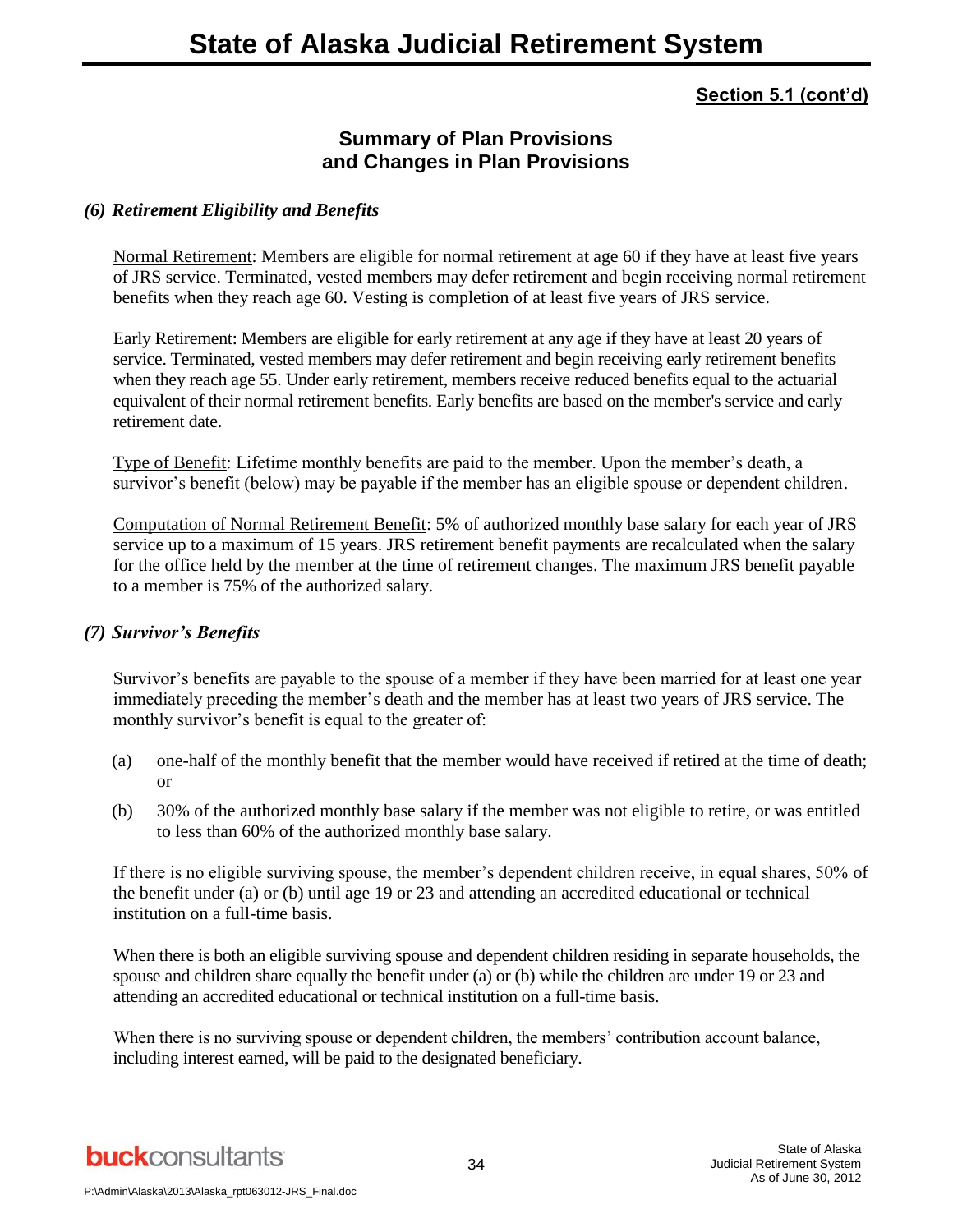## **Summary of Plan Provisions and Changes in Plan Provisions**

#### *(8) Disability Benefits*

Members are eligible to receive monthly disability benefits at any age if they become incapacitated and they have at least two years of JRS service. Disability benefits are calculated the same as normal retirement benefits.

#### *(9) Medical Benefits*

Medical benefits are provided at no cost to JRS members, their spouses and dependents while monthly retirement, disability and survivor benefits are being paid.

#### **Changes Since the Prior Valuation**

There have been no changes in benefit provisions since the prior valuation.

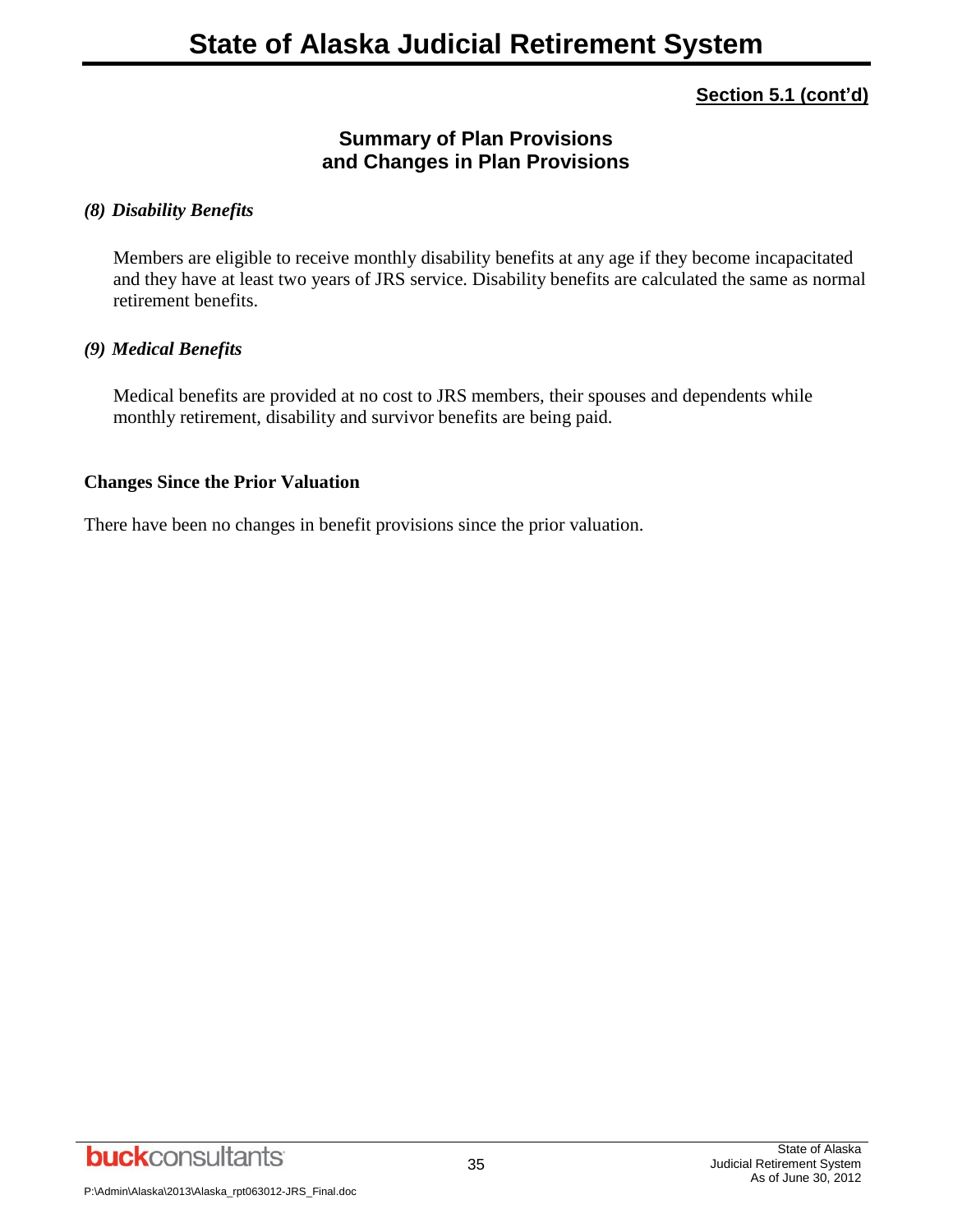### **Section 5.2**

## **Descriptions of Actuarial Methods and Valuation Procedures**

#### **Actuarial Method** – Entry Age Actuarial Cost.

Liabilities and contributions shown in the report are computed using the Entry Age Actuarial Cost method of funding. Any funding surpluses or unfunded accrued liability is amortized over 25 years as a level percentage of expected payroll. However, in keeping with GASB requirements, the net amortization period will not exceed 30 years.

Projected pension and preretirement spouse's death benefits were determined for all active members. Cost factors designed to produce annual costs as a constant percentage of each member's expected compensation in each year for pension benefits (constant dollar amount for healthcare benefits), from the assumed entry age to the assumed retirement age were applied to the projected benefits to determine the normal cost (the portion of the total cost of the plan allocated to the current year under the method). The normal cost is determined by summing intermediate results for active members and determining an average normal cost rate which is then related to the total payroll of active members. The actuarial accrued liability for active members (the portion of the total cost of the plan allocated to prior years under the method) was determined as the excess of the actuarial present value of projected benefits over the actuarial present value of future normal costs.

The actuarial accrued liability for retired members and their beneficiaries currently receiving benefits, terminated vested members and disabled members not yet receiving benefits was determined as the actuarial present value of the benefits expected to be paid. No future normal costs are payable for these members.

The actuarial accrued liability under this method at any point in time is the theoretical amount of the fund that would have been accumulated had annual contributions equal to the normal cost been made in prior years (it does not represent the liability for benefits accrued to the valuation date). The unfunded actuarial accrued liability is the excess of the actuarial accrued liability over the actuarial value of plan assets measured on the valuation date.

Under this method, experience gains or losses, i.e., decreases or increases in accrued liabilities attributable to deviations in experience from the actuarial assumptions, adjust the unfunded actuarial accrued liability.

No termination or retirement benefits were projected to be greater than the dollar limitation required by the Internal Revenue Code Section 415 for governmental plans. Annual increases in salary were limited to the dollar amount defined under the Internal Revenue Code Section  $401(a)(17)$  for affected members.

#### **Valuation of Assets**

Effective June 30, 2006, the asset valuation method recognizes 20% of the investment gain or loss in each of the current and preceding four years. This method will be phased in over five years. Assets are initialized at market value as of June 30, 2006. All assets are valued at market value. Assets are accounted for on an accrued basis and are taken directly from financial statements audited by KPMG LLP. Valuation assets are constrained to a range of 80% to 120% of the market value of assets.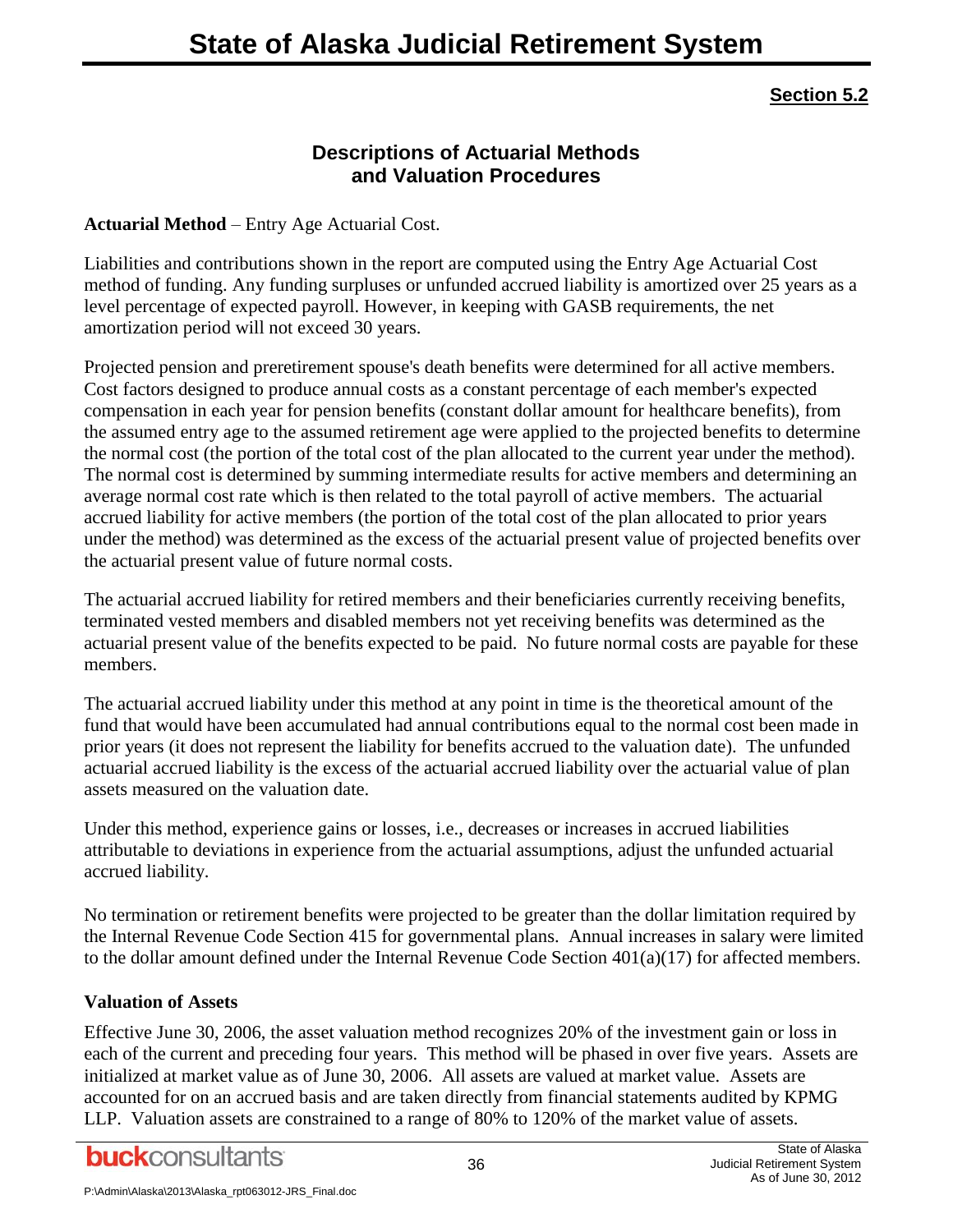## **Description of Actuarial Methods and Valuation Procedures**

#### **Valuation of Medical and Prescription Drug Benefits**

This section outlines the detailed methodology used to develop the initial per capita claims cost rates for the State of Alaska Judges' Retirement System postemployment healthcare plan. Note that methodology reflects the results of our annual experience rate update for the period July 1, 2012 to June 30, 2013.

Base claims cost rates are incurred healthcare costs expressed as a rate per member per year. Ideally, claims cost rates should be derived for each significant component of cost that can be expected to require differing projection assumptions or methods, i.e., medical claims, prescription drug claims, administrative costs, etc. Separate analysis is limited by the availability and credibility of cost and enrollment data for each component of cost. This valuation reflects non-prescription claims separated by Medicare status, including eligibility for free Part A coverage. Prescription costs are analyzed separately as in prior valuations. Administrative costs are assumed in the final per capita claims cost rates used for valuation purposes, as described below. Analysis to date on Medicare Part A coverage is limited since Part A claim data is not available by individual, nor is this status incorporated into historical claim data.

We analyzed HealthSmart and Premera management level reporting for fiscal 2009 through April 2012, as well as HealthSmart and Premera claim level data for the same period and derived recommended base claims cost rates as described in the following steps:

- 1. Based on analysis described in our Experience Study, dental, vision and audio claims (DVA) are excluded from data analyzed for this valuation.
- 2. Available management level reporting does not show claims or enrollment separately for Medicare and non-Medicare plan members, but does include overall statistics as to the percentage of claims and enrollment attributable to both groups. Claim level reporting was used to augment cost data by Medicare status.
- 3. Alaska retirees who do not have 40 quarters of Medicare-covered compensation do not qualify for Medicare Part A coverage free of charge. This is a relatively small and closed group. Medicare was applied to State employment for all employees hired after March 31, 1986. For these "no-Part A" individuals, the State is the primary payer for hospital bills and other Part A services. Thus, claims costs are higher for the no-Part A group. To date, claim experience is not available separately for members with both Medicare Parts A and B and those with Part B only. Therefore, higher no-Part A claims are spread across the entire retired population and have been applied to future claims of current active members projected to retire in the future. To the extent that no-Part A claims can be isolated and applied strictly to the appropriate closed group, actuarial accrued liability will be more accurate and will be lower. The smaller the no-Part A population, the more accrued liabilities will decrease.

Based on census data received from HealthSmart, 0.5% of the current retiree population was identified as having coverage only under Medicare Part B. For future retirees, we assume their Part A eligible status based on a combination of date of hire and/or re-hire, date of birth, tier, etc.

All claims cost rates developed from management level reporting have been compared to similar rates developed from claim level data.

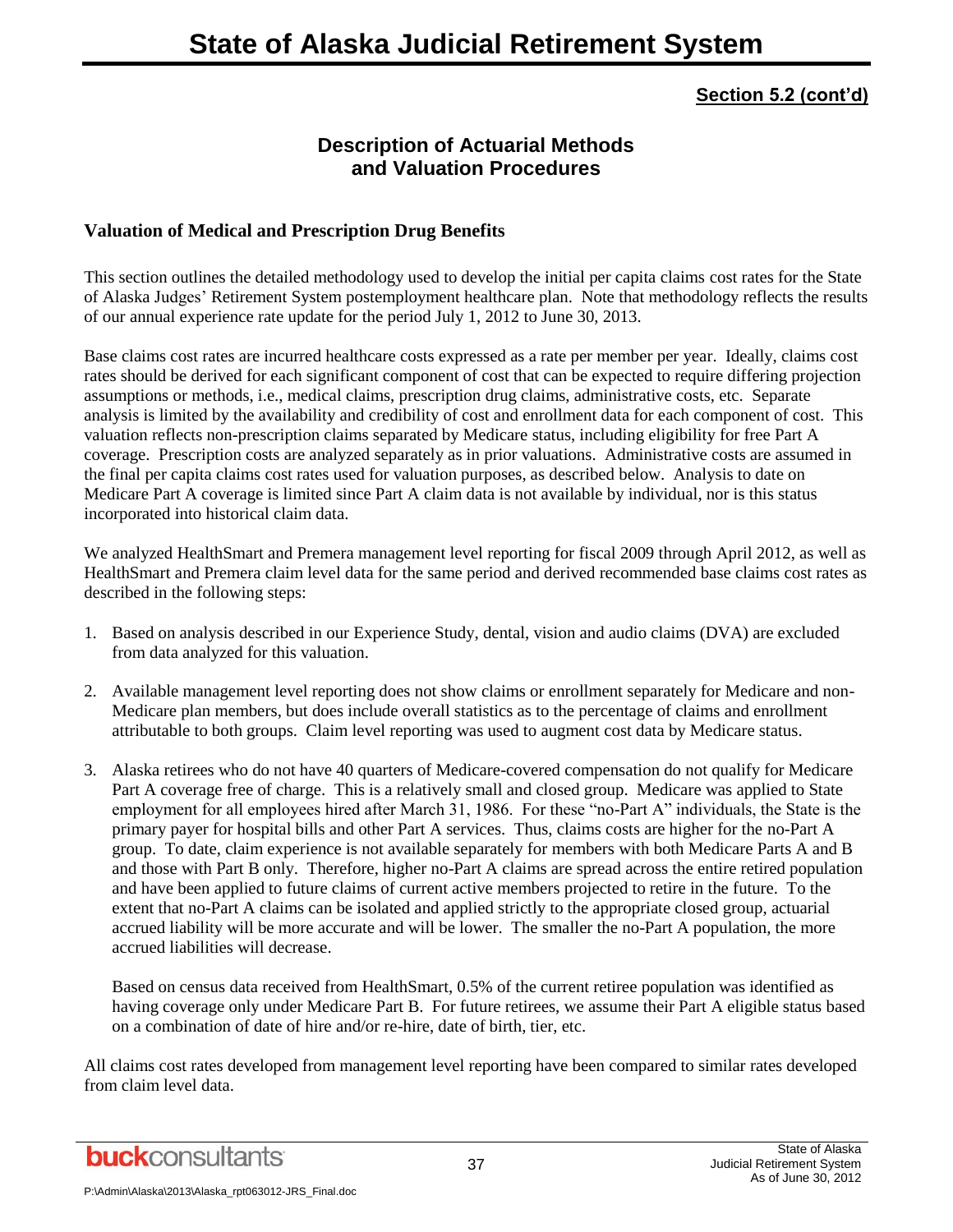## **Descriptions of Actuarial Methods and Valuation Procedures**

- 4. The steps above result in separate paid claims cost rates for medical and prescription benefits for non-Medicare, Medicare Part B only and Medicare Part A&B members for the past four fiscal years. Medical claims cost rates reflect differing average ages and levels of Medicare coordination for each group. Prescription claims cost rates reflect differing average ages. We utilized incurred claim data projected from each historical data period to the valuation year using a weighted average of national and Alaska-specific trend factors and developed weighted average incurred claims cost rates. We used estimated June 2012 reserve data to complete fiscal year 2012 claim costs.
- 5. Healthcare Reform legislation passed on March 23, 2010 included several provisions with potential implications for the State of Alaska Retiree Health Plan liability. Buck evaluated the impact of the following provisions; however, none of the impacts have been included in the valuation results.
	- Because the State plan is retiree-only, and was in effect at the time the legislation was enacted, not all provisions are required. Unlimited lifetime benefits and dependent coverage to age 26 are two of these provisions. We reviewed the impact of including these provisions, but there was no decision made to adopt them, and no requirement to do so.
	- The Plan will be subject to the high cost plan excise tax (Cadillac tax). Based upon guidance available at the time of disclosures, Buck estimated the year in which the tax would potentially affect Alaska to be 2047, and with a minimal impact. Buck determined the impact to be immaterial based on a blend of pre-Medicare and Medicare retirees.

We have not identified any other specific provisions of healthcare reform that would be expected to have a significant impact on the measured obligation. As additional guidance on the legislation is issued, we will continue to monitor any potential impacts.

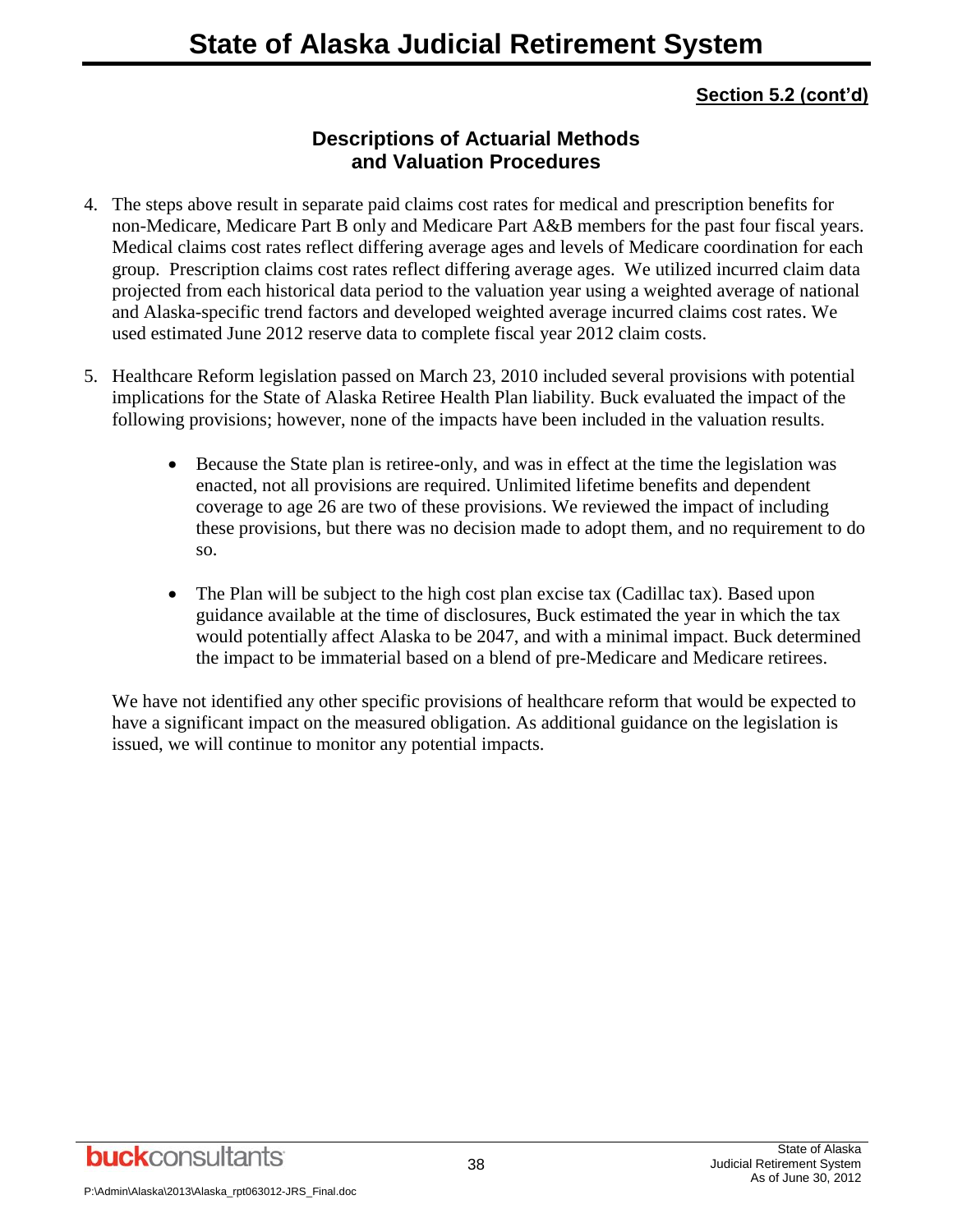## **Description of Actuarial Methods and Valuation Procedures**

|                                    |    |                     |      | <b>Medical</b>          |      |                   |            | <b>Prescription Drugs</b> |    |                         |     |                   |      |             |
|------------------------------------|----|---------------------|------|-------------------------|------|-------------------|------------|---------------------------|----|-------------------------|-----|-------------------|------|-------------|
|                                    |    |                     |      |                         |      | <b>Medicare B</b> |            |                           |    |                         |     | <b>Medicare B</b> |      |             |
|                                    |    | <b>Pre-Medicare</b> |      | <b>Medicare A&amp;B</b> |      | Only              |            | <b>Pre-Medicare</b>       |    | <b>Medicare A&amp;B</b> |     | Only              |      | Total       |
| <b>Fiscal 2009 Incurred Claims</b> | \$ | 207,452,753         |      | 43,988,895              | \$   | 4,422,726         |            | 65,158,106                |    | 64,232,955              |     | 1,507,666         |      | 386,763,101 |
| Membership                         |    | 32,943              |      | 24,624                  |      | 539               |            | 32,943                    |    | 24,624                  |     | 539               |      | 58,106      |
| Paid Claims Cost Rate              | \$ | 6,297               | \$   | 1,786                   | S    | 8,204             | - \$       | 1,978                     | S  | 2,609                   | \$  | 2,797             | S    | 6,656       |
| Trend to FY2013                    |    | 1.317               |      | 1.317                   |      | 1.317             |            | 1.235                     |    | 1.235                   |     | 1.235             |      |             |
| FY 2013 Paid Cost Rate             | \$ | 8,295               | \$   | 2,353                   | S    | 10,806            | $\sqrt{3}$ | 2,442                     | \$ | 3,221                   |     | 3,453             | \$.  | 8,581       |
| Paid to Incurred Factor            |    | 1.000               |      | 1.000                   |      | 1.000             |            | 1.000                     |    | 1.000                   |     | 1.000             |      |             |
| FY 2013 Incurred Cost Rate         |    | 8,295               | 5    | 2,353                   | - 56 | 10,806            |            | 2,442                     |    | 3,221                   |     | 3,454             |      | 8,582       |
| <b>Fiscal 2010 Incurred Claims</b> | \$ | 233,601,103         |      | 60,082,942              |      | 1,421,948         |            | 59,287,225                |    | 69,463,204              |     | 394,011           |      | 424,250,433 |
| Membership                         |    | 32,026              |      | 27,915                  |      | 156               |            | 32,026                    |    | 27,915                  |     | 156               |      | 60,097      |
| Paid Claims Cost Rate              | \$ | 7,294               | \$   | 2,152                   | -\$  | 9,115             | - \$       | 1,851                     | S  | 2,488                   | \$. | 2,526             | - \$ | 7,059       |
| Trend to FY2013                    |    | 1.220               |      | 1.220                   |      | 1.220             |            | 1.143                     |    | 1.143                   |     | 1.143             |      |             |
| FY 2013 Paid Cost Rate             | \$ | 8,896               | \$   | 2,625                   | -\$  | 11,117            | <b>IS</b>  | 2,116                     | -S | 2,845                   |     | 2,887             | ß.   | 8,446       |
| Paid to Incurred Factor            |    | 1.000               |      | 1.000                   |      | 1.000             |            | 1.000                     |    | 1.000                   |     | 1.000             |      |             |
| FY 2013 Incurred Cost Rate         |    | 8,896               | -5   | 2,625                   |      | 11,117            |            | 2,117                     |    | 2,845                   |     | 2,888             |      | 8,446       |
| <b>Fiscal 2011 Incurred Claims</b> | S  | 232,542,851         |      | 55,569,969              |      | 848,494           |            | 48,384,466                |    | 85,599,757              |     | 393,794           |      | 423,339,331 |
| Membership                         |    | 31,362              |      | 29,997                  |      | 138               |            | 31,362                    |    | 29,997                  |     | 138               |      | 61,497      |
| Paid Claims Cost Rate              | \$ | 7,415               | \$   | 1,852                   | S    | 6,149             | - \$       | .543                      | -S | 2,854                   | S   | 2,854             | \$.  | 6,884       |
| Trend to FY2013                    |    | 1.079               |      | 1.079                   |      | 1.079             |            | 1.043                     |    | 1.043                   |     | 1.043             |      |             |
| FY 2013 Paid Cost Rate             | \$ | 8,001               | \$   | 1,999                   | -\$  | 6,634             | -\$        | 1,609                     | \$ | 2,977                   | -SS | 2,977             | \$.  | 7,349       |
| Paid to Incurred Factor            |    | 1.000               |      | 1.000                   |      | 1.000             |            | 1.000                     |    | 1.000                   |     | 1.000             |      |             |
| FY 2013 Incurred Cost Rate         |    | 8,001               | - \$ | $1,999$ \$              |      | $6,634$ \$        |            | $1,610$ \$                |    | 2,977                   | - 5 | 2,977             | l Si | 7,350       |

**June 30, 2012 Valuation – FY 2013 Claims Cost Rates**

P:\Admin\Alaska\2013\Alaska\_rpt063012-JRS\_Final.doc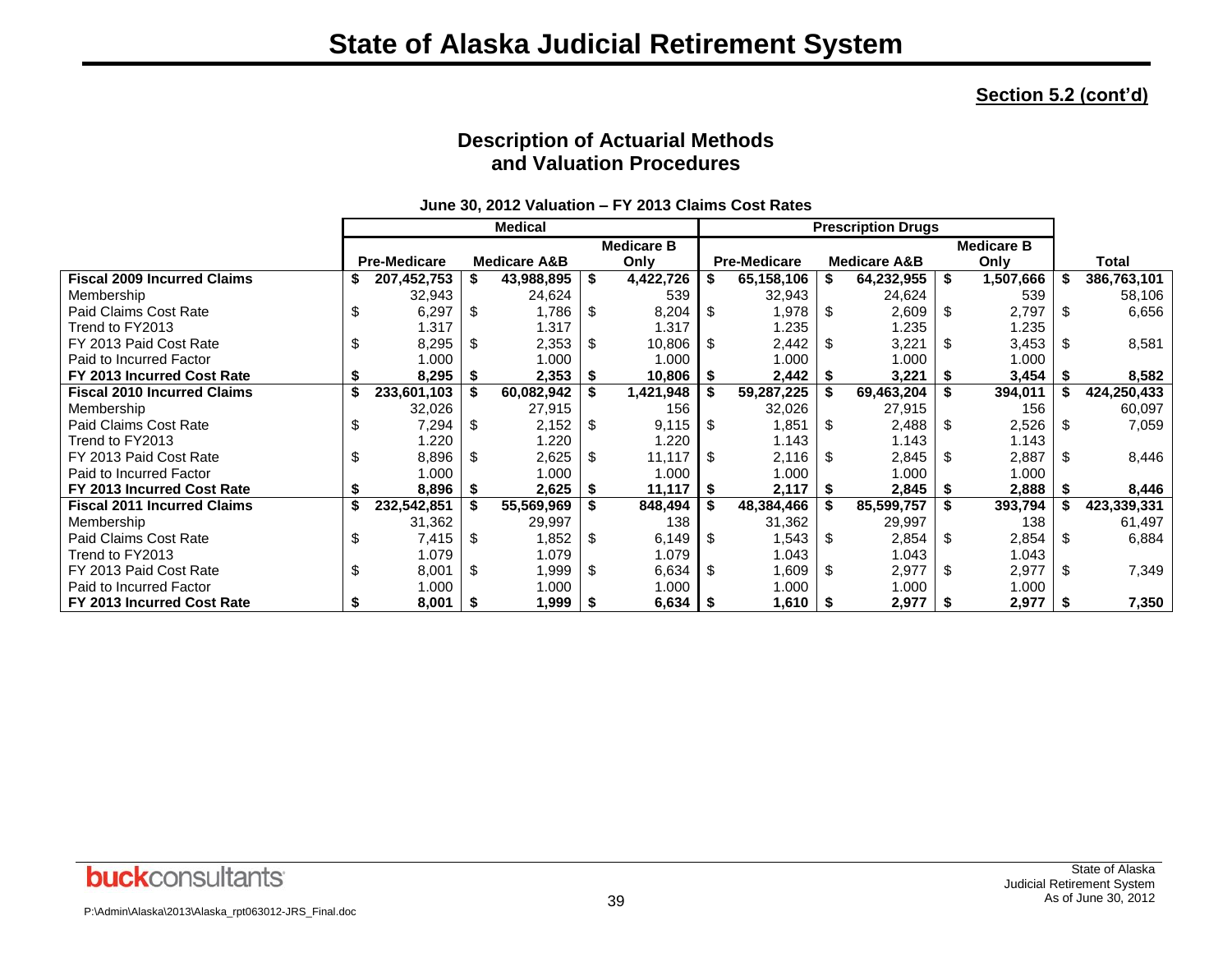## **Description of Actuarial Methods and Valuation Procedures**

|                                                                 | <b>Medical</b> |                     |  |                         | <b>Prescription Drugs</b> |                    |     |                     |  |                         |                   |  |             |
|-----------------------------------------------------------------|----------------|---------------------|--|-------------------------|---------------------------|--------------------|-----|---------------------|--|-------------------------|-------------------|--|-------------|
|                                                                 |                |                     |  |                         |                           | <b>Medicare B</b>  |     |                     |  |                         | <b>Medicare B</b> |  |             |
|                                                                 |                | <b>Pre-Medicare</b> |  | <b>Medicare A&amp;B</b> |                           | Only               |     | <b>Pre-Medicare</b> |  | <b>Medicare A&amp;B</b> | Only              |  | Total       |
| <b>Fiscal 2012 Incurred Claims</b>                              |                | 240,584,988         |  | 73,566,159              |                           | 1,636,834          |     | 50,683,151          |  | $95,740,056$   \$       | 593,392           |  | 462,804,580 |
| Membership                                                      |                | 29,438              |  | 33,560                  |                           | 208                |     | 29,438              |  | 33,560                  | 208               |  | 63,206      |
| Paid Claims Cost Rate                                           |                | 8,173               |  | 2,192                   |                           | 7,869   \$         |     | .722                |  |                         | 2,853             |  | 7,322       |
| Trend to FY2013                                                 |                | ۔004                |  | .004                    |                           | 1.004              |     | 1.002               |  | 1.002                   | 1.002             |  |             |
| FY 2013 Paid Cost Rate                                          |                | 8,209               |  | 2,202                   |                           | 7,905 S            |     | .725                |  | $2,858$   \$            | 2,858             |  | 7,559       |
| Paid to Incurred Factor                                         |                | 1.000               |  | .000                    |                           | 1.000              |     | 1.000               |  | 1.000                   | 1.000             |  |             |
| FY 2013 Incurred Cost Rate                                      |                | 8.209               |  | $2,202$   \$            |                           | 7,905   \$         |     | 1,725               |  | $2,859$   \$            | $2,859$ \ \;      |  | 7,559       |
| Weighted Average 7/1/2012-6/30/2013 Incurred Claims Cost Rates: |                |                     |  |                         |                           |                    |     |                     |  |                         |                   |  |             |
| At average age                                                  |                | 8,298               |  | $2,228$   \$            |                           | 8,511              | 1 S | .874                |  | $2,974$   \$            | 3,020             |  | 7.839       |
| At age 65 $\frac{1}{3}$                                         |                | 9,856               |  | .628                    |                           | $6,219$ $\sqrt{5}$ |     | 2,736               |  | $2,736$ $\mid$ 3        | 2,736             |  | 8,214       |

#### **June 30, 2012 Valuation – FY 2013 Claims Cost Rates**

P:\Admin\Alaska\2013\Alaska\_rpt063012-JRS\_Final.doc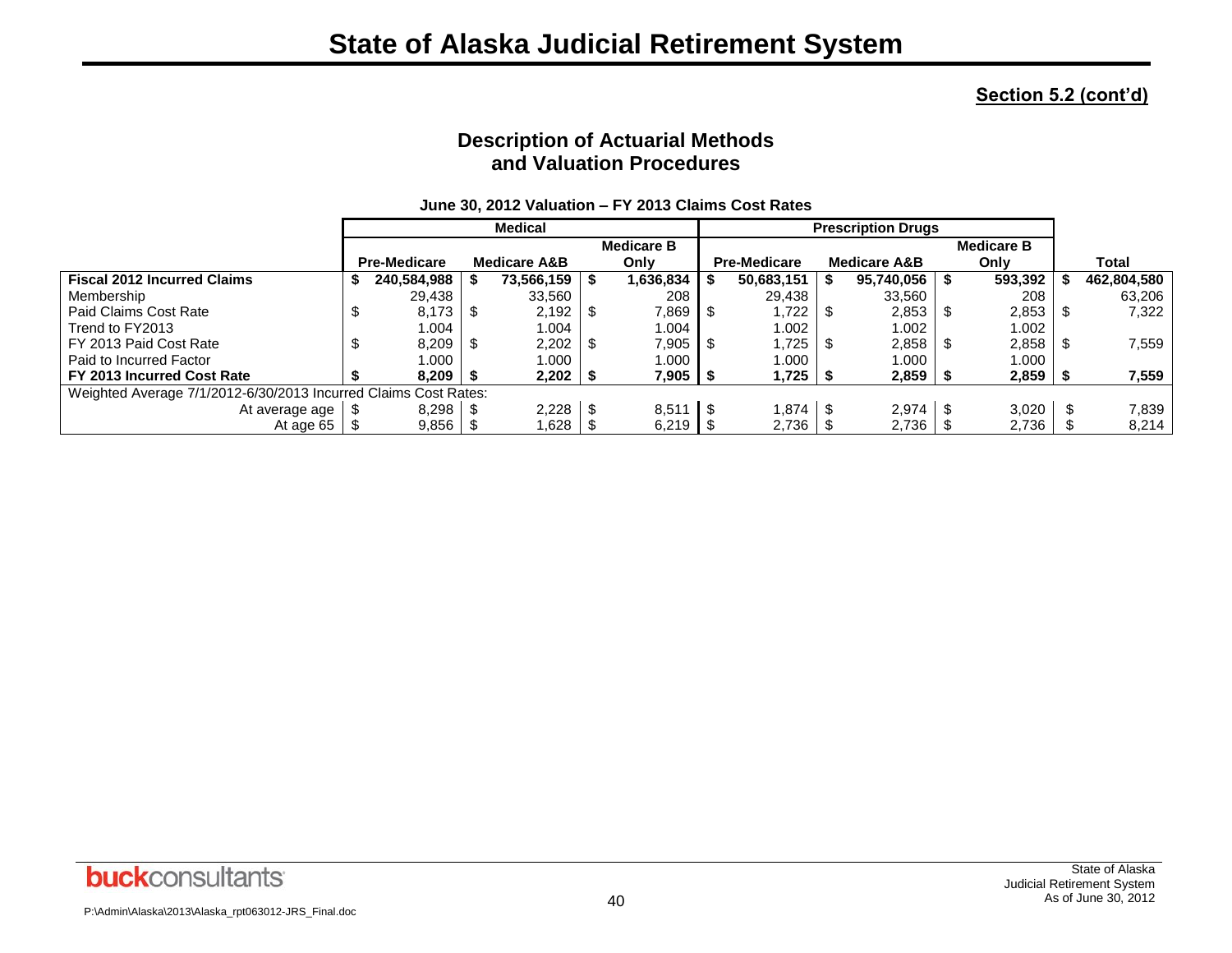## **Description of Actuarial Methods and Valuation Procedures**

Following the development of total projected costs, a distribution of per capita claims cost was developed. This was accomplished by allocating total projected costs to the population census used in the valuation. The allocation was done separately for each of prescription drugs and medical costs for the Medicare eligible and pre-Medicare populations. The allocation weights were developed using participant counts by age and assumed morbidity and aging factors. Results were tested for reasonableness based on historical trend and external benchmarks for costs paid by Medicare.

Below are the results of this analysis:

| Age | <b>Medical and</b><br><b>Medicare Parts A &amp;</b><br>B | <b>Medical and</b><br><b>Medicare</b><br>Part B Only | <b>Prescription Drug</b> | <b>Medicare Retiree</b><br><b>Drug Subsidy</b> |
|-----|----------------------------------------------------------|------------------------------------------------------|--------------------------|------------------------------------------------|
| 45  | \$5,458                                                  | \$5,458                                              | \$1,443                  | \$0                                            |
| 50  | 6,176                                                    | 6,176                                                | 1,714                    | $\boldsymbol{0}$                               |
| 55  | 6,987                                                    | 6,987                                                | 2,036                    | 0                                              |
| 60  | 8,298                                                    | 8,298                                                | 2,360                    | $\boldsymbol{0}$                               |
| 65  | 1,628                                                    | 6,219                                                | 2,736                    | 535                                            |
| 70  | 1,981                                                    | 7,566                                                | 2,947                    | 576                                            |
| 75  | 2,352                                                    | 8,984                                                | 3,144                    | 615                                            |
| 80  | 2,534                                                    | 9,679                                                | 3,223                    | 630                                            |

#### **Distribution of Per Capita Claims Cost by Age for the Period July 1, 2012 through June 30, 2013**

#### **Changes in Methods Since the Prior Valuation**

There were no changes in valuation methods except for the changes described in the healthcare sections above.

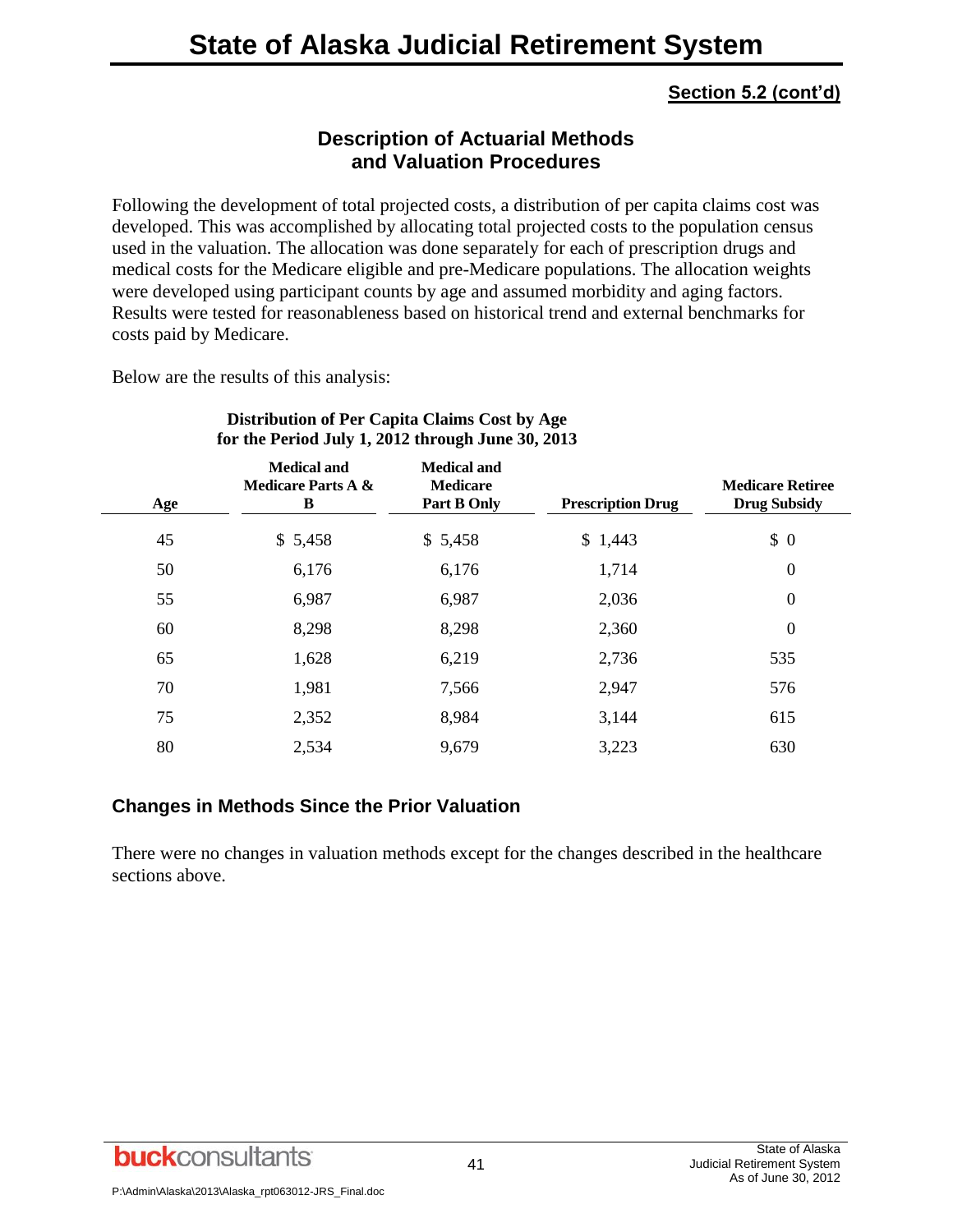#### **Section 5.3**

## **Summary of Actuarial Assumptions and Changes in Assumptions**

The demographic and economic assumptions used in the June 30, 2012 valuation are described below. Unless noted otherwise, these assumptions were adopted by the Board in December 2010. These assumptions were the results of an experience study performed as of June 30, 2009.

| <b>Investment Return</b>    | 8.00% per year, compound annually, net of expenses for all funding<br>calculations and pension disclosure; 8.00% for healthcare liabilities<br>under GASB 43.                                                                 |                    |                     |  |  |
|-----------------------------|-------------------------------------------------------------------------------------------------------------------------------------------------------------------------------------------------------------------------------|--------------------|---------------------|--|--|
| Pre-termination Mortality*  | 45% of the male rates and 55% of the female rates of the 1994 Group<br>Annuity Mortality (GAM) Table, 1994 Base Year without margin<br>projected to 2013 with Projection Scale AA. (See Table 1.)                             |                    |                     |  |  |
| Post-termination Mortality* | 1994 GAM Table, 1994 Base Year without margin projected to 2013<br>with Projection Scale AA. Setback 1 year for females and 3 years for<br>males. (See Table 2.)                                                              |                    |                     |  |  |
| <b>Salary Scale</b>         | 4.12% per year, compounded annually.                                                                                                                                                                                          |                    |                     |  |  |
| <b>Total Payroll Growth</b> | 3.62% per year.                                                                                                                                                                                                               |                    |                     |  |  |
| <b>Total Inflation</b>      | Total inflation as measured by the Consumer Price Index for urban<br>and clerical workers for Anchorage is assumed to increase 3.12%<br>annually.                                                                             |                    |                     |  |  |
| Cost-of-Living Adjustment   | 4.12% per year. Retirement benefits are recalculated when the salary<br>for the office held by the member at the time of retirement changes.                                                                                  |                    |                     |  |  |
| Per Capita Claims Cost      | Sample claims cost rates adjusted to age 65 for FY13 medical and<br>prescription are shown below:                                                                                                                             |                    |                     |  |  |
|                             |                                                                                                                                                                                                                               |                    | <b>Prescription</b> |  |  |
|                             |                                                                                                                                                                                                                               | <b>Medical</b>     | <b>Drugs</b>        |  |  |
|                             | Pre-Medicare<br>Medicare Parts A & B                                                                                                                                                                                          | \$9,856            | \$2,736             |  |  |
|                             | Medicare Part B Only                                                                                                                                                                                                          | \$1,628<br>\$6,219 | \$2,736<br>\$2,736  |  |  |
|                             | Medicare Part D                                                                                                                                                                                                               | N/A                | \$535               |  |  |
| Medicare Part B Only        | For actives and retirees not yet Medicare-eligible, participation is set<br>based on whether the employee/retiree will have 40 quarters of<br>employment after March 31, 1986, depending upon date of hire<br>and/or re-hire. |                    |                     |  |  |

\*The mortality assumption includes an allowance for future mortality improvement. The mortality table used was set in 2010 with an Actual Deaths to Expected Deaths ratio of 143%.

**buck**consultants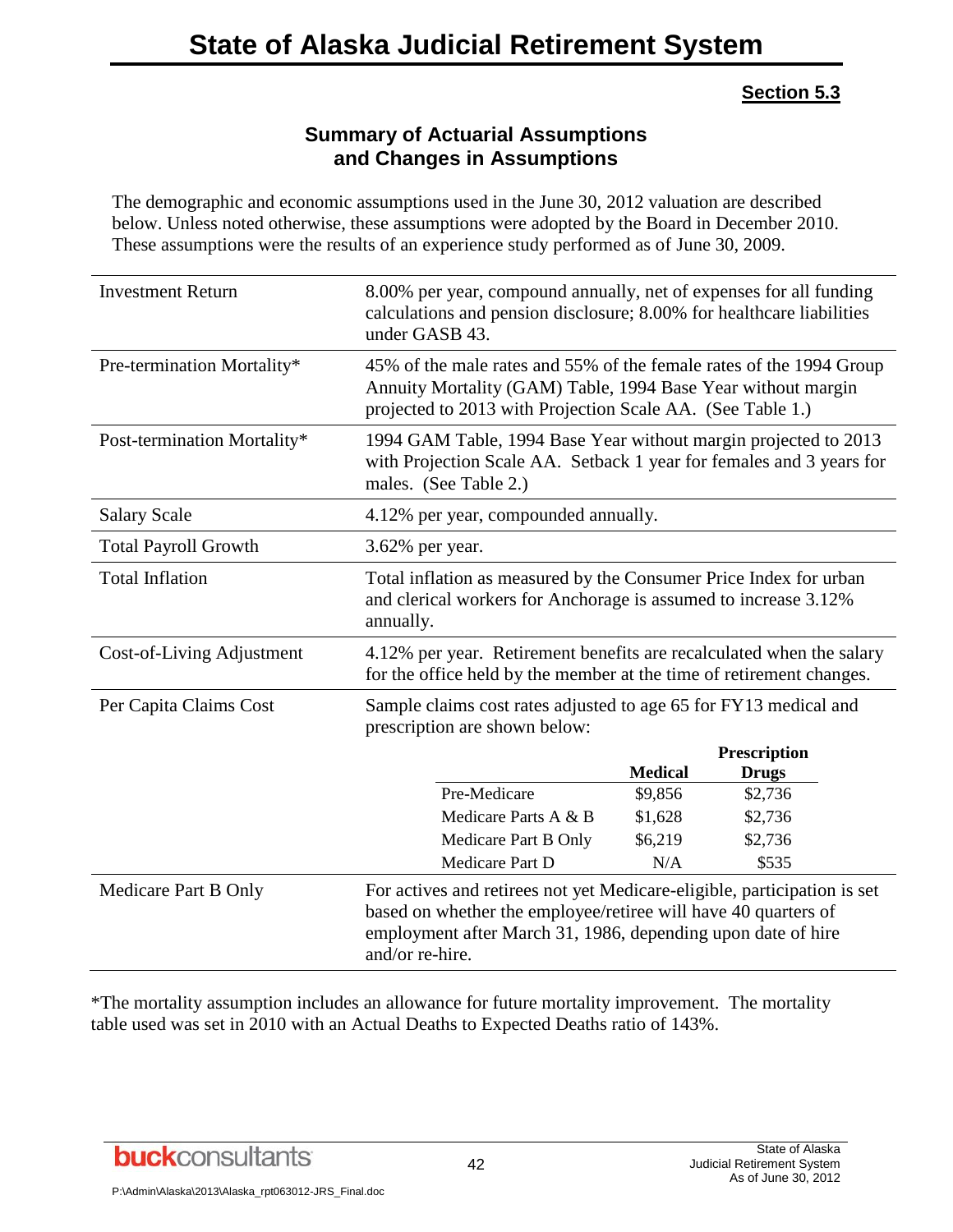## **Summary of Actuarial Assumptions and Changes in Assumptions**

Health Cost Trend The table below shows the rate used to project the cost from the shown fiscal year to the next fiscal year. For example, 9.0% is applied to the FY13 pre-Medicare medical claims costs to get the FY14 medical claims costs.

|              | <b>Medical</b><br><b>Pre-65</b> | <b>Medical</b><br><b>Post-65</b> | Prescription<br><b>Drugs</b> |
|--------------|---------------------------------|----------------------------------|------------------------------|
| <b>FY13</b>  | 9.0%                            | 6.5%                             | 6.4%                         |
| <b>FY14</b>  | 8.7%                            | 6.4%                             | 6.3%                         |
| <b>FY15</b>  | 8.5%                            | 6.3%                             | 6.2%                         |
| <b>FY16</b>  | 8.0%                            | 6.3%                             | 6.2%                         |
| <b>FY17</b>  | 7.5%                            | 6.2%                             | 6.1%                         |
| <b>FY18</b>  | 7.0%                            | 6.1%                             | 6.0%                         |
| <b>FY19</b>  | 6.6%                            | 6.1%                             | 5.8%                         |
| <b>FY25</b>  | 6.0%                            | 6.0%                             | 5.8%                         |
| <b>FY50</b>  | 5.0%                            | 5.0%                             | 5.0%                         |
| <b>FY100</b> | 4.5%                            | 4.5%                             | 4.5%                         |

For the June 30, 2012 valuation and later, the updated Society of Actuaries' Healthcare Cost Trend Model is used to project medical and prescription drug costs. This model effectively begins estimating trend amounts beginning in 2012 and projects out to 2100. The model has been adopted by the Society of Actuaries, and has been populated with assumptions that are specific to the State of Alaska. The model asks the user to input estimated baseline costs for year 2015. Using this value as the base cost, the model projects per-person expenditures and growth rates through 2100 using a set of equations and assumptions developed by the author with the assistance of an SOA working group. The user can then use the model input cells to specify alternative assumptions regarding responsiveness to external trends, income growth, and other factors to arrive at alternative projections. The model provisionally uses default short term annual projected by CMS for years 2011-2015 (4% to 6%), but users may input their own estimates for these model years. In this model, cost controls can be simulated in two ways: by specifying a Share Restriction Point, a percentage of GDP represented by healthcare and above which the current trends will be reduced; or by specifying a limit year after which the rate of growth in

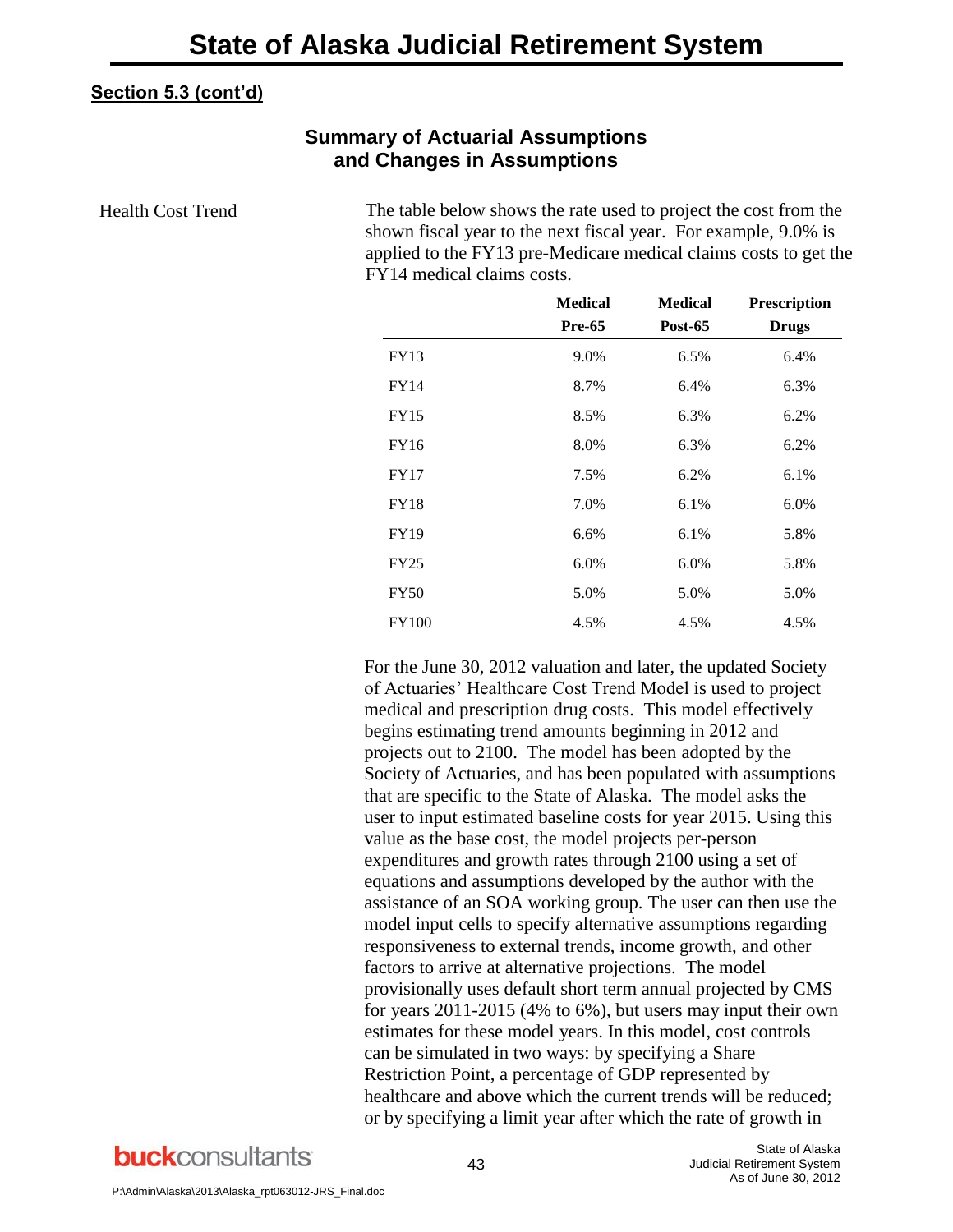health care costs will be reduced to match the rate of growth in per capita income (as both CMS and CBO assume). While this model is not directly applicable, it was used for a reference point in the ultimate pharmacy trend. We set pharmacy trend based upon recent plan and industry experience and grade down slowly in the select period (similar to post-65 medical trend) to an ultimate trend rate based upon what we are seeing for medical trend and consistent within the industry.

The following table compares plan-specific inputs and the model's baseline assumptions for key assumptions as of June 30, 2012:

|                               |                           |                                   | <b>Alaska-Specific Values</b> |
|-------------------------------|---------------------------|-----------------------------------|-------------------------------|
|                               |                           | Pre-                              |                               |
| <b>Key Assumption</b>         | <b>Base Line</b><br>Value | <b>Medicare</b><br><b>Medical</b> | Medicare<br><b>Medical</b>    |
| HCCTR 2012-2013               | 4.6%                      | 9.0%                              | 6.1%                          |
| HCCTR 2013-2014               | 7.4%                      | 8.0%                              | 5.8%                          |
| HCCTR 2014-2015               | 5.0%                      | 7.0%                              | 5.5%                          |
| $2015$ GDP % of<br>healthcare | 18.3%                     | 17.9%                             | 17.9%                         |
| <b>2015 PCCC</b>              | \$10,000                  | \$10,295                          | \$2,596                       |
| <b>CPI</b>                    | 2.5%                      | 2.5%                              | 2.5%                          |
| <b>Real GDP</b>               | 1.7%                      | 1.5%                              | 1.5%                          |
| Income Multiplier             | 1.40                      | 1.30                              | 1.30                          |
| Taste/Technology              | 1.1%                      | 1.1%                              | 1.1%                          |
| Max GDP as % of<br>healthcare | 25.0%                     | 25.0%                             | 25.0%                         |
| Year reached                  | 2075                      | 2075                              | 2075                          |

Future (2026+) assumptions for inflation (2.4% for 2026-3025 and 2.3% thereafter), real GDP (1.5%), income multiplier (1.05 for 2026-3025 and 1.00 thereafter) and technology (0.9% for 2026-3025 and 0.8% thereafter) were not changed from the baseline inputs.

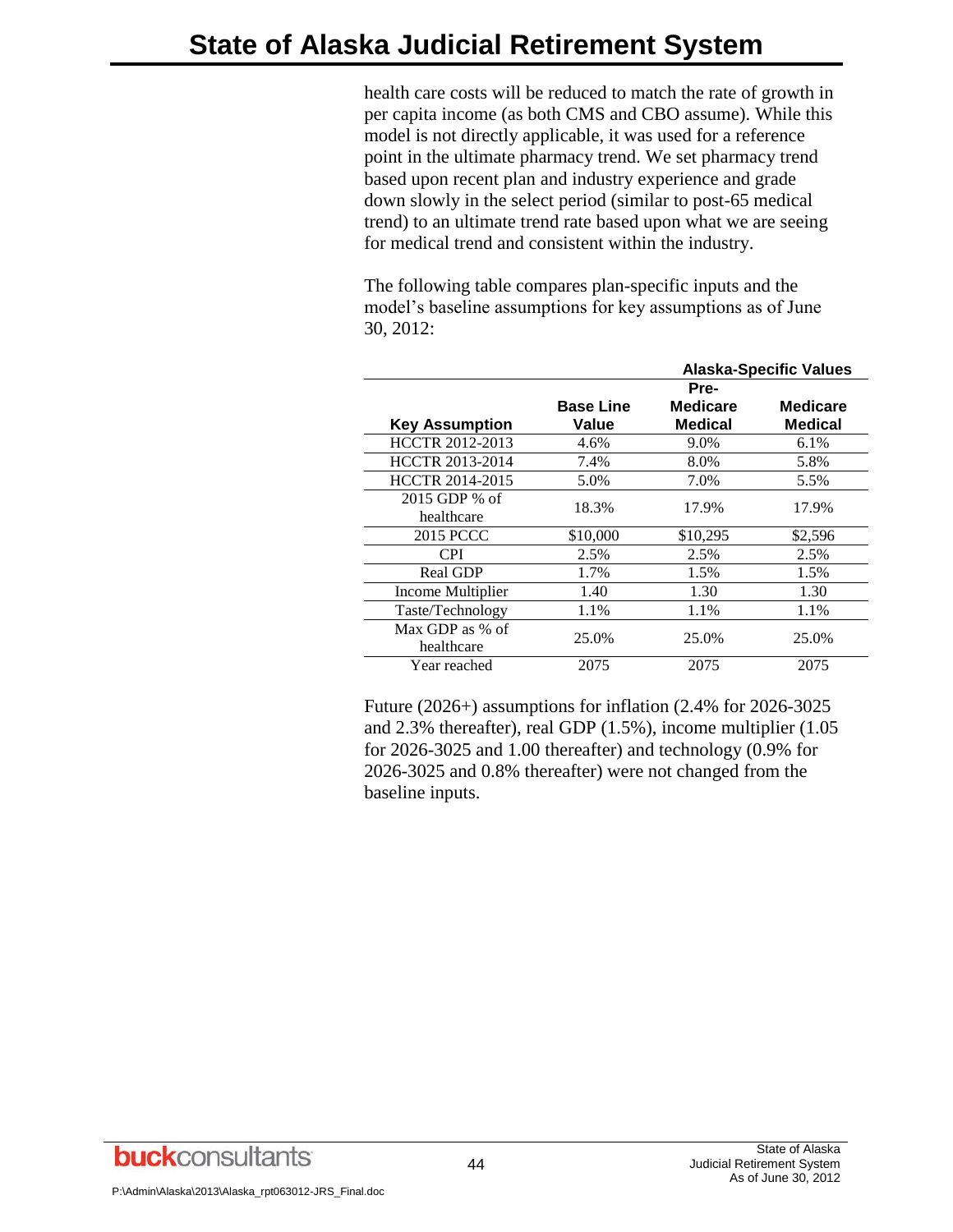| <b>Aging Factors</b>         | <u>Age</u>                                                                                                                   | <b>Medical</b> | <b>Prescription Drugs</b>                                        |
|------------------------------|------------------------------------------------------------------------------------------------------------------------------|----------------|------------------------------------------------------------------|
|                              | $0 - 44$                                                                                                                     | 2.0%           | 4.5%                                                             |
|                              | 45-54                                                                                                                        | 2.5%           | 3.5%                                                             |
|                              | 55-64                                                                                                                        | 3.5%           | 3.0%                                                             |
|                              | 65-73                                                                                                                        | 4.0%           | 1.5%                                                             |
|                              | 74-83                                                                                                                        | 1.5%           | 0.5%                                                             |
|                              | 84-93                                                                                                                        | 0.5%           | $0.0\%$                                                          |
|                              | $94+$                                                                                                                        | 0.0%           | 0.0%                                                             |
| <b>Medical Participation</b> | we have assumed 100% participation in the medical plans.                                                                     |                | Because medical benefits are provided at no cost to the retiree, |
| Turnover                     | a. 3% if service is less than 10 years.                                                                                      |                |                                                                  |
|                              | 1% if service is greater than 10 years.<br>b.                                                                                |                |                                                                  |
| Retirement                   | 3% if vested and age is less than 59.<br>a.                                                                                  |                |                                                                  |
|                              | 10% if vested and age is greater than 59.<br>b.                                                                              |                |                                                                  |
|                              | c. 100% at age 70.                                                                                                           |                |                                                                  |
|                              | Terminated vested members are expected to commence<br>benefits at age 60.                                                    |                |                                                                  |
| Disability                   | In accordance with Table 3. Post-disability mortality in<br>accordance with the RP-2000 Disabled Retiree<br>Mortality Table. |                |                                                                  |
|                              |                                                                                                                              |                |                                                                  |

## **Summary of Actuarial Assumptions and Changes in Assumptions**

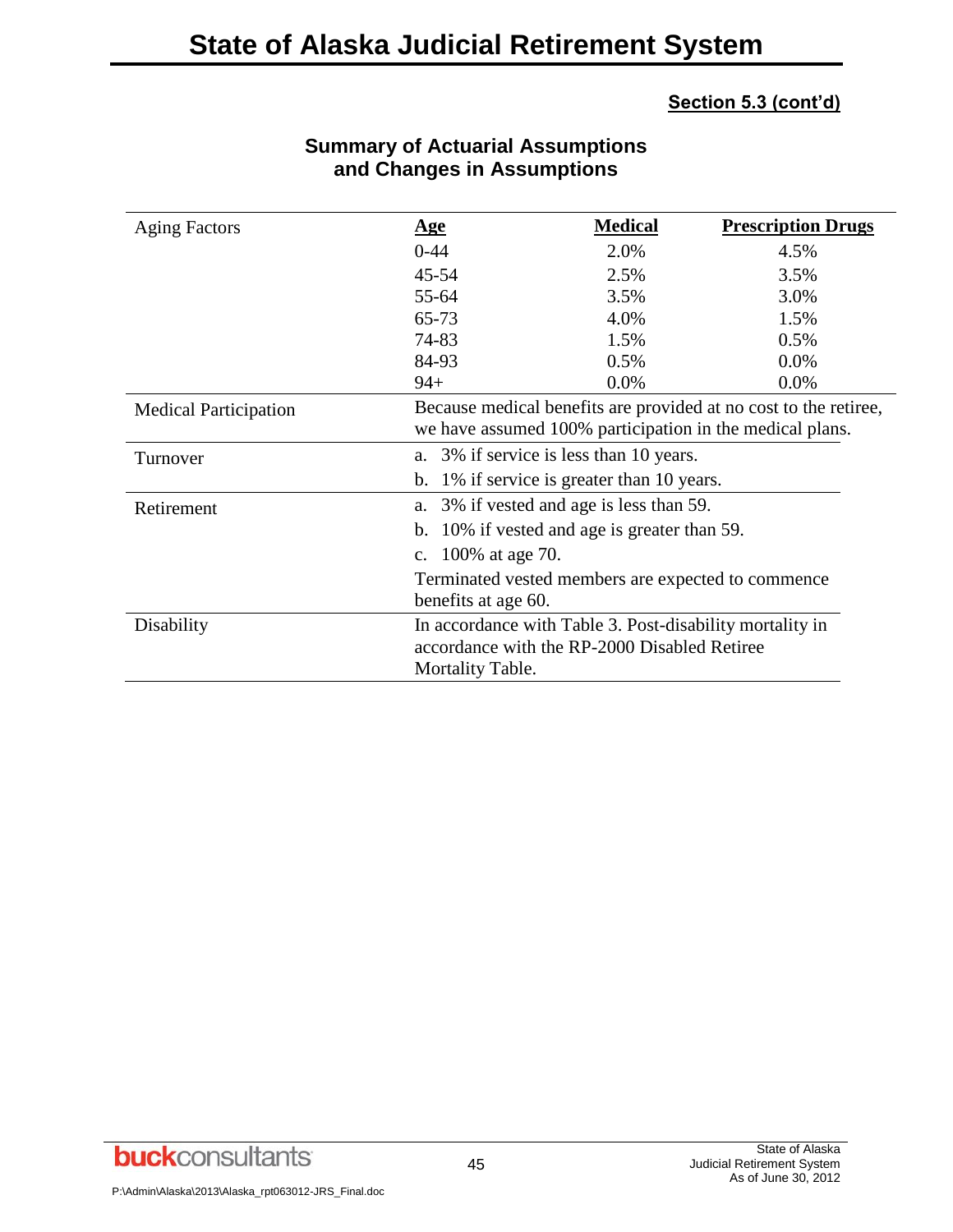#### **Summary of Actuarial Assumptions and Changes in Assumptions**

#### **Table 1 Pre-Termination Mortality Rates Annual Rates Per 1,000 Members**

|     | Rate        |        |     | Rate        |        |  |
|-----|-------------|--------|-----|-------------|--------|--|
| Age | <b>Male</b> | Female | Age | <b>Male</b> | Female |  |
| 20  | .170        | .123   | 45  | .596        | .423   |  |
| 21  | .182        | .122   | 46  | .638        | .441   |  |
| 22  | .194        | .123   | 47  | .690        | .466   |  |
| 23  | .214        | .127   | 48  | .749        | .505   |  |
| 24  | .235        | .129   | 49  | .813        | .548   |  |
| 25  | .264        | .132   | 50  | .884        | .610   |  |
| 26  | .301        | .138   | 51  | .965        | .683   |  |
| 27  | .320        | .142   | 52  | 1.059       | .784   |  |
| 28  | .332        | .148   | 53  | 1.181       | .897   |  |
| 29  | .343        | .156   | 54  | 1.311       | 1.018  |  |
| 30  | .353        | .171   | 55  | 1.487       | 1.164  |  |
| 31  | .361        | .189   | 56  | 1.696       | 1.352  |  |
| 32  | .369        | .202   | 57  | 1.950       | 1.570  |  |
| 33  | .373        | .210   | 58  | 2.244       | 1.806  |  |
| 34  | .374        | .219   | 59  | 2.525       | 2.077  |  |
| 35  | .374        | .229   | 60  | 2.841       | 2.387  |  |
| 36  | .379        | .240   | 61  | 3.263       | 2.738  |  |
| 37  | .392        | .254   | 62  | 3.684       | 3.136  |  |
| 38  | .405        | .271   | 63  | 4.246       | 3.590  |  |
| 39  | .423        | .289   | 64  | 4.790       | 4.097  |  |
| 40  | .445        | .315   |     |             |        |  |
| 41  | .471        | .341   |     |             |        |  |
| 42  | .500        | .366   |     |             |        |  |
| 43  | .530        | .389   |     |             |        |  |
| 44  | .561        | .409   |     |             |        |  |

**buck**consultants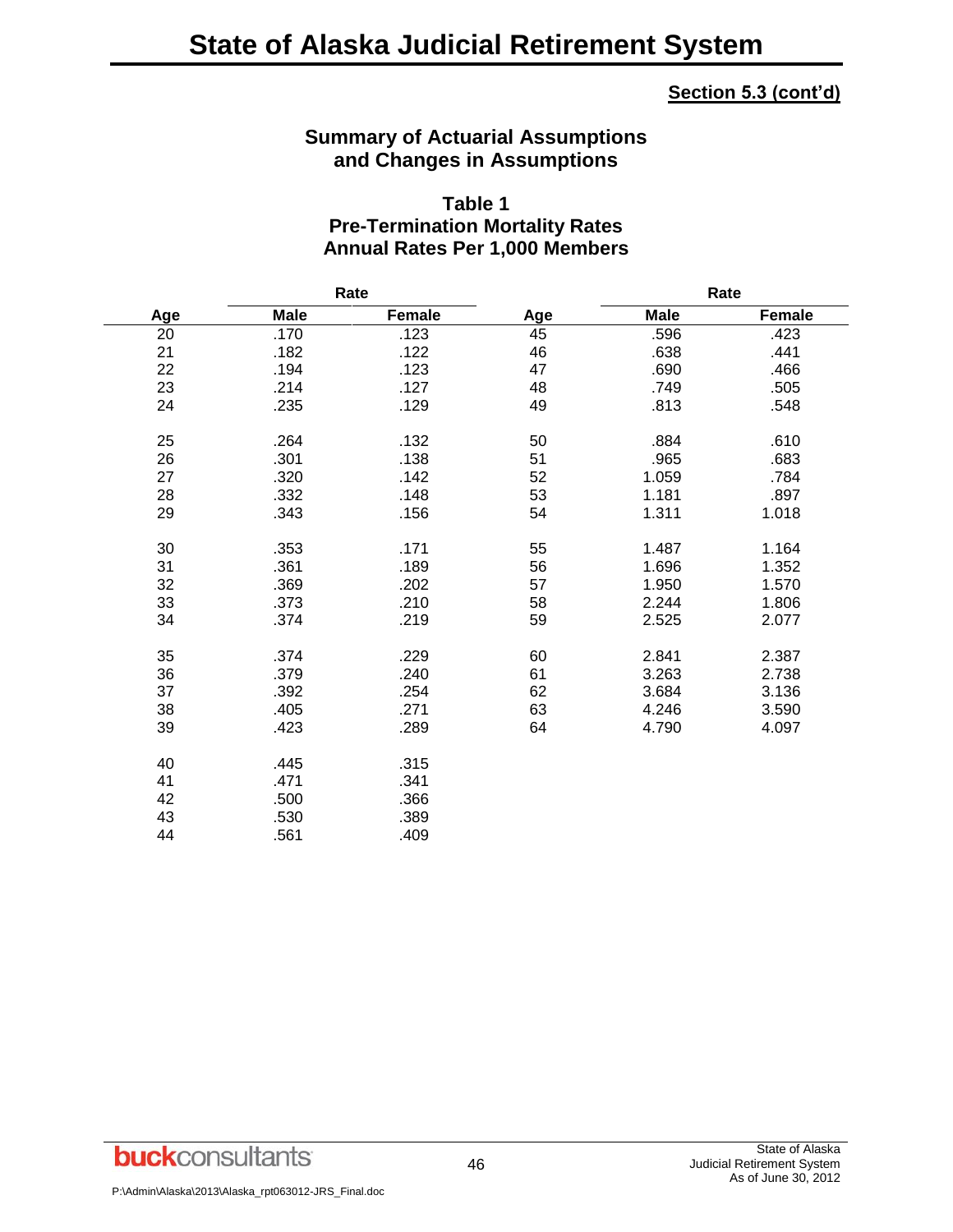#### **Summary of Actuarial Assumptions and Changes in Assumptions**

## **Table 2 Post-Termination Mortality Rates Annual Rates Per 1,000 Members**

|     |             | Rate   |     |             | Rate          |
|-----|-------------|--------|-----|-------------|---------------|
| Age | <b>Male</b> | Female | Age | <b>Male</b> | <b>Female</b> |
| 50  | 1.532       | 0.997  | 70  | 15.123      | 12.424        |
| 51  | 1.663       | 1.109  | 71  | 16.336      | 13.422        |
| 52  | 1.806       | 1.241  | 72  | 17.873      | 14.342        |
| 53  | 1.964       | 1.426  | 73  | 19.147      | 15.830        |
| 54  | 2.145       | 1.631  | 74  | 20.940      | 17.260        |
| 55  | 2.354       | 1.851  | 75  | 22.981      | 19.177        |
| 56  | 2.625       | 2.117  | 76  | 25.175      | 20.940        |
| 57  | 2.914       | 2.457  | 77  | 27.475      | 23.377        |
| 58  | 3.305       | 2.854  | 78  | 30.609      | 26.690        |
| 59  | 3.769       | 3.284  | 79  | 33.609      | 29.853        |
| 60  | 4.333       | 3.777  | 80  | 37.879      | 33.273        |
| 61  | 4.986       | 4.339  | 81  | 42.924      | 37.068        |
| 62  | 5.611       | 4.979  | 82  | 48.681      | 41.355        |
| 63  | 6.312       | 5.701  | 83  | 55.102      | 46.249        |
| 64  | 7.251       | 6.527  | 84  | 62.135      | 51.616        |
|     |             |        | 85  | 69.722      | 57.377        |
| 65  | 8.188       | 7.450  |     |             |               |
| 66  | 9.436       | 8.442  |     |             |               |
| 67  | 10.644      | 9.476  |     |             |               |
| 68  | 11.956      | 10.523 |     |             |               |
| 69  | 13.618      | 11.499 |     |             |               |

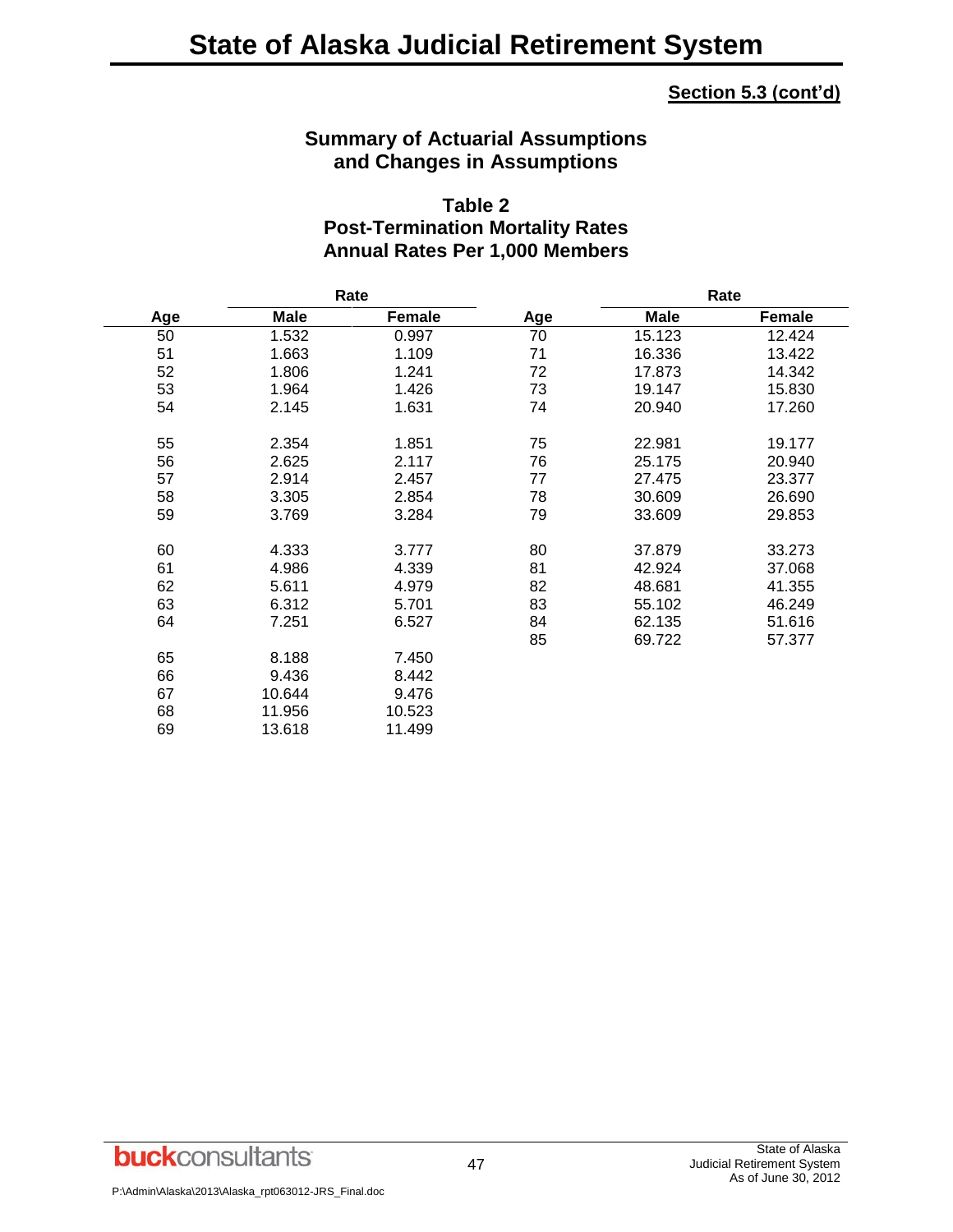## **Summary of Actuarial Assumptions and Changes in Assumptions**

#### **Table 3 Disability Rates Annual Rates Per 1,000 Members**

| Age             | Rate  | Age | Rate |
|-----------------|-------|-----|------|
| $\overline{20}$ | .17   | 45  | .41  |
| 21              | .17   | 46  | .44  |
| 22              | .18   | 47  | .48  |
| 23              | $.18$ | 48  | .52  |
| 24              | .18   | 49  | .56  |
|                 |       |     |      |
| 25              | .19   | 50  | .60  |
| 26              | .19   | 51  | .65  |
| 27              | .19   | 52  | .72  |
| 28              | .20   | 53  | .80  |
| 29              | .20   | 54  | .89  |
|                 |       |     |      |
| $30\,$          | .21   | 55  | 1.00 |
| 31              | .21   | 56  | 1.15 |
| 32              | .22   | 57  | 1.34 |
| 33              | .22   | 58  | 1.53 |
| 34              | .23   | 59  | 1.80 |
|                 |       |     |      |
| 35              | .24   |     |      |
| 36              | .25   |     |      |
| 37              | .26   |     |      |
| 38              | .27   |     |      |
| 39              | .28   |     |      |
|                 |       |     |      |
| 40              | .29   |     |      |
| 41              | .30   |     |      |
| 42              | .32   |     |      |
| 43              | .34   |     |      |
| 44              | .37   |     |      |

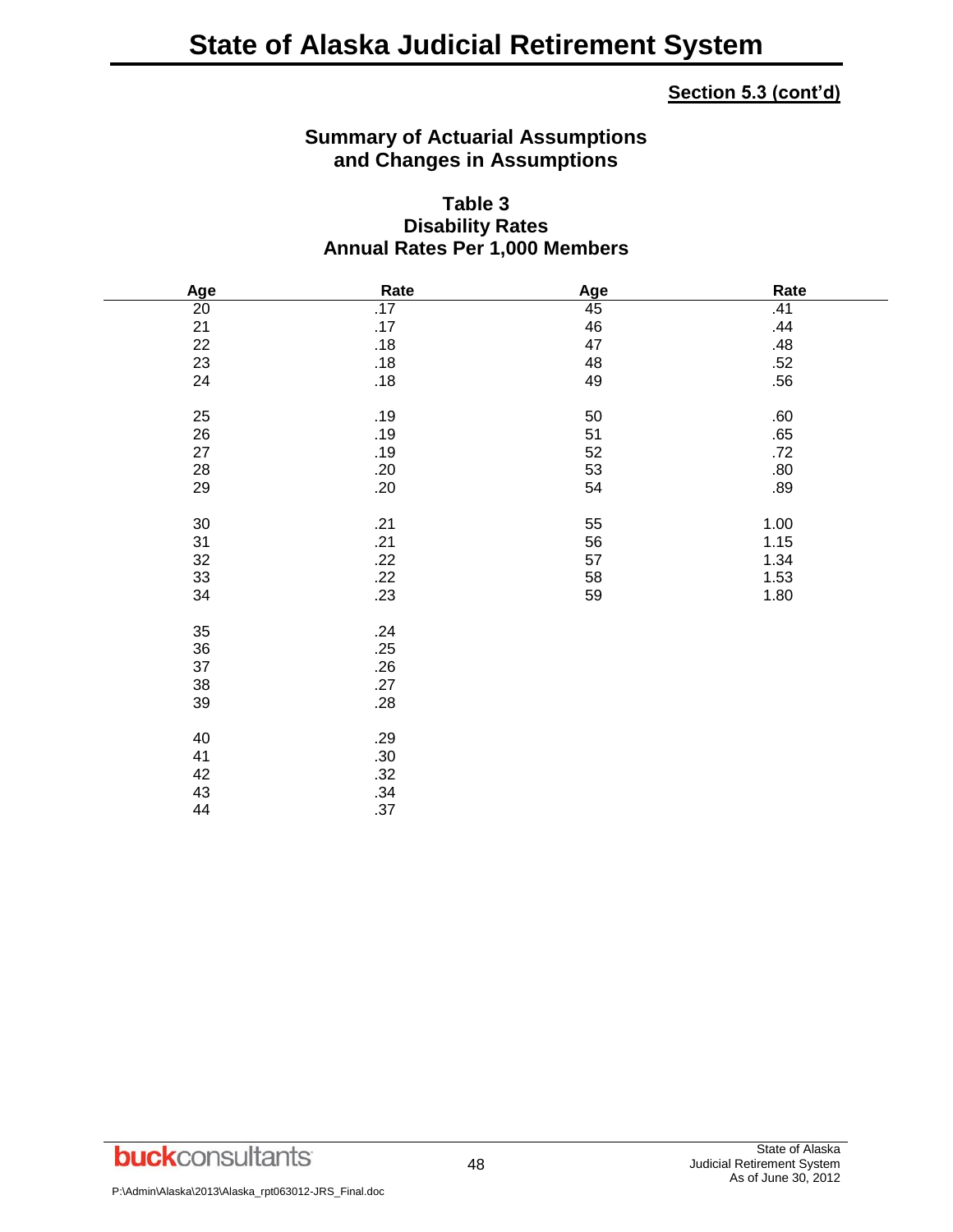## **Summary of Actuarial Assumptions and Changes in Assumptions**

#### **Changes in Actuarial Assumptions since the Prior Valuation**

There have been no changes in actuarial assumptions since the prior valuation, except for the assumption regarding healthcare cost trend rates. The updated healthcare cost trend assumption reflects differences in Medicare eligible and non-Medicare eligible medical costs, maintains a distinct prescription drug cost trend and utilizes the Society of Actuaries long-term cost trend model to estimate ultimate trend.